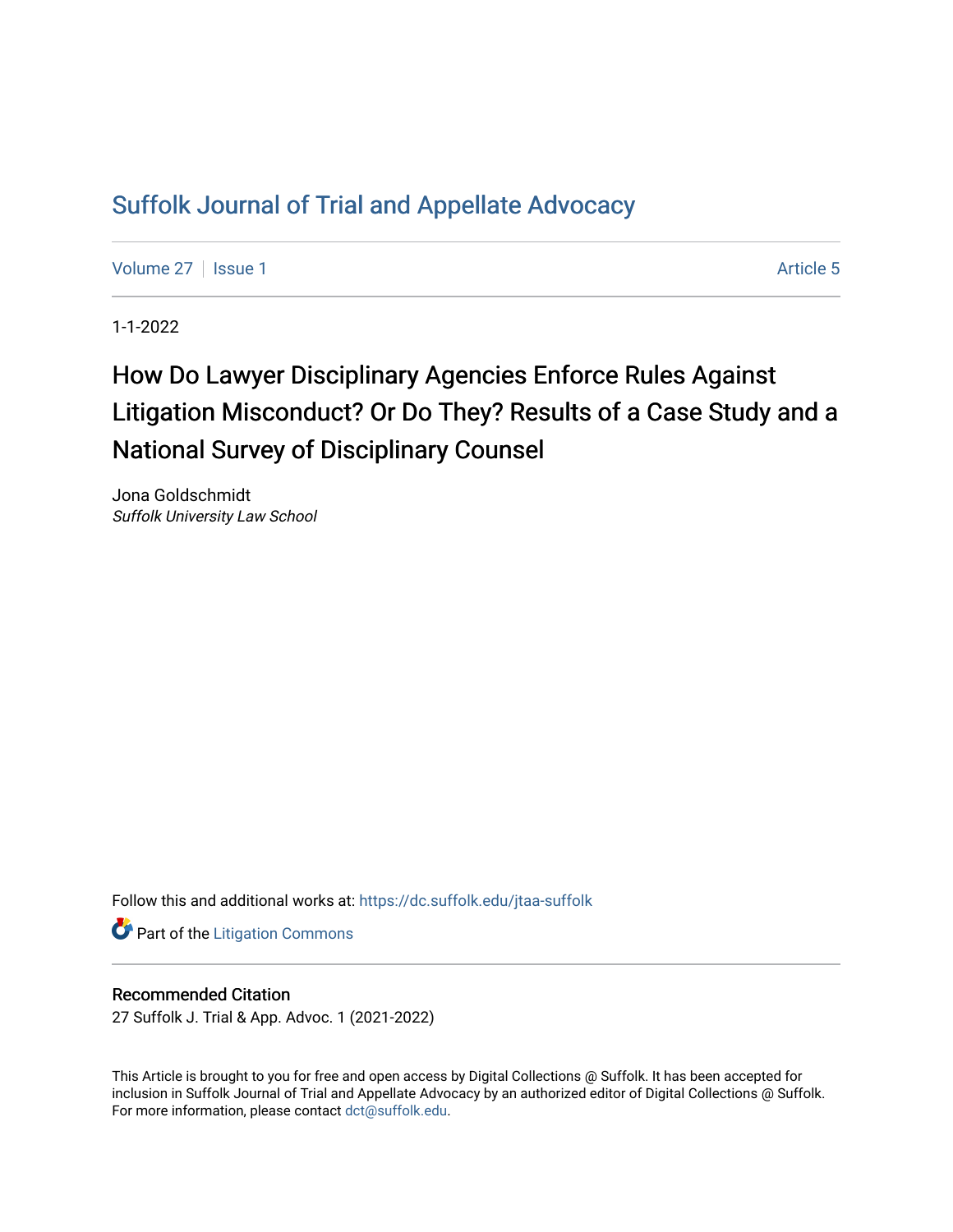## ARTICLE

## **HOW DO LAWYER DISCIPLINARY AGENCIES ENFORCE RULES AGAINST LITIGATION MISCONDUCT? OR DO THEY? RESULTS OF A CASE STUDY AND A NATIONAL SURVEY OF DISCIPLINARY COUNSEL**

## *Jona Goldschmidt1*

| L    |                                                  |                                                                   |  |
|------|--------------------------------------------------|-------------------------------------------------------------------|--|
| II.  |                                                  |                                                                   |  |
| III. |                                                  |                                                                   |  |
|      |                                                  | A. Illinois Attorney Registration and Disciplinary Commission11   |  |
|      | <b>B.</b>                                        |                                                                   |  |
|      |                                                  |                                                                   |  |
|      |                                                  |                                                                   |  |
| IV.  |                                                  | STANDARDS GOVERNING LAWYER DISCIPLINE 18                          |  |
|      | $A_{-}$                                          |                                                                   |  |
|      | B.                                               | ABA Guidance on Lawyer Disciplinary Enforcement 20                |  |
| V.   |                                                  |                                                                   |  |
|      | A.                                               |                                                                   |  |
|      |                                                  | B. Rationales for Dismissal of Complaint Without Investigation 25 |  |
|      |                                                  |                                                                   |  |
|      |                                                  | 2. Mere "Argumentation, Characterization, or Conclusion"28        |  |
|      |                                                  | 3. Likelihood of Meeting Clear and Convincing Burden 28           |  |
| VI.  | NATIONAL SURVEY OF LAWYER DISCIPLINE AGENCIES 30 |                                                                   |  |
|      | $\mathbf{A}$                                     |                                                                   |  |
|      |                                                  |                                                                   |  |

<sup>&</sup>lt;sup>1</sup> Professor Emeritus, Department of Criminal Justice and Criminology, Loyola University Chicago; Ph.D., Arizona State University, 1990; J.D., DePaul University, 1975; B.S., University of Illinois, 1972. I want to first thank the pro se litigant identified as PG in the case study described in this article, who in my view suffered a grave injustice at all levels of the court and lawyer disciplinary system. It is my hope that his case will prompt a greater commitment by lawyer discipline agencies to seriously review all lawyer misconduct allegations. In addition, thanks are due to all the state lawyer disciplinary counsel who responded to my survey regarding their practice upon receipt of litigation misconduct complaints. Thanks also to the student editors and staff of the Journal for their expert editing of this manuscript.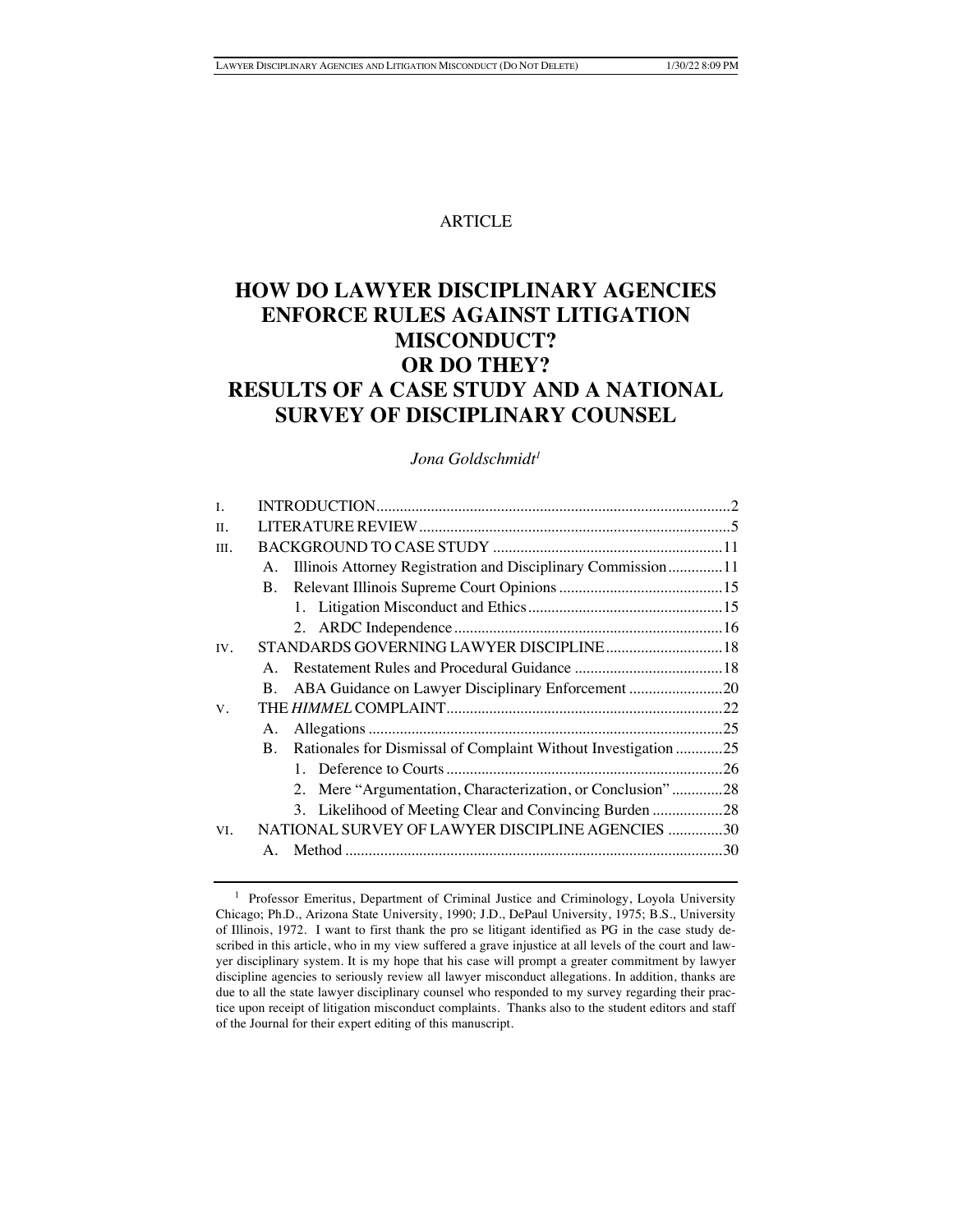|       | $\mathbf{B}$ . |                                                             |  |
|-------|----------------|-------------------------------------------------------------|--|
|       |                |                                                             |  |
|       |                |                                                             |  |
|       |                |                                                             |  |
|       |                |                                                             |  |
|       |                | 5. Relative Severity of False Statements of Law and Fact 36 |  |
| VII.  |                |                                                             |  |
|       |                |                                                             |  |
|       | R.             |                                                             |  |
|       |                |                                                             |  |
|       |                |                                                             |  |
| VIII. |                |                                                             |  |

## I. INTRODUCTION

Lawyers everywhere, beginning with their law school training through the bar admission process, and later in continuing legal education courses, know that they may not make false statements of law or fact in litigation, or conceal material evidence. They are also forbidden from filing and pursuing non-meritorious actions. The professional ethical duties and prohibitions imposed on lawyers in litigation are enumerated under the ABA Model Rules of Professional Conduct ("MRPC") and its state variants. These obligations collectively fall under the general duty to act with "candor towards the tribunal,"2 and related prohibitions against dishonesty

*Id.* Comment 2 of Rule 3.3 states:

<sup>2</sup> *See* MODEL RULES OF PRO. RESP. CONDUCT r. 3.3 (AM. BAR ASS'N 2020). Rule 3.3 states:

<sup>(</sup>a) A lawyer shall not knowingly:

<sup>(1)</sup> make a false statement of fact or law to a tribunal or fail to correct a false statement of material fact or law previously made to the tribunal by the lawyer; (2) fail to disclose to the tribunal legal authority in the controlling jurisdiction known to the lawyer to be directly adverse to the position of the client and not disclosed by opposing counsel; or

<sup>(3)</sup> offer evidence that the lawyer knows to be false. If a lawyer, the lawyer's client, or a witness called by the lawyer, has offered material evidence and the lawyer comes to know of its falsity, the lawyer shall take reasonable remedial measures, including, if necessary, disclosure to the tribunal. A lawyer may refuse to offer evidence, other than the testimony of a defendant in a criminal matter, that the lawyer reasonably believes is false.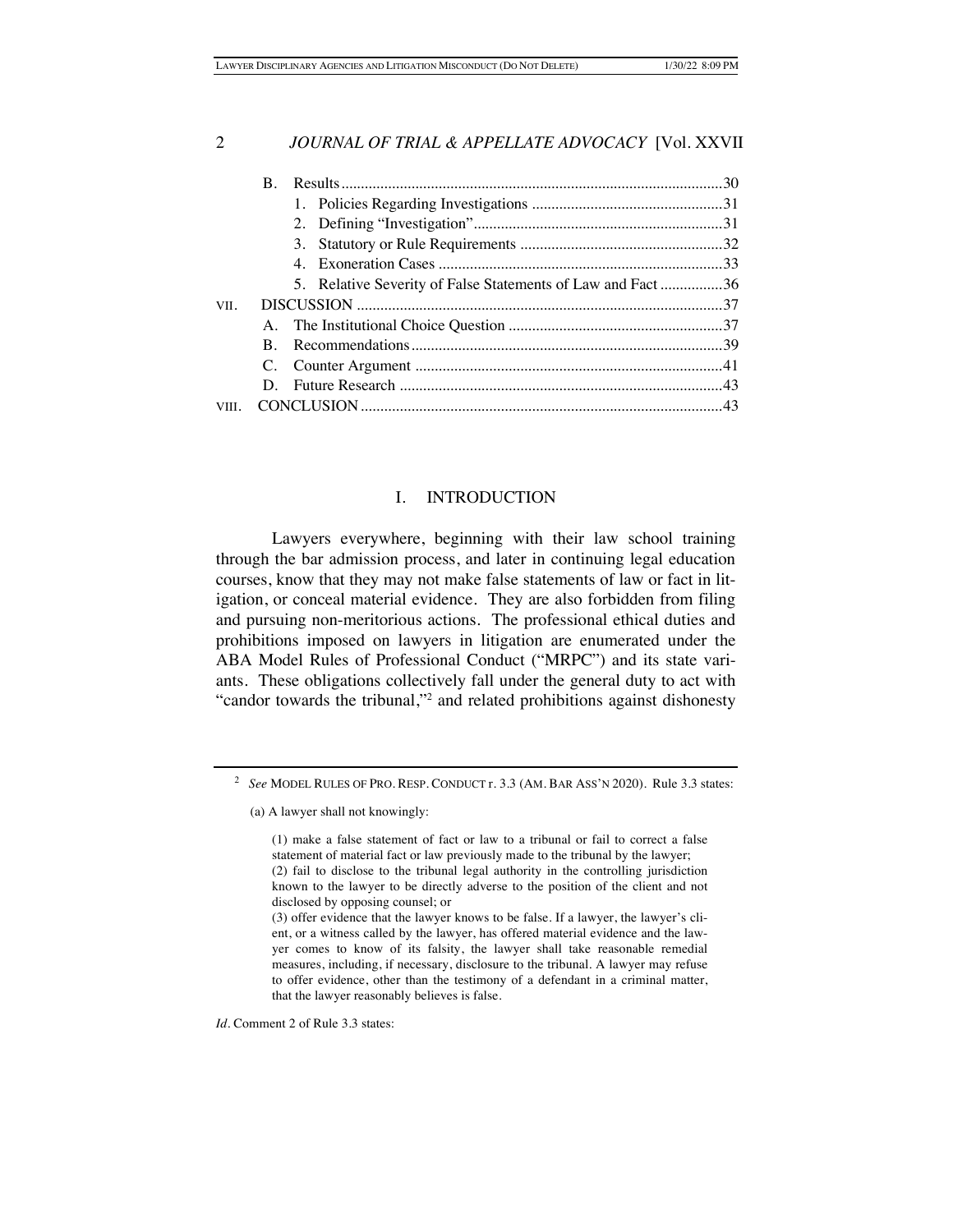and acts prejudicial to the administration of justice.<sup>3</sup> While the phrase, "candor towards the tribunal" has multiple meanings, this and related ethical duties will be referred to in shorthand form as litigation misconduct.

This article examines the relationship between courts and lawyer discipline agencies with respect to sanctions for litigation misconduct. It will focus on the enforcement or non-enforcement of sanctions by lawyer discipline agencies subsequent to court-ordered sanctions in the predicate case. In other words, this article will address what happens when litigation misconduct occurs, but (a) neither the court nor an aggrieved party was aware of it during the litigation; (b) the trial court grants a sanctions request against the offending lawyer; or (c) the sanctions request was considered and denied, thus "exonerating" the lawyer. In these cases, the question is whether lawyer discipline agencies investigate and prosecute subsequent

This Rule sets forth the special duties of lawyers as officers of the court to avoid conduct that undermines the integrity of the adjudicative process. A lawyer acting as an advocate in an adjudicative proceeding has an obligation to present the client's case with persuasive force. Performance of that duty while maintaining confidences of the client, however, is qualified by the advocate's duty of candor to the tribunal. Consequently, although a lawyer in an adversary proceeding is not required to present an impartial exposition of the law or to vouch for the evidence submitted in a cause, the lawyer must not allow the tribunal to be misled by false statements of law or fact or evidence that the lawyer knows to be false.

#### *Id.* at cmt. 2.

<sup>3</sup> *See id.* at r. 8.4. Rule 8.4 states, in relevant part:

It is professional misconduct for a lawyer to:

(a) violate or attempt to violate the Rules of Professional Conduct, knowingly assist or induce another to do so[;]...

(c) engage in conduct involving dishonesty, fraud, deceit or misrepresentation; [or]

(d) engage in conduct that is prejudicial to the administration of justice . . . .

*Id*. Rule 3.4 states in relevant part:

#### A lawyer shall not:

(a) unlawfully obstruct another party' s access to evidence or unlawfully alter, destroy or conceal a document or other material having potential evidentiary value. A lawyer shall not counsel or assist another person to do any such act; . . . (e) in trial, allude to any matter that the lawyer does not reasonably believe is relevant or that will not be supported by admissible evidence, assert personal

knowledge of facts in issue except when testifying as a witness, or state a personal opinion as to the justness of a cause, the credibility of a witness, the culpability of a civil litigant or the guilt or innocence of an accused.

*Id.* at r. 3.4.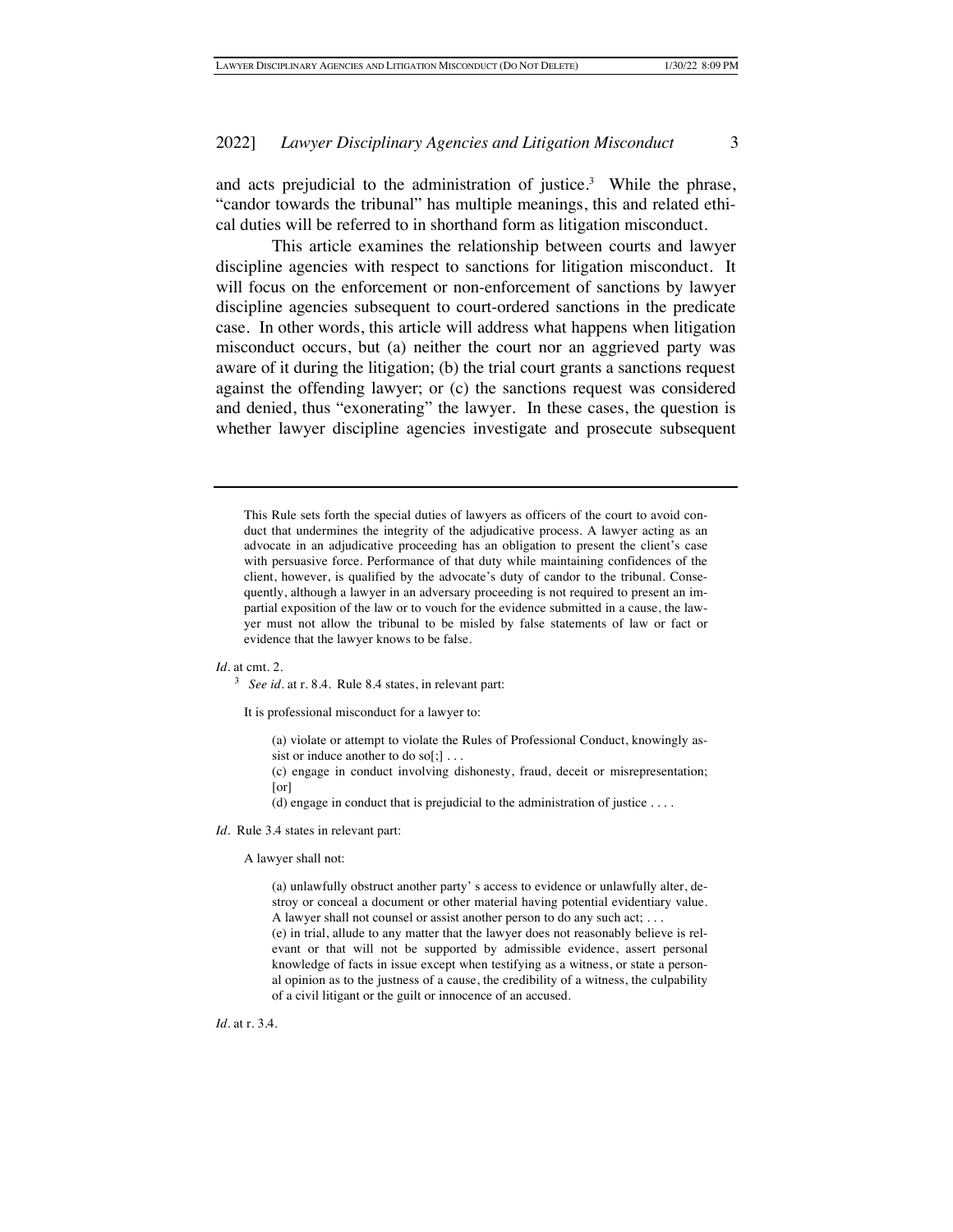complaints made against lawyers for litigation misconduct, or whether they defer to the courts on the issue.

Part II presents a review of the literature on the subject, which is scant. Some commentators note the reluctance of disciplinary agencies to prosecute lawyers for litigation misconduct, preferring to refer the matter back to the courts. Professor Peter Joy's empirical study of the relationship between Rule 11 sanctions and state disciplinary referrals is described. While he supports the institutional choice made by lawyer discipline agencies toward non-prosecution, this article takes the opposite view.

Part III begins with a description of the three-stage process for lawyer discipline in Illinois, which is initiated by the Illinois Attorney Registration and Disciplinary Commission ("ARDC"). It reviews recent prosecution data regarding cases of litigation misconduct. This is followed by a review of the state supreme court cases relevant to litigation misconduct, and the purpose and independence of the ARDC.

Part IV reviews the relevant standards that guide professional ethics and disciplinary enforcement for lawyer misconduct. These are contained in two sources: the *Restatement of Law Governing Lawyers* and the ABA's *Guidance on Lawyer Disciplinary Enforcement*. As judged by these standards, it appears that the ARDC failed to meet its responsibility to the general public by refusing to investigate the litigation misconduct described herein.

Part V presents a case study of two lawyers alleged to have made false statements of law and fact, concealed evidence, and filed an unwarranted sanctionable sanctions petition against a pro se litigant in an Illinois small claims court. It then summarizes the reasons given by the ARDC for refusing to investigate the allegations.

Part VI reports the results of a national survey of state lawyer disciplinary counsel regarding their willingness to conduct investigations into litigation misconduct where courts either failed to rule on the misconduct or ordered sanctions against offending lawyers. This part reports survey responses from disciplinary counsel in twenty-nine jurisdictions (twentyseven states, plus the District of Columbia, and the U.S. Department of Justice).

Part VII discusses the reasons for prohibiting lawyer discipline agencies from making the "institutional choice" to defer to courts in cases involving litigation misconduct. This is followed by my recommendations for disciplinary agencies' review and investigation of litigation misconduct complaints, as well as suggestions for future research. I conclude with the hope that lawyer discipline agencies will maintain their independence from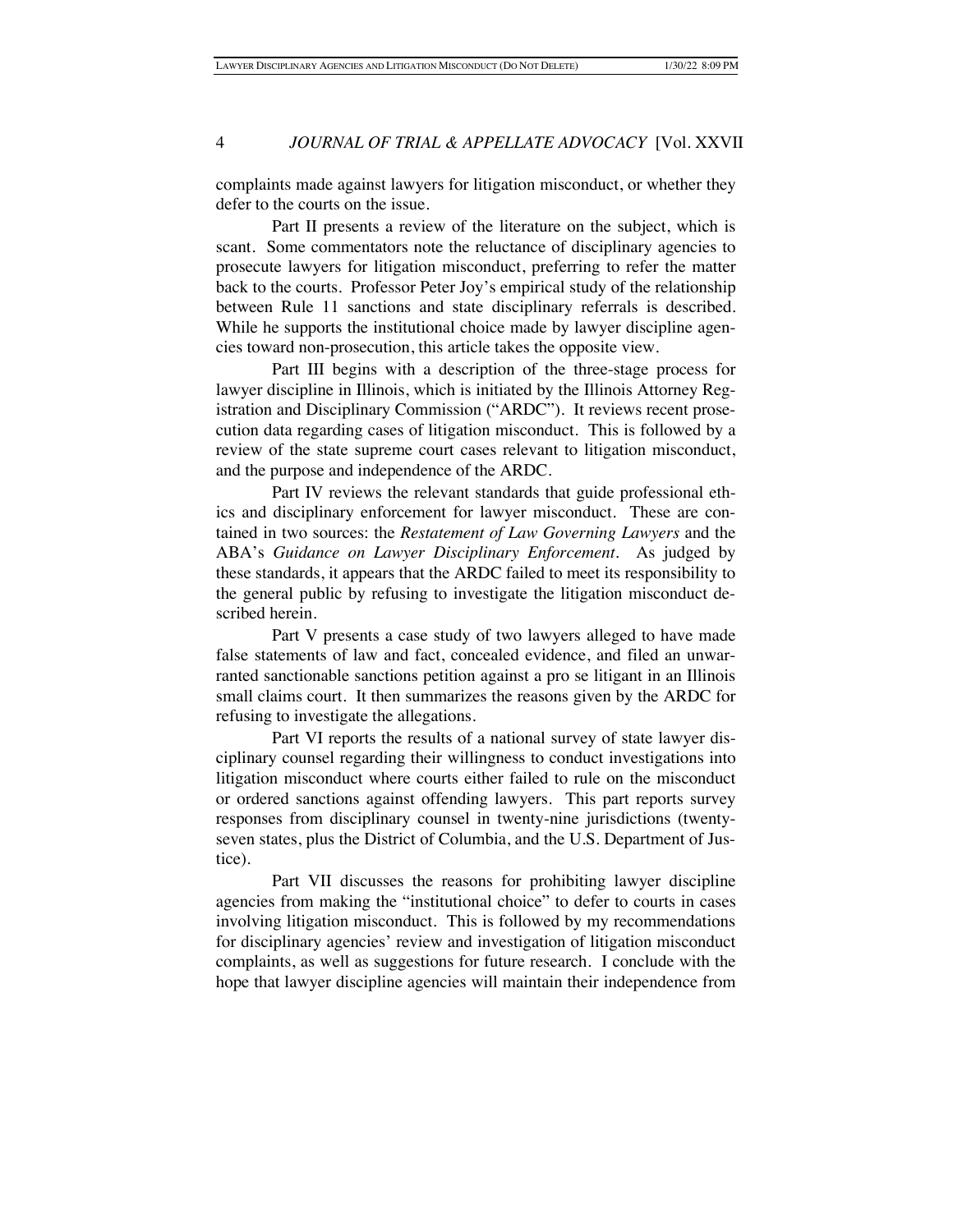courts and pursue cases of litigation misconduct to retain public trust and confidence in the justice system.

## II. LITERATURE REVIEW

The issues raised in this article are linked to the role of the lawyer as a zealous advocate for his or her client. The Preamble to the Model Rules of Professional Conduct ("MRPC") states: "As advocate, a lawyer zealously asserts the client's position under the rules of the adversary system."4 The role of advocate, however, is often inconsistent with the purported truth-finding function of courts. As Judge Marvin E. Frankel noted in his classic article critical of the adversary system:

> The advocate in the trial courtroom is not engaged much more than half the time—and then only coincidentally—in the search for truth. The advocate's primary loyalty is to his client, not to truth as such . . . . The business of the advocate, simply stated, is to win if possible without violating the law .... His is not the search for truth as such .... [T]he truth and victory are mutually incompatible for some considerable percentage of the attorneys trying cases at any given time.<sup>5</sup>

But "[t]he duty to represent a client zealously and vigorously has its limits."6 The limits, of course, are the applicable state ethics rules that

Nothing operates more certainly to create or to foster popular prejudice against lawyers as a class, and to deprive the profession of that full measure of public esteem and confidence which belongs to the proper discharge if its duties than does the false claim, often set up by the unscrupulous in defense of questionable transactions, that it is the duty of the lawyer to do whatever may enable him to succeed in winning his client's cause . . . .

<sup>4</sup> *See* MODEL RULES OF PRO. CONDUCT pmbl. (AM. BAR ASS'N 2020) ("[W]hen an opposing party is well represented, a lawyer can be a zealous advocate on behalf of a client and at the same time assume that justice is being done.")

<sup>5</sup> *See* Marvin E. Frankel, *The Search for Truth: An Umpireal View*, LAWYERS' ETHICS: CONTEMPORARY DILEMMAS 99, 102-03 (Allan Gerson ed., 1980).

<sup>6</sup> *See* James J. Brosnahan & Carol S. Brosnahan, *The Attorney's Ethical Conduct During Adversary Proceedings*, PROFESSIONAL RESPONSIBILITY: A GUIDE FOR ATTORNEYS 143, 148 (1978). The authors cite former ABA Canon 15 for this proposition:

*Id*. at 148 (quoting ABA CANONS OF PROFESSIONAL ETHICS, CANON 15); *see also* J.E. Singleton, CONDUCT AT THE BAR AND SOME PROBLEMS OF ADVOCACY 25 (1933) ("[T]he Court is entitled to rely on Counsel to draw the attention of the Court to any case which is contrary to his contention if he knows of that case."). The author also cites to an 1857 authority that states: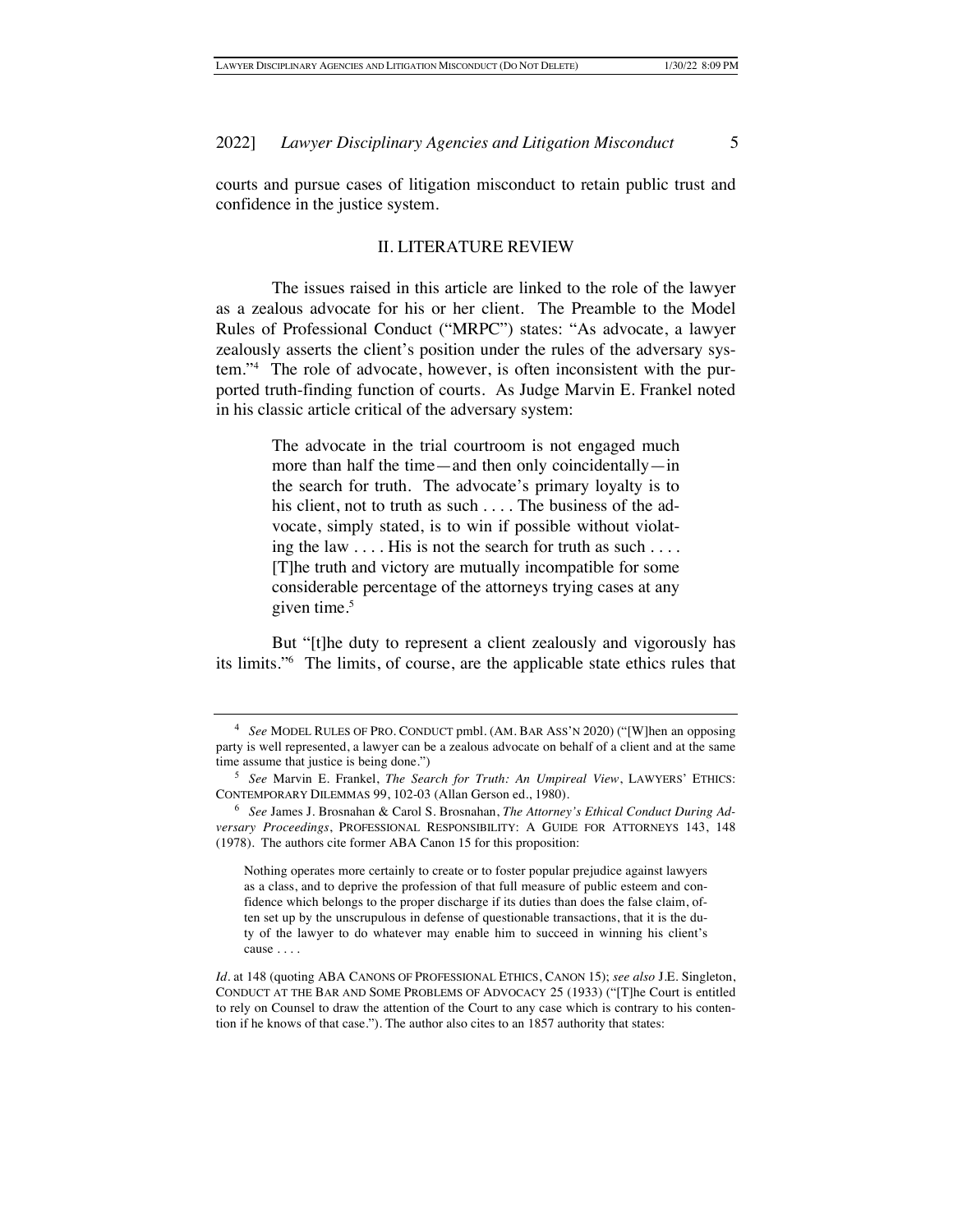are generally based on the MRPC. We know there are limits to zealous advocacy, but do lawyers face disciplinary actions for their litigation misconduct? In Jerome Carlin's 1966 seminal study of lawyer ethics, he notes: "The most frequent charges against lawyers involve wrongdoing against a client, usually misappropriation of client funds. Much less frequent are accusations of offenses against the administration of justice, mainly submission of false or misleading testimony in a court or administrative agency."7

The Restatement of Law Governing Lawyers acknowledges that "[m]ost bar disciplinary agencies rely on the courts in which litigation occurs to deal with abuse. Tribunals usually sanction only extreme abuse. Administration and interpretation of prohibitions against frivolous litigation should be tempered by concern to avoid overenforcement."8 Professor Deborah Rhode concurs with this observation:

> Lawyers and judges rarely report professional abuses, and little effort has focused on counteracting the obvious economic and psychological barriers to reporting. Many attorneys do not feel sufficiently blameless to cast the first stone unless they are sure of a fellow practitioner's serious misconduct . . . . As a consequence, most ethical violations never reach regulatory agencies . . . . In the unusual cases where judges or lawyers report abuses to bar agencies,

The zeal of the advocate may lead him into bye-paths, may tempt him to deviate from that strict truthfulness for which he should ever be distinguished  $\dots$  If  $\dots$  there should be two eminent advocates in one Court, the loss of one of them would be a great public evil. Should such a state of things exist as one commanding mind only at the Bar, with a weak Judge upon the bench, the public interest would suffer. And if that one barrister should not withal be strictly scrupulous, the nuisance would be intolerable.

*Id.* at 26. This is the risk when a self-represented litigant faces a lawyer representing their adversary, an illustration of which is the case study described herein.

<sup>7</sup> *See* JEROME E. CARLIN, LAWYERS' ETHICS: A SURVEY OF THE NEW YORK CITY BAR 152- 55 (1966). An early ABA report evaluating disciplinary enforcement included the following two of thirty-six "Problems" observed by the committee that are relevant to this study: "No permanent record of complaints and their processing," and "Processing of complaints involving material allegations that also are the subject of pending civil or criminal proceedings." GEOFFREY C. HAZARD JR. AND DEBORAH L. RHODE, THE LEGAL PROFESSION: RESPONSIBILITY AND REGULATION 425-26 (1985).

<sup>8</sup> *See* RESTATEMENT (THIRD) OF THE LAW GOVERNING LAWYERS § 110 cmt. (b) (AM. L. INST. 2000) (prohibiting "Frivolous Advocacy"). The definition of a "frivolous position" is "one that a lawyer of ordinary competence would recognize as so lacking in merit that there is no substantial possibility that the tribunal would accept it[,]" whereas a nonfrivolous argument is one that "includes a good-faith argument for an extension, modification, or reversal of existing law." *Id*. at cmt. (d).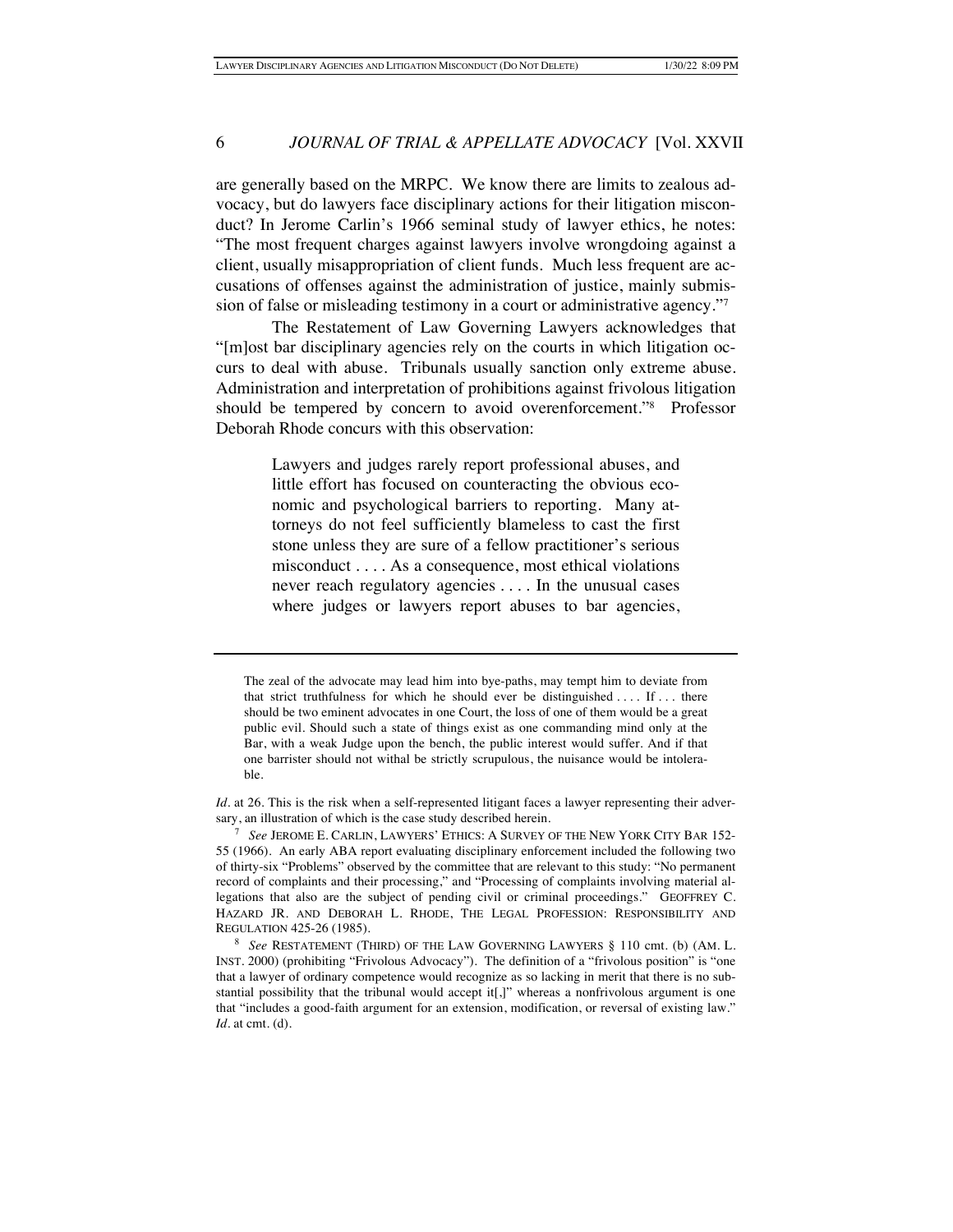*these agencies will often refer the case back to the courts for final resolution, leaving the injured party stranded in between*. 9

Commentators have noted the leniency of lawyer disciplinary agencies in responding to allegations of litigation misconduct in the form of false statements to the court.<sup>10</sup> Professor Peter Joy conducted a relevant study of the relationship between Rule 11 violations and professional discipline for the same misconduct.<sup>11</sup> Rule 11 of the Federal Rules of Civil Procedure authorizes discretionary sanctions on lawyers or parties who engage is various forms of litigation misconduct. It provides that, by signing any paper submitted to the court, "or later advocating it," an attorney or "unrepresented party":

> certifies that to the best of the person's knowledge, information, and belief, formed after an inquiry reasonable under the circumstances:<sup>12</sup>

[A] dishonest lawyer can cause more harm to more people than a lawyer who takes on one matter she is not competent to handle or is tardy in her work. . . . Given the high value of truth, we might expect that lawyers who lie in court matters will face harsh sanctions, especially if those lies are under oath. Indeed, lawyers have often been disciplined for lies, whether to tribunals or third persons, but a review of decisions across more than five years reveals that sanctions are far more lenient in the Second Department than in the First Department—even when the lies are in connection with litigation . . . . Leniency runs deep in Second Department cases that discipline lawyers for dishonesty in court matters. It has imposed public censure even when lawyers have lied directly to the courts.

*Id*.

The rule is not intended to chill an attorney's enthusiasm or creativity in pursuing factual or legal theories. The court is expected to avoid using the wisdom of hindsight and should test the signer's conduct by inquiring what was reasonable to believe at the time the pleading, motion, or other paper was submitted. Thus, what constitutes a reasona-

<sup>9</sup> *See* Deborah L. Rhode, *Institutionalizing Ethics*, 44 CASE W. RES. L. REV. 665, 694-95 (1994) (emphasis added); *see also* David L. Hudson, Jr., *Questionable Claims: Election Fraud Cases Highlight Ethics Rule on Baseless Complaints*, ABA JOURNAL (Apr.–May, 2021) 32, 33 (quoting Columbia law professor Leslie Levin: "As a practical matter, discipline authorities almost never get involved in these sorts of matters . . . If the court doesn't sanction the lawyer, disciplinary authorities often conclude that discipline is not warranted. If the courts do sanction the lawyer, disciplinary authorities often feel like lawyers have been punished enough.")

<sup>10</sup> *See* Stephen Gillers, *Lowering The Bar: How Lawyer Discipline in New York Fails to Protect the Public*, 17 N.Y.U. J. LEGIS. & PUB. POL'Y 485, 507-10 (2014).

<sup>11</sup> *See* Peter A. Joy, *The Relationship Between Civil Rule 11 and Lawyer Discipline: An Empirical Analysis Suggesting Institutional Choices in the Regulation of Lawyers*, 37 LOY. L.A. L. REV. 765, 785-97 (2004) ("Rule 11 Study").

<sup>&</sup>lt;sup>12</sup> *See FED. R. CIV. P. 11 advisory committee's note to 1983 amendment.*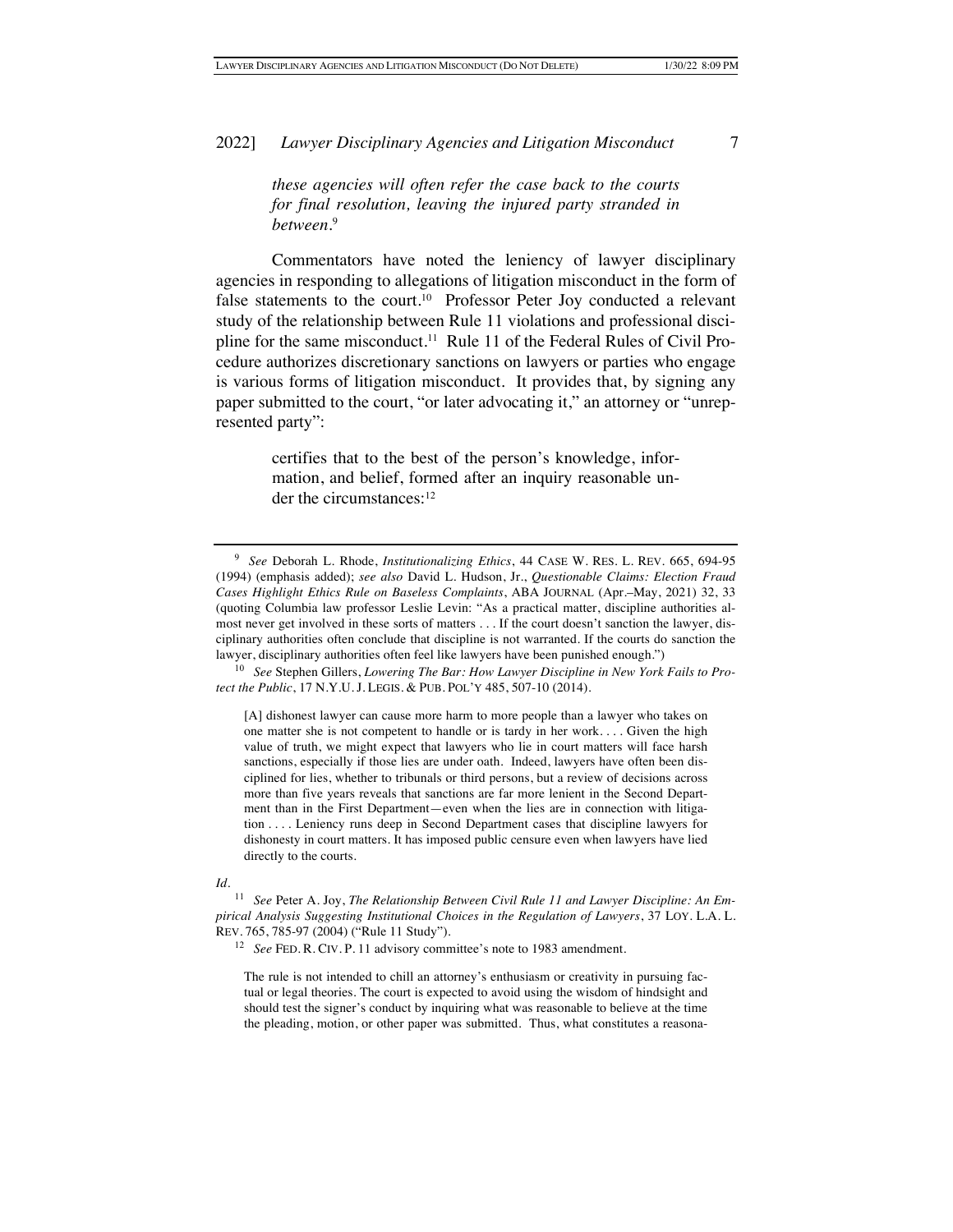(1) it is not being presented for any improper purpose, such as to harass, cause unnecessary delay, or needlessly increase the cost of litigation;

(2) the claims, defenses, and other legal contentions are warranted by existing law or by a nonfrivolous argument for extending, modifying, or reversing existing law or for establishing new law;

(3) the factual contentions have evidentiary support or, if specifically so identified, will likely have evidentiary support after a reasonable opportunity for further investigation or discovery; and

(4) the denials of factual contentions are warranted on the evidence or, if specifically so identified, are reasonably based on belief or a lack of information.13

Rule 11 misconduct encompasses the making of, *inter alia*, false statements of law or fact, the obstruction of access to evidence, or equally serious professional misconduct. Such acts, while not given as specific examples under the rule's scope, no doubt fall within the bounds of the Rule 11 when done for an "improper purpose," such as making a claim or defense that is "unwarranted" by existing law or evidence, or false denials of

#### *Id.*

<sup>13</sup> *See* FED. R. CIV. P. 11(b)(1)-(4). The comparable rule relevant to the case study presented here is Ill. S. Ct. R. 137(a), which states:

The signature of an attorney or party constitutes a certificate by him that he has read the pleading, motion or other document; that to the best of his knowledge, information, and belief formed after reasonable inquiry it is well grounded in fact and is warranted by existing law or a good-faith argument for the extension, modification, or reversal of existing law, and that it is not interposed for any improper purpose, such as to harass or to cause unnecessary delay or needless increase in the cost of litigation.

Ill. S. Ct. R. 137(a). In addition, Ill. S. Ct. R. 375(b), provides for sanctions on appeal:

If, after consideration of an appeal or other action pursued in a reviewing court, it is determined that the appeal or other action itself is frivolous, . . . an appropriate sanction may be imposed upon any party or the attorney or attorneys of the party or parties. An appeal or other action will be deemed frivolous where it is not reasonably well grounded in fact and not warranted by existing law or a good-faith argument for the extension, modification, or reversal of existing law. Ill. S. Ct. R. 375(b).

ble inquiry may depend on such factors as how much time for investigation was available to the signer; whether he had to rely on a client for information as to the facts underlying the pleading, motion, or other paper; whether the pleading, motion, or other paper was based on a plausible view of the law; or whether he depended on forwarding counsel or another member of the bar.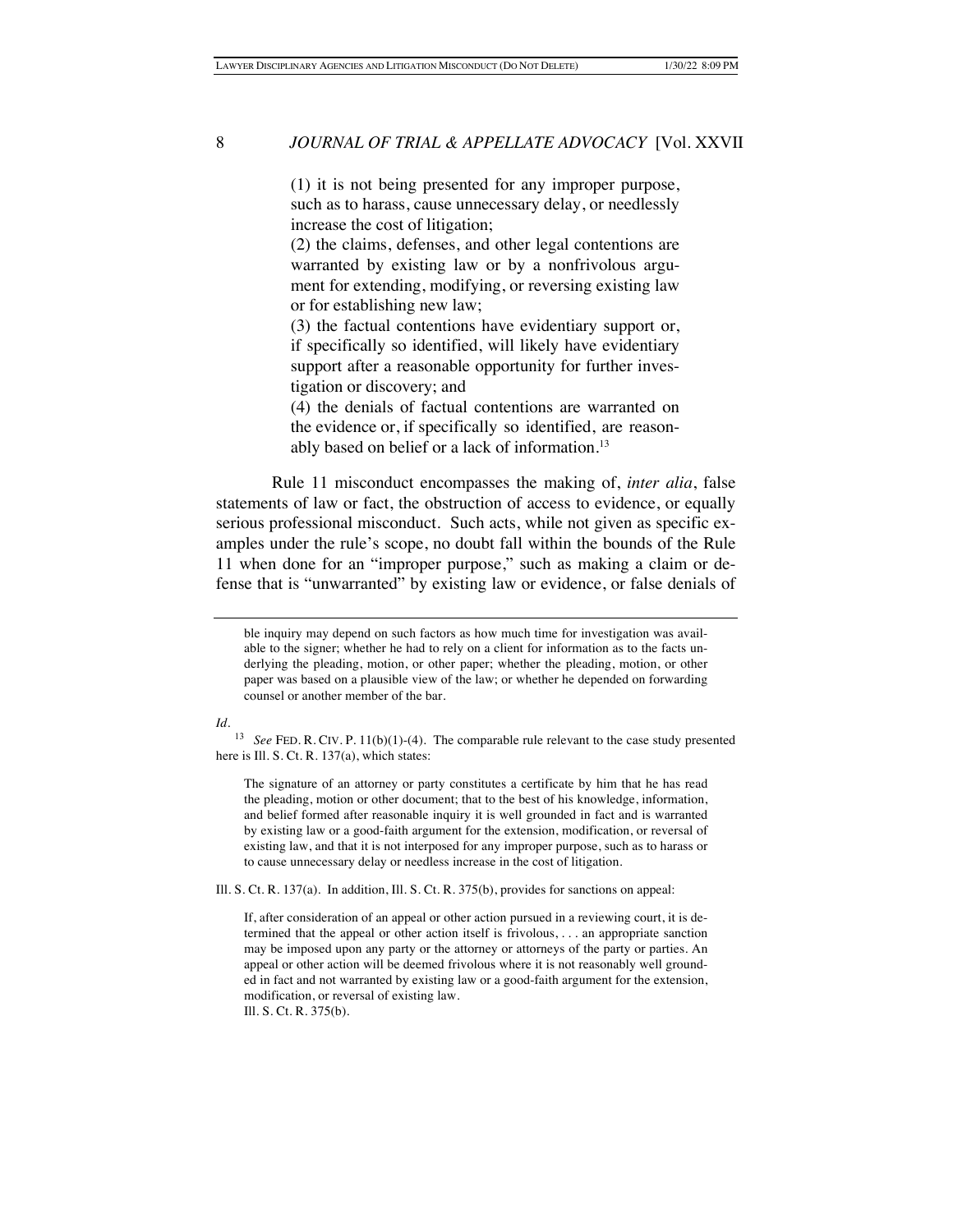factual contentions. But does the fact that there is overlap between Rule 11 misconduct and conduct prohibited by ethics norms mean that lawyer discipline agencies should defer such matters to the courts? Is that what they do now?

Professor Joy's Rule 11 Study examined ten years of federal district court ( $N = 274$ ) and circuit court ( $N = 437$ ) cases involving Rule 11 sanctions. He coded the cases by court, party sanctioned or exonerated, frequency of sanctions awarded and denied, and frequencies of circuit court affirmances and reversals of sanctions.14 Data regarding state civil procedural rules modeled on Rule 11 and referrals to disciplinary agencies was not within the scope of this study.15

The Rule 11 Study then examined those cases with opinions that included the words "discipline," "ethics," or "refer"  $(N = 51)$ .<sup>16</sup> Of these, only three specifically involved disciplinary referrals to state lawyer discipline agencies for Rule 11-based misconduct.<sup>17</sup> After an examination of these cases and searching for subsequent state disciplinary agency records and state supreme court case law, the study noted:

> [O]ne cannot say for certain that any of their discipline was based in whole or in part on the same conduct giving rise to their Rule 11 sanctions. It is also important to remember that judges could be making private disciplinary referrals, and such referrals would not appear in current case databases.18

The study concludes that there is "little empirical evidence of a relationship between Rule 11 sanctions and subsequent lawyer discipline."19 Given this lack of correlation, Professor Joy argues that these data show that an implicit and appropriate "institutional choice" was made by federal

<sup>14</sup> *See* Joy, *supra* note 11, at 788. The study does not report separately the cases of circuit courts imposing their own sanctions. *Id.*

<sup>15</sup> *See* Joy, *supra* note 11, at 767 ("It is beyond the scope of this article to discuss discipline under the state counterparts to Rule 11, or to explore state analogs to other federal laws, rules, and the inherent power of federal courts to regulate lawyers' litigation conduct."). *Id.*

<sup>16</sup> *See id.* at 792-93."Because only the public discipline cases appear as reported cases, correlating Rule 11 sanctions that include referrals to disciplinary authorities with resulting discipline captures only the public discipline cases, which comprise slightly less than sixty percent of all lawyer discipline cases." *Id*.

<sup>17</sup> *See id.* at 792.

<sup>&</sup>lt;sup>18</sup> *See id.* at 795. We know lawyer disciplinary agencies may recommend that a lawyer be given a private or public censure or reprimand, but it is unclear what Joy means by judges making "private disciplinary referrals." *Id.*

<sup>&</sup>lt;sup>19</sup> *See id.* at 797. Frankly, a more accurate statement of the results is that no correlation was found between court sanctions and subsequent disciplinary action. *Id.*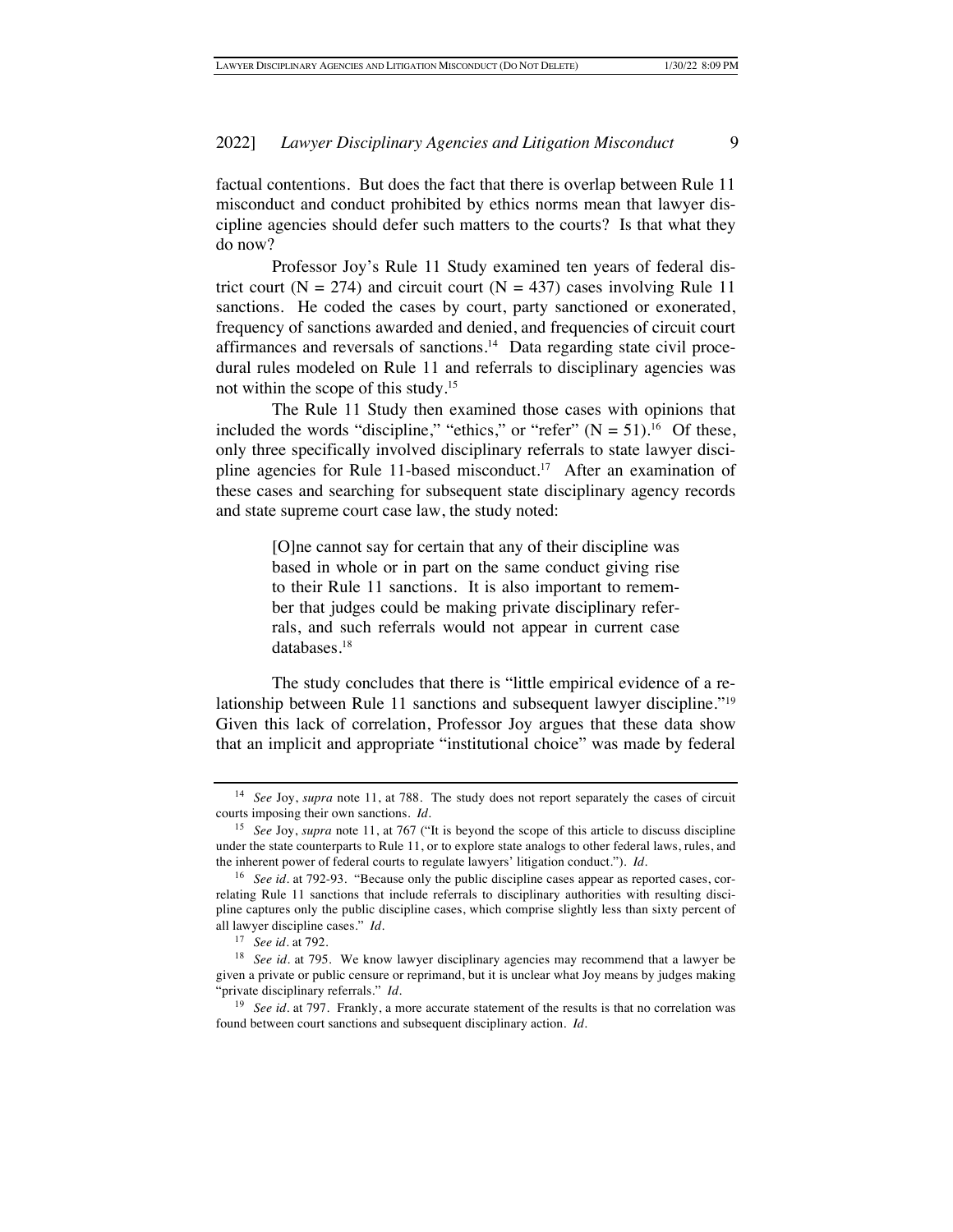judges and state disciplinary agencies to defer Rule 11-type cases to courts rather than referring the matters to the agencies for possible ethics prosecutions.

> The empirical analysis points to an implicit division of authority concerning the regulation of lawyer litigation conduct in federal courts. In this division of authority, federal district court judges wield primary control over the litigation conduct of lawyers appearing before them. Structural features of both Rule 11 and prevailing ethics rules, both of which do not require either judges or lawyers to report Rule 11 violations to lawyer disciplinary authorities, reinforce this division of authority by virtually guaranteeing that in most instances the Rule 11 sanctions will be the only public sanctions imposed on lawyers for their litigation conduct.20

Professor Joy supports his position by citing other commentators' arguments, $21$  studies, $22$  and a bar journal<sup>23</sup> finding that disciplinary agencies are unwilling to control litigation conduct.<sup>24</sup> He contends that courts are more effective at handling litigation conduct, as reflected in the Rule 11 sanctions cases studied.<sup>25</sup> Lastly, he notes that the standards for imposing discipline for litigation misconduct "disfavor lawyer discipline for litigation conduct,"26 and that there is a lack of coordination between courts and

<sup>20</sup> *See id*. at 806 (footnotes omitted).

<sup>21</sup> *See* Richard H. Underwood, *Curbing Litigation Abuses: Judicial Control of Adversary Ethic—The Model Rules of Professional Conduct and Proposed Amendments to the Rules of Civil Procedure*, 56 ST. JOHN'S L. REV. 625, 630-31, 642 (1982) (arguing that escalating frivolous litigation and the "perceived inability or reluctance by the bar to police its ranks through disciplinary actions" served to "encourage the use of rule 11 as a sanctioning mechanism for deterring groundless litigation").

<sup>22</sup> *See* Jeffrey A. Parness, *Disciplinary Referrals Under New Federal Civil Rule 11*, 61 TENN. L. REV. 37, 44 (1993) (arguing that only the most serious litigation misconduct should be referred to lawyer disciplinary agencies and trial judges presiding over cases are better than disciplinary agencies for handling less serious litigation misconduct).

<sup>23</sup> *See* Maridee F. Edwards, *Report of the Office of Chief Disciplinary Counsel for the Year 2002 Together with the Financial Report of the Treasurer of the Advisory Committee Fund for 2002*, 59 J. MO. B. 238, 242 (2003) (discussing complaints filed against Missouri lawyers in 2002).

<sup>24</sup> *See* Joy, *supra* note 11 at 806-08.

<sup>25</sup> *See id*. at 810-11.

<sup>26</sup> *See id*. at 812. For this proposition, Joy argues:

The [ABA] Model Rules for Disciplinary Enforcement set forth a category described as "lesser misconduct," which is described as "conduct that does not warrant a sanction restricting the respondent's license to practice law." Rather than defining "lesser mis-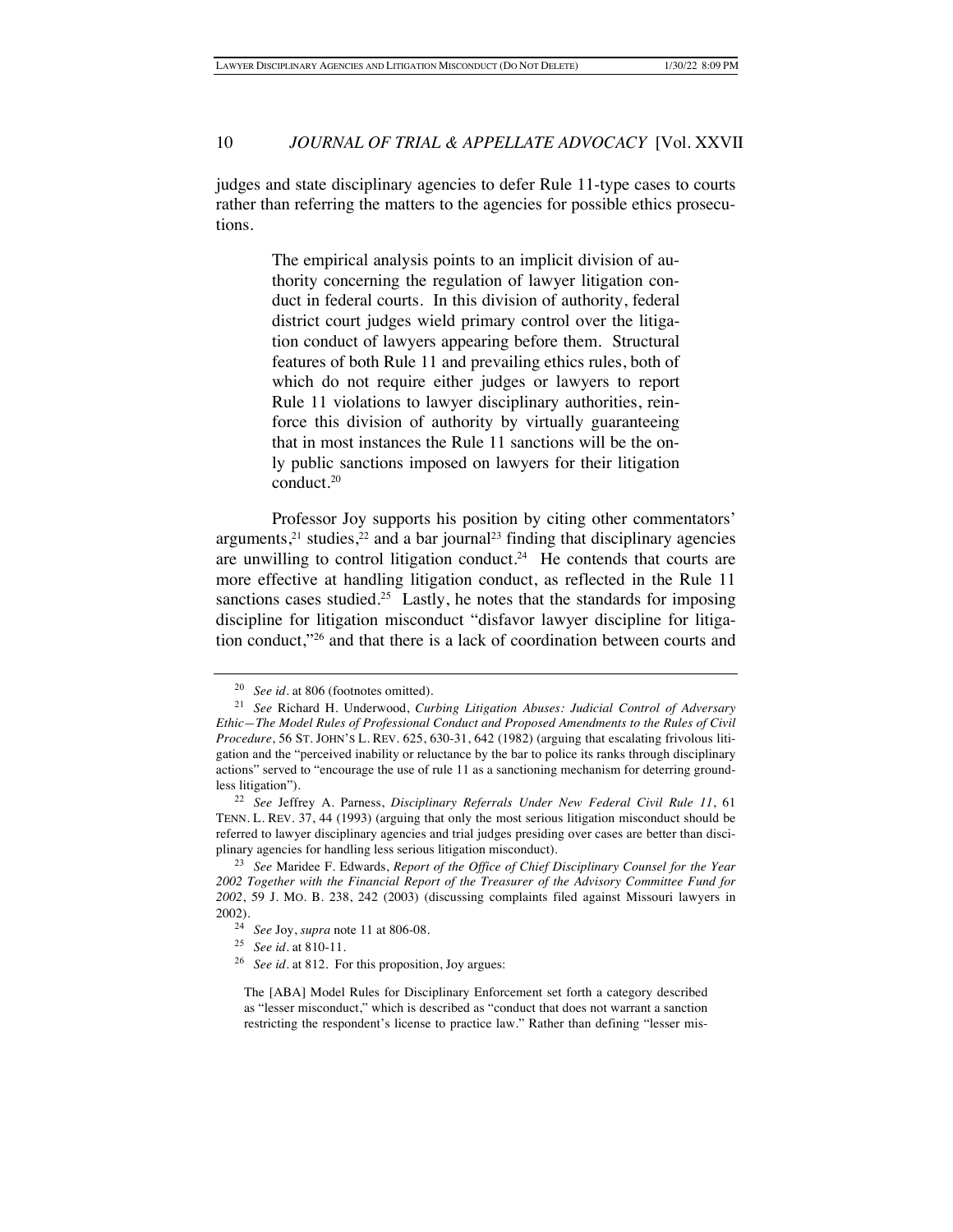disciplinary agencies, supporting the presence of an implicit institutional choice of favoring judges over disciplinary agencies in these matters.<sup>27</sup>

I argue that the institutional choice of deference to courts will effectively immunize many members of the bar from scrutiny for ethics violations arising from their litigation misconduct. That is, miscarriages of justice will result when a lawyer's misconduct is not known until after the litigation is concluded, or where a court exonerates the lawyer under court rules, and the disciplinary agency thereby declines to investigate the matter. Professor Joy noted the absence of data of court referrals to disciplinary agencies, and there is a similar lack of available data regarding cases in which lawyer discipline agencies defer to courts and decline to investigate complaints from non-judicial sources, such as aggrieved litigants, opposing counsel, or non-adversary lawyers who become aware of the misconduct.

## III. BACKGROUND TO CASE STUDY

#### *A. Illinois Attorney Registration and Disciplinary Commission*

The Illinois Attorney Registration and Disciplinary Commission ("ARDC") is the agency designated by the Illinois Supreme Court to inves-

do not usually treat litigation misconduct prohibited by Rule 11 as a serious matter. The standard describing "abuse of the legal process" mentions the possibility of sanctions for "failure to expedite litigation or bring a meritorious claim." Examples of sanctions under this standard focus on knowing violations of a court order or rule to gain an advantage in a matter, or other violations that do not involve violations of Rule 11. Although it is possible that a Rule 11 sanction may fit the definition of the sanction standard for abuse of legal process, the Model Standards fail to illustrate this possibility with an example. *This failure to discuss or illustrate how Rule 11 conduct may lead to discipline appears to suggest that disciplinary sanctions for Rule 11 violations are not a priority under the Model Standards for Lawyer Sanctions*.

*Id*. at 813 (footnotes omitted) (emphasis added).

<sup>27</sup> *See id*. at 813-14.

conduct," the rules state that conduct may not be viewed as lesser misconduct if the conduct involves the "misappropriation of funds," "results in or is likely to result in substantial prejudice to a client or other person," "involves dishonesty, deceit, fraud, or misrepresentation," is a serious crime, is the same as conduct for which the respondent was disciplined within the past five years, or "is part of a pattern of similar misconduct." Thus, *except in extreme cases of Rule 11 violations, or for lawyers who repeatedly violate Rule 11, the disciplinary enforcement rules permit potential ethics violations based on Rule 11 violations to be treated as lesser misconduct* that would, if pursued by disciplinary authorities, not normally result in sanctions restricting the putative lawyer's right to practice law.

*Id*. at 812-13 (footnotes omitted) (emphasis added). Also, the ABA Model Standards for Lawyer Sanctions: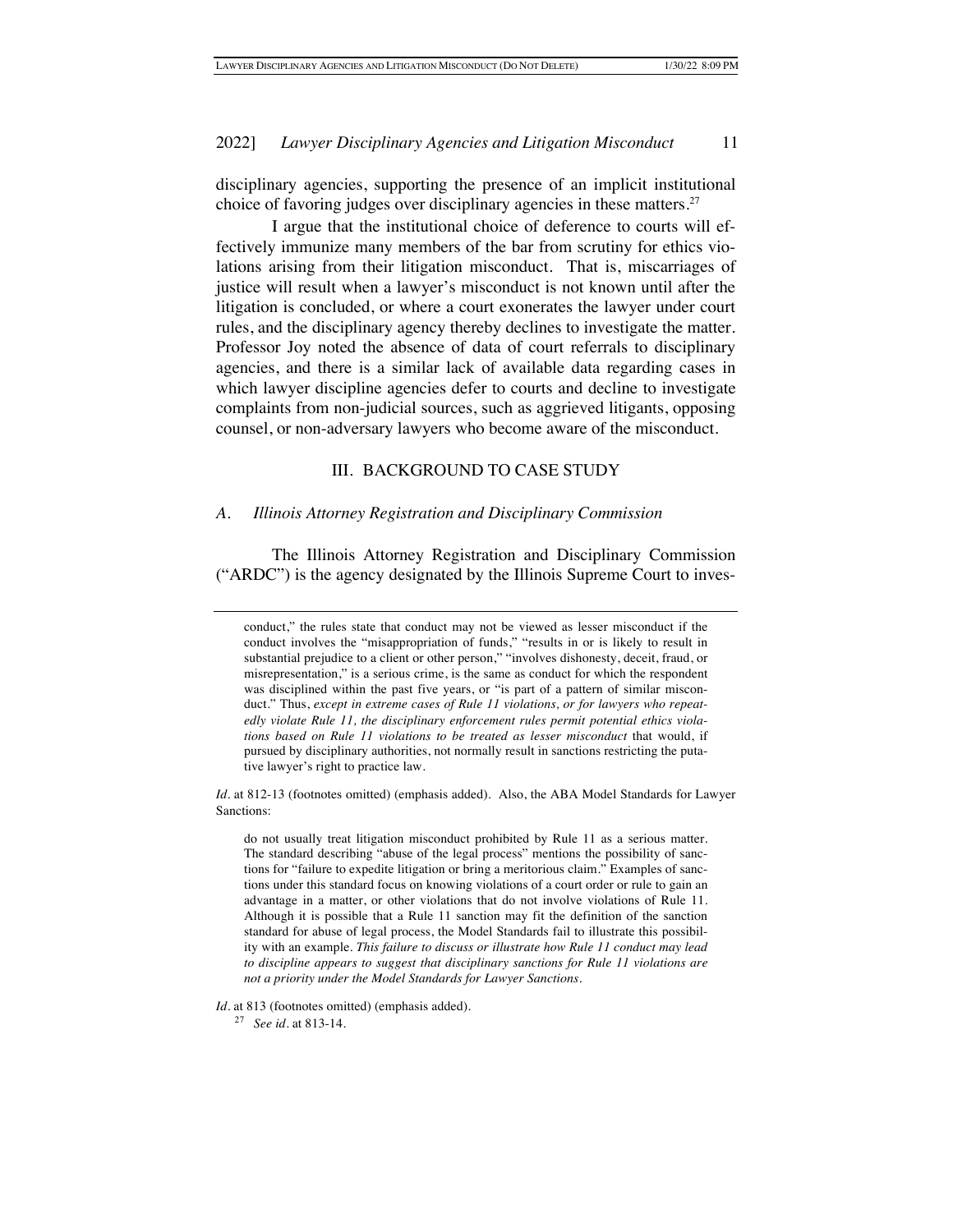tigate and prosecute lawyer discipline cases and make recommendations to it. The supreme court makes the ultimate decision on discipline cases because it "has the exclusive authority to regulate the practice of law" and "has the power to impose sanctions for unprofessional conduct so as to protect the public interest and guard the legal profession against reproach."28

The rules of the Illinois Supreme Court dictate that the ARDC be comprised of seven members with oversight authority over the disciplinary process.29 The Commission appoints an Administrator "to serve as the principal executive officer of the registration and disciplinary system."30 The Administrator "shall":

> (a) On his own motion, on the recommendation of an Inquiry Board, or at the instance of an aggrieved party, *investigate* conduct allegations of violations of the Rules of Professional Conduct of attorneys licensed in Illinois . . . whose conduct tends to defeat the administration of justice or to bring the courts or the legal profession into disrepute  $\dots$   $^{31}$

Assuming the ARDC staff attorneys decide the complaint has merit, the prosecution process is as follows: an Inquiry Board is convened to "inquire into and investigate matters referred to it by the Administrator. The Board may also initiate investigations on its own motion and may refer matters to the Administrator for investigation."32 After investigation and consideration, the Board "shall dispose of matters before it by voting to dismiss the charge, to close an investigation, to file a complaint with the Hearing Board, or to institute unauthorized practice of law proceedings."33 If the Inquiry Board refers the matter to the Hearing Board, that board "shall make findings of fact and conclusions of fact and law, together with a recommendation for discipline, dismissal of the complaint or petition, or nondisciplinary disposition. The Hearing Board may order that it will ad-

<sup>28</sup> *See In re* Nesselson, 390 N.E.2d 857, 858 (Ill. 1979) (citing *In re* Day, 54 N.E. 646, 650 (Ill. 1899)).

<sup>29</sup> *See* Ill. S. Ct. R. 751.

<sup>30</sup> *See id*. at r. 752(a)(1).

<sup>&</sup>lt;sup>31</sup> *See id.* (emphasis added). Noteworthy is the explicit duty to investigate a complaint brought "at the instance of an aggrieved party." While I was not a directly affected "aggrieved party," my duty as an Illinois attorney to report the misconduct as described herein was clearly established under the *Himmel* case. *Infra* Part V. In addition, PG, the plaintiff in the case study described herein, filed his own ARDC complaint on the heels of my filing, to which the ARDC never responded beyond an initial acknowledgement of receipt. *Infra* Part V.

<sup>32</sup> *See* Ill. S. Ct. R. 753(a)(2).

<sup>33</sup> *See id.* at para. (a)(3).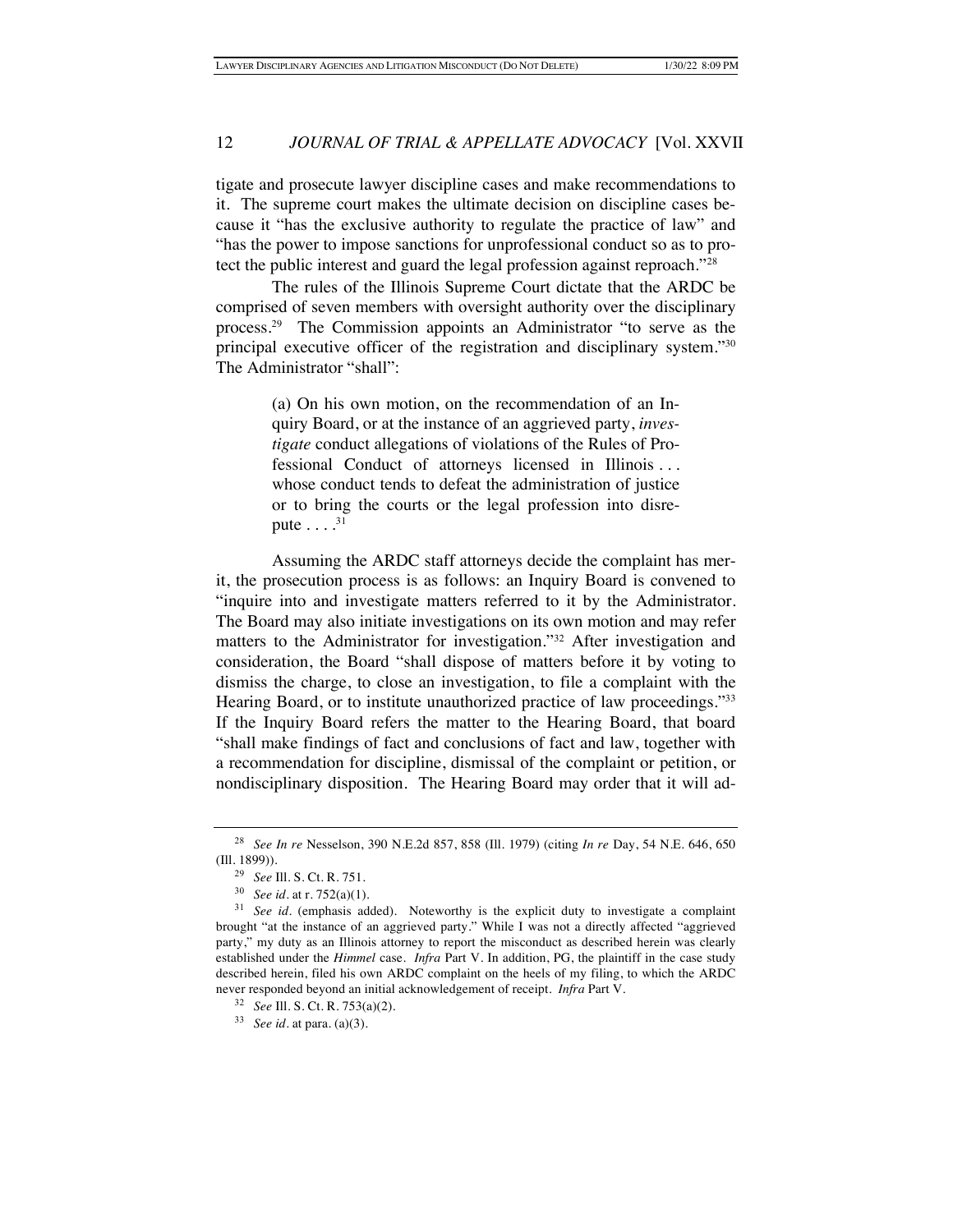minister a reprimand to the respondent in lieu of recommending disciplinary action by the court."<sup>34</sup> Thereafter, the Review Board

> may approve the findings of the Hearing Board, may reject or modify such findings as it determines are against the manifest weight of the evidence, may make such additional findings as are established by clear and convincing evidence, may approve, reject or modify the recommendations, may remand the proceeding for further action or may dismiss the proceeding. The Review Board may order that it will administer a reprimand to the respondent in lieu of recommending disciplinary action by the court.<sup>35</sup>

Thus, it appears the Hearing and Review Boards may enter "reprimands" to accused lawyers that never reach the supreme court and are publicly inaccessible.

According to the ARDC's 2020 Annual Report, the bulk of filed complaints ("grievances") are client-centered matters:

> Grievances that stem from a breakdown in the attorneyclient relationship (neglect of a client's cause, failure to communicate, billing and fee issues, and failure to provide competent representation) are consistently the top areas of grievance each year and account for 66.4% of all grievances. Neglect of a client's matter was alleged in 32.1% of all grievances in 2020.36

In 2020, 3,936 complaints were "investigated."37 The report shows that, of all the complaints that were "docketed" in 2020, only fifteen cases involved false statements: ten of them concerned bar applications or occurred during disciplinary proceedings, and five concerned false statements about a judge, a judicial candidate, or a public official. None of the complaints docketed involved false statements of law or fact, or concealment of

<sup>34</sup> *See id*. at para. (c)(3).

<sup>35</sup> *See id*. at para. (d)(3).

<sup>36</sup> *See* MARY F. ANDREONI, *ANNUAL REPORT OF 2020*, ATT'Y REGISTRATION AND  $DISCIPLINARY$   $COMM'N$  5, 36 (2021), https://www.iardc.org/Files/AnnualReports/AnnualReport2020.pdf.

<sup>37</sup> *See id*. at 20. "1,001 fewer investigations than in 2019; a 20.3% drop from the previous year and the largest single-year decline." *Id*. "The sharp decline in 2020 over 2019 was attributed to the impact of the pandemic[,]" "slowdown of the legal system[,]" the reported five-year decline in the number of new cases filed in Illinois courts, and "a significant rise in the number of consumers with legal matters who are self-represented, the graying of the legal profession, and the continuing decline in the Illinois population." *Id*. (footnotes omitted).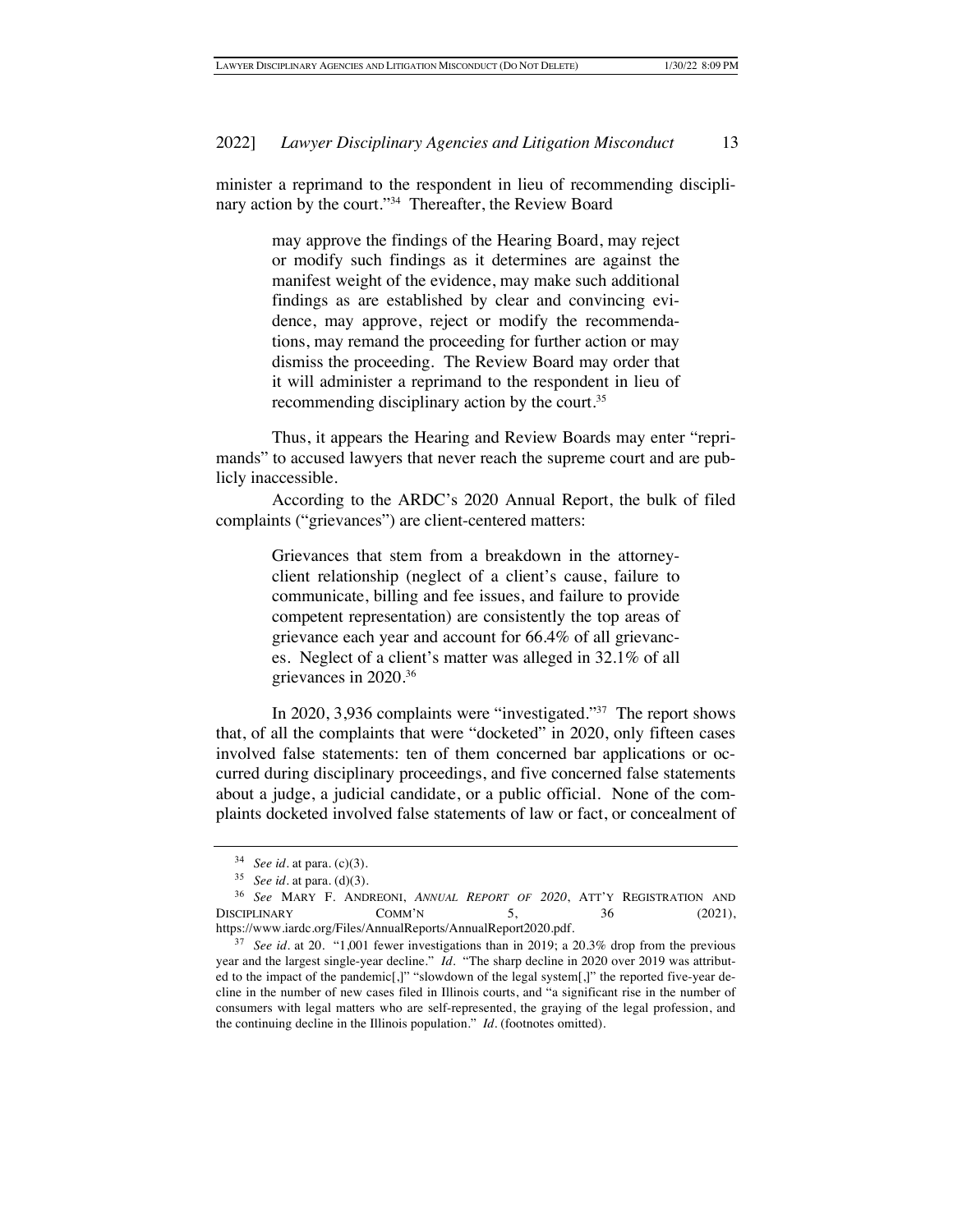evidence. However, 231 complaints were docketed involving other litigation misconduct such as filing of frivolous or non-meritorious claims or pleadings, and 138 involved charges of conduct prejudicial to the administration of justice, including conduct that is the subject of a contempt finding or court sanction (none of the subcategories of which are specified). Interestingly, eleven cases were docketed involving failure to report misconduct of a lawyer or judge.<sup>38</sup>

The report also notes that, in 2020, 4,284 investigations were "concluded," 4,158 of them by the Administrator's staff: "1,222 grievances were closed after initial review of the complainant's concerns and 2,936 were closed after investigation did not reveal sufficiently serious, provable misconduct."39 That left only 126 cases (or 0.03 percent of all complaints filed that year) that were prosecuted, leaving 4,158 that were dismissed by ARDC staff attorneys. There are no available data on the nature of these complaints or reasons for their dismissal.

The prosecuted complaints require evidence of "serious misconduct" and are referred to the Inquiry Board, the first of the three-stage review process.40 Of the 37 cases referred to the Hearing Board in 2020 by the Inquiry Board, six involved "misrepresentations to a tribunal," and one involved "assertion of frivolous pleadings."41 Once the Hearing Board files its report in a case, either party may file a notice of exceptions with the Review Board, which serves as an appellate tribunal.<sup>42</sup> Seven cases were filed with the Review Board in 2020, and eleven were "concluded"; however, the report does not indicate the nature of the cases heard by that board.<sup>43</sup> Ultimately, "In 2020, the [Illinois Supreme] Court entered 81 sanctions against 81 lawyers. The Hearing Board reprimanded one lawyer."44

In sum, in 2020 only a handful of litigation misconduct cases of over 4,000 complaints survived the review and investigations conducted by ARDC staff. Only seven cases heard by the Hearing Board involved litigation misconduct. The ARDC does not report the disposition of all those cases which resulted in a mere private reprimand.<sup>45</sup> Given the paucity of

<sup>&</sup>lt;sup>38</sup> *See id.* at 48, chart 12.

<sup>39</sup> *See id*. at 21.

<sup>40</sup> *See id*.

<sup>41</sup> *See* ANDREONI, *supra* note 36.

<sup>42</sup> *See id*. at 26.

<sup>43</sup> *See id*. at 56, chart 20E.

<sup>44</sup> *See id*. at 27.

<sup>45</sup> *See* Ill. S. Ct. R. 753(d)(3) ("The Review Board may order that it will administer a reprimand to the respondent in lieu of recommending disciplinary action by the court."); Ill. S. Ct. R.  $766(a)(5)$  ("Proceedings ... shall be public with the exception of the following matters, which shall be private and confidential: . . . (5) deliberations of the Hearing Board, the Review Board and the court.")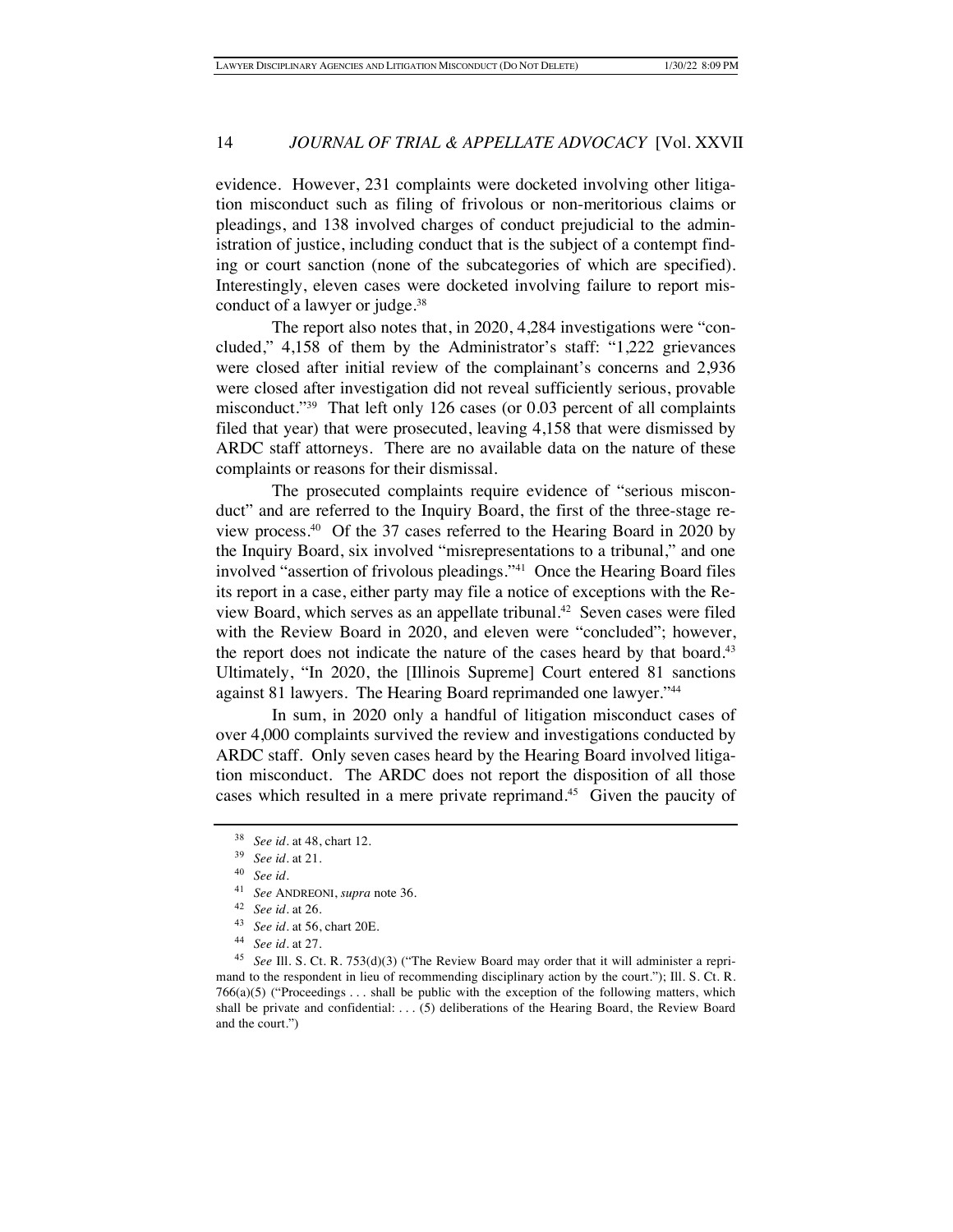the data, it is unclear whether the ARDC aggressively pursues litigation misconduct complaints.

## *B. Relevant Illinois Supreme Court Opinions*

#### 1. Litigation Misconduct and Ethics

The supreme court imposes discipline on lawyers for a variety of litigation misconduct. The court has considered (but not always imposed) discipline for lawyers accused of filing frivolous actions.<sup>46</sup> This includes filing frivolous suits without factual or legal basis.47 Filing of frivolous complaints, failure to make a reasonable inquiry before drafting and filing a complaint or other document with a tribunal, and other pleading-related actions can also lead to professional discipline.<sup>48</sup>

The ARDC is a "tribunal" for purposes of Illinois ethics rules, and frivolous filings with the commission are sanctionable.<sup>49</sup> In fact, there are

<sup>46</sup> *See* Ill. S. Ct. R. 137 (permitting court sanctions for frivolous filings); McCarthy v. Taylor, 155 N.E.3d 359, 363-64, (Ill. 2019) ("Rule 137 authorizes a court to impose sanctions against a party or counsel for filing a motion or pleading that is not well grounded in fact; that is not supported by existing law or lacks a good-faith basis for the modification, reversal, or extension of the law; or that is interposed for any improper purpose. It is settled that '[t]he purpose of Rule 137 is to prevent abuse of the judicial process by penalizing claimants who bring vexatious and harassing actions."" (quoting Sundance Homes, Inc. v. County of DuPage, 746 N.E. 2d 254, 285-86 (2001)). "[T]he predecessor to Rule 137, was to 'penalize the litigant who pleads frivolous or false matters, or who brings a suit without any basis in the law' []. In other words, the clear purpose of Rule 137 is to prevent the filing of false and frivolous lawsuits." *Id.* (quoting *In re* Estate of Wernick, 535 N.E.2d 876, 883 (Ill. 1989)).

<sup>47</sup> *See In re* Sarelas, 277 N.E.2d 313, 318 (Ill. 1971).

The respondent here has taken out in litigious storm, not only against the judiciary, but also against fellow lawyers and laymen who have in some manner been connected with prior disputes wherein he was involved. He has charged them with all manner of fraud and corruption and with the purpose of maliciously inflicting harm upon him. To borrow from his own complaints, he has made these charges with scurrilous and defamatory invective. He has demonstrated an unfortunate and insistent propensity to sue other lawyers with whom he has been involved in litigation, as well as members of the judiciary who have rendered judgments against him or his clients. He has consistently exercised this propensity with unprofessional and contemptuous language.

*Id*.; *see also In re* Jafree, 444 N.E.2d 143, 149 (Ill. 1982) (explaining that respondent instituted numerous defamatory and frivolous lawsuits, appeals and administrative actions).

<sup>48</sup> *See In re* Mitan, 518 N.E.2d 1000, 1008 (Ill. 1987). The test for such misconduct is whether "no objectively reasonable inquiry was made into the pertinent facts and law" before filing the document with a tribunal, in this case, a verified reinstatement petition to the ARDC. *Id.* 

<sup>49</sup> *See In re* Smith, 659 N.E.2d 896, 908 (Ill. 1995) ("[P]rior to the hearing, respondent repeatedly filed frivolous requests and meritless motions which appear solely calculated to delay the proceedings." (quoting In re Samuels, 535 N.E.2d 808, 817 (Ill. 1989)).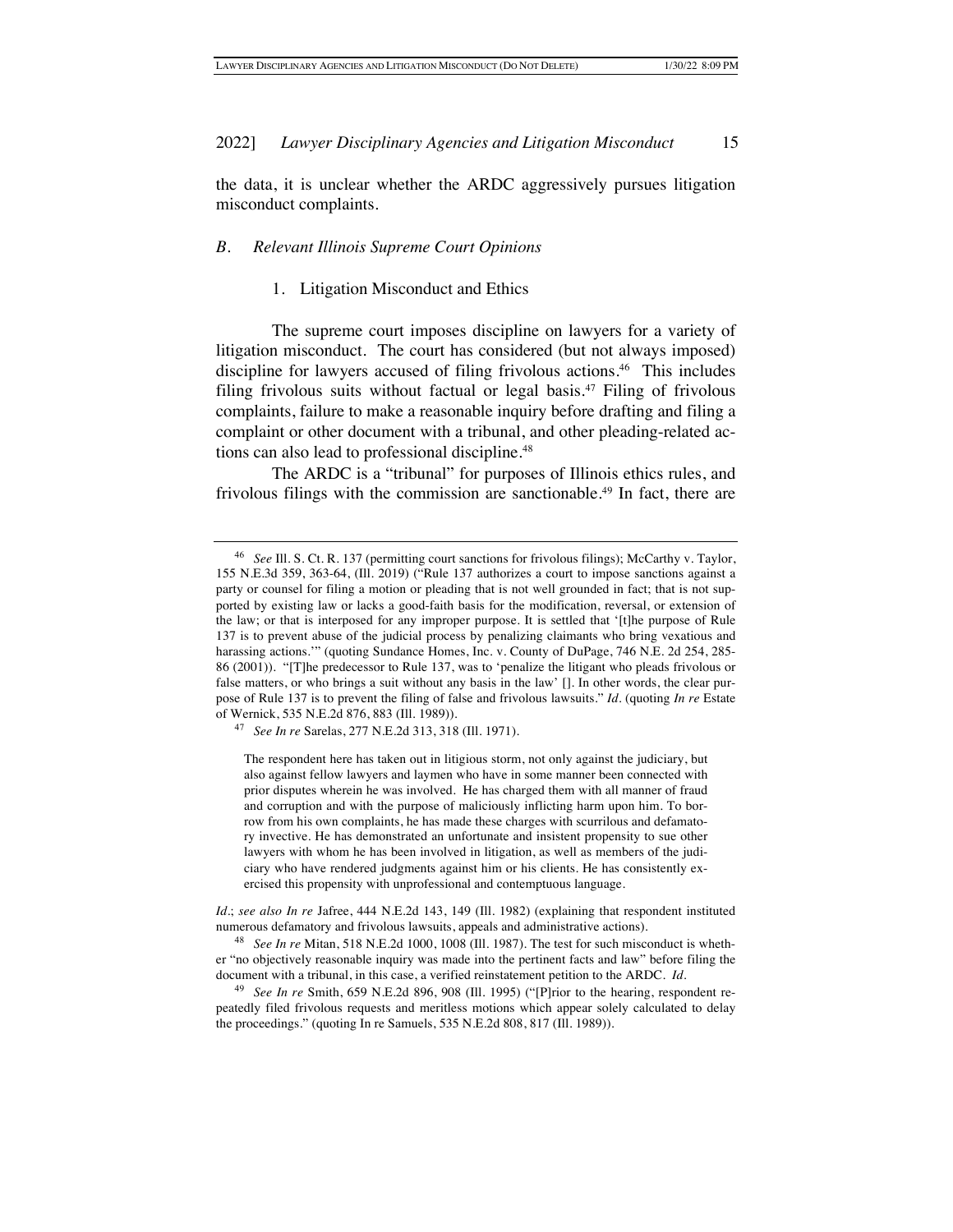numerous cases in the supreme court's jurisprudence addressing false statements made to that tribunal as part of the lawyer discipline process. This conduct is a separate ethics violation from breaches of candortowards-the-tribunal requirements.50

The few Illinois Supreme Court cases involving false statements to courts imposed discipline for the filing of factually false documents. Examples include: the filing of a false pauper affidavit;<sup>51</sup> the filing of a false affidavit submitted to another state supreme court that failed to disclose that the lawyer was admitted to practice law in Illinois;<sup>52</sup> the failure to disclose in a *pro hac vice* application to a federal court that the lawyer was previously disciplined by another court;<sup>53</sup> the unauthorized filing of a factually false pauper affidavit in the bankruptcy court;<sup>54</sup> the filing of a false and misleading final account of an estate in probate;<sup>55</sup> and the like.<sup>56</sup> Research discloses no Illinois Supreme Court cases involving discipline of lawyers for making a false statement of *law* to a tribunal, nor the withholding of material evidence.

## 2. ARDC Independence

In theory, the ARDC maintains its independence from courts to carry out its purpose of determining lawyers' fitness to practice law by applying the state's Rules of Professional Conduct. The Illinois Supreme

<sup>50</sup> *See* Ill. S. Ct. R. 8.1(b) cmt. (1) ("[I]t is a separate professional offense for a lawyer to knowingly make a misrepresentation or omission in connection with a disciplinary investigation of the lawyer's own conduct."); *In re* Timpone, 804 N.E.2d 560, 563 (Ill. 2004); *see also In re* McAuliffe, 506 N.E.2d 1300, 1300 (Ill. 1987).

<sup>51</sup> *See In re* Ingersoll, 710 N.E.2d 390, 392 (Ill. 1999).

The charges concerned respondent's role in the preparation and filing of a pauper's affidavit Flexner filed in circuit court in connection with the slander suit. The form, entitled 'Application to Sue or Defend as a Poor Person,' sought information on the applicant's financial standing. Question 4, regarding real and personal property, stated, 'Applicant owns (A) no real estate except: (Location and Value),' and was followed by a blank line on which the applicant could provide information regarding his interests in real estate. Flexner's application did not contain any answer for question 4A. Flexner, however, owned a home in Morton, where he lived with his wife and three sons.

*Id*.

<sup>52</sup> *See In re* Bell, 588 N.E.2d 1093, 1096 (Ill. 1992).

<sup>53</sup> *See In re* Howard, 721 N.E.2d 1126, 1129 (Ill. 1999).

<sup>54</sup> *See In re* Lewis, 562 N.E.2d 198, 206 (Ill. 1990).

<sup>55</sup> *See In re* Gordon, 524 N.E.2d 547, 549-50 (Ill. 1988).

<sup>56</sup> *See In re* Mehta, 413 N.E.2d 1265, 1265-66 (Ill. 1980) (ordering respondent be suspended for three years for filing false statements in connection with immigration cases); *In re* Mitan, 387 N.E.2d 278, 282 (Ill. 1978) (ordering respondent be disbarred for making false statements on application for admission to the bar).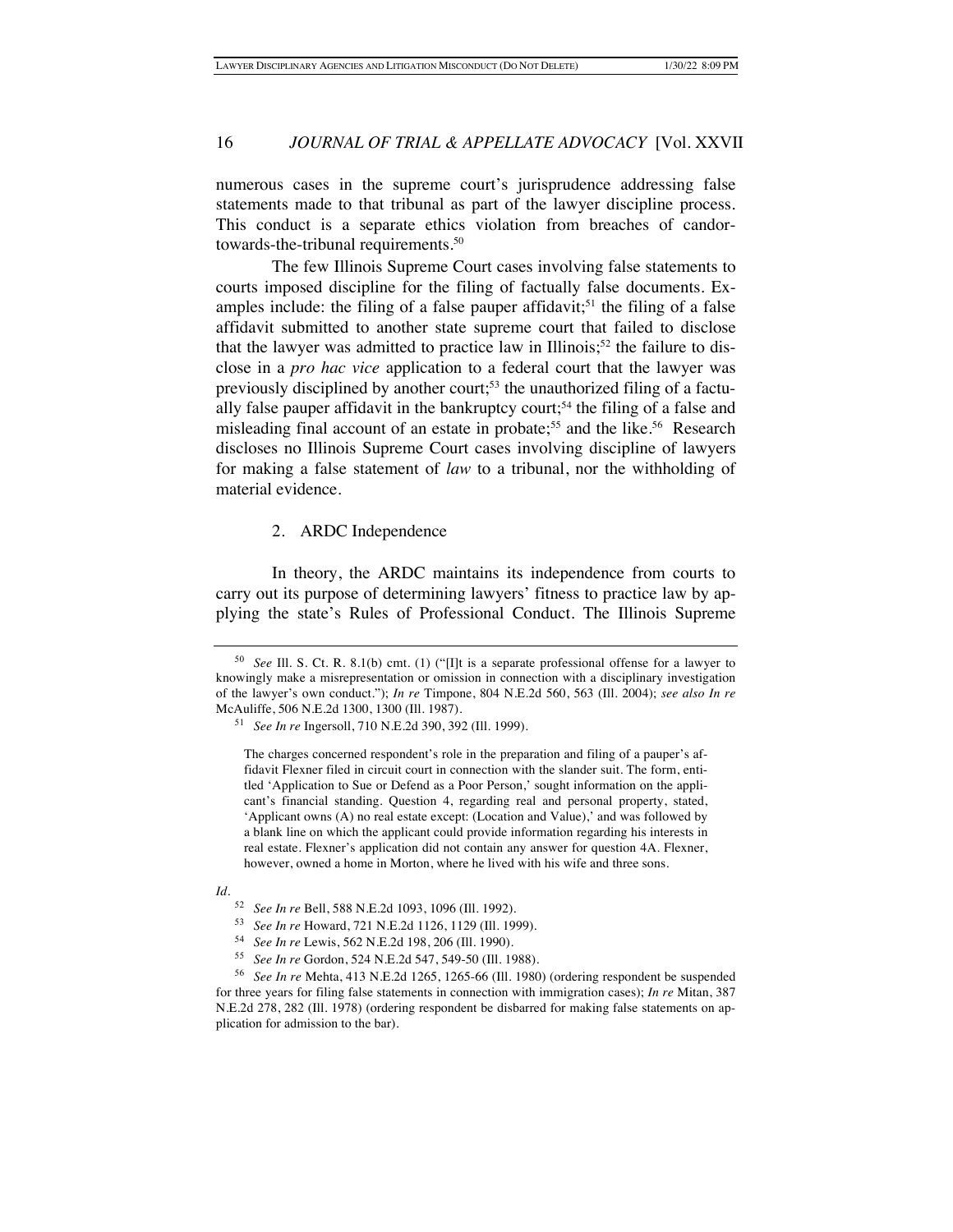Court has held that trial court rulings are a factor to be considered in the disciplinary process but are not binding on the Hearing Board (where the evidentiary discipline hearing takes place).<sup>57</sup> Criminal court judgments are similarly non-binding in the disciplinary process.<sup>58</sup>

*In re Ettinger* involved a lawyer charged criminally in federal court with a scheme to bribe a police officer.<sup>59</sup> He was acquitted by a jury, but the ARDC thereafter pursued multiple ethics violations against him. $60$  In response to his claim that his acquittal precluded an ARDC prosecution, the court stated:

> Illinois, along with the majority of other States, has adopted the position that an acquittal in a criminal proceeding against an attorney will not act as a bar to subsequent disciplinary proceedings based upon substantially the same conduct . . . . The rationale underlying this rule is the differing purposes of criminal as opposed to disciplinary proceedings. While the purpose of a criminal prosecution is to punish the wrongdoer, the purpose of a disciplinary proceeding is to determine whether an individual is a proper person to be permitted to practice law.61

Findings in related civil proceedings are not binding or dispositive in disciplinary matters, although those findings can be considered, along with the other evidence presented, in determining whether the Administrator has met his burden of proving the misconduct charged. The Hearing Panel may not find misconduct based solely on a decision in a civil case, but may consider the record and rulings in an underlying civil case, as part of the evidence and part of the basis for its decision. We considered the evidence in this case as a whole, mindful of these principles.

*Id*. (citations omitted).

<sup>57</sup> *See In re* Owens, 581 N.E.2d 633, 636 (Ill. 1991) ("Although a civil judgment may not be the only factor of consideration of a Hearing Board, it nevertheless may be a component in the greater whole of the Board's decision.") ARDC Hearing Boards publish their own opinions and follow this rule. *See In re* Stolfo, No. 2742217, 2018 WL 2123647, at \*3 (Ill. Atty. Reg. Disp. Comm. Apr. 16, 2018).

<sup>58</sup> *See In re* Ettinger, 538 N.E.2d 1152, 1160 (Ill. 1989).

<sup>59</sup> *See id.* at 1153.

<sup>60</sup> *See id.* at 1155. The one-count complaint contained the following alleged rule violations (under a previous ethics code): Rule  $1-102(a)(3)$  (engaging in illegal conduct involving moral turpitude); Rule 1–102(a)(4) (engaging in conduct involving dishonesty, fraud, deceit or misrepresentation); Rule  $1-102(a)(5)$  (engaging in conduct which is prejudicial to the administration of justice); Rule  $7-102(a)(5)$  (knowingly making a false statement of law or fact); Rule  $7-102(a)(6)$ (participating in the creation or preservation of evidence when he knows or when it is obvious that the evidence is false); and Rule  $7-102(a)(7)$  (counseling or assisting his client in conduct that the lawyer knows to be illegal or fraudulent). *Id*. at 1115.

<sup>61</sup> *See id*. at 1160-61. The court added: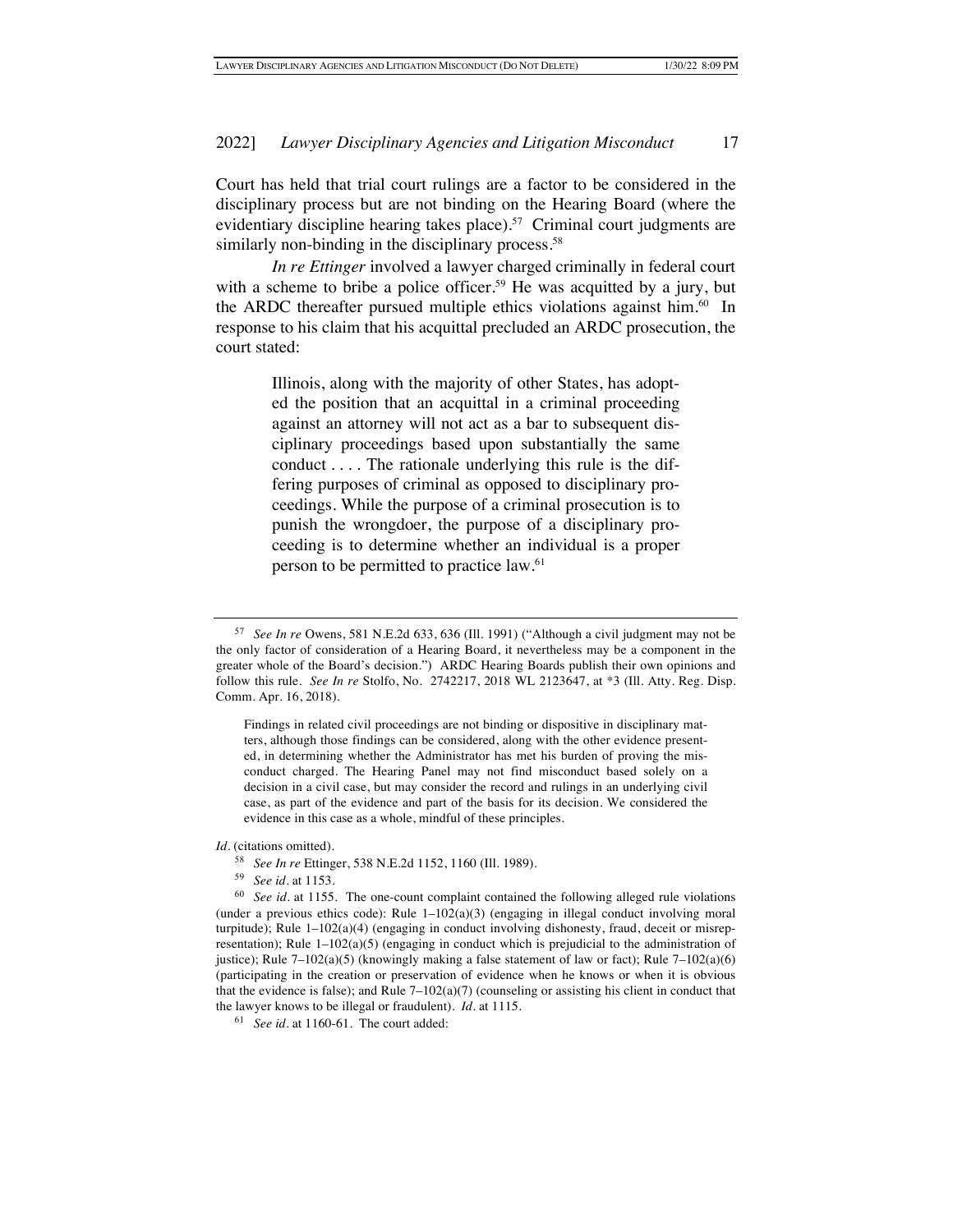Despite this distinction, the ARDC does not always invoke the independence the state supreme court declares it has.

## IV. STANDARDS GOVERNING LAWYER DISCIPLINE

## *A. Restatement Rules and Procedural Guidance*

The Restatement of Law Governing Lawyers offers guidance regarding attorney discipline proceedings.<sup>62</sup> It provides that "[A] professional, independent disciplinary counsel is charged with responsibility to prosecute offenses, often following review by a screening body to determine whether probable cause exists warranting formal charges."<sup>63</sup> The standard of proof in most jurisdictions, including the ARDC, is clear and convincing evidence; "that is, evidence establishing the truth of the charged offense beyond a mere preponderance of the evidence but not necessarily beyond a reasonable doubt."64 Lawyers are subject to discipline for violating any provision of an applicable lawyer code of ethics, as well as "for attempting to commit a violation."65 Fellow lawyers "who know of another lawyer's violation of applicable rules of professional conduct raising a substantial question of the lawyer's honesty or trustworthiness or the lawyer's fitness as a lawyer in some other respect must report that information to appropri-

Thus, a disciplinary proceeding seeks to protect the public and monitor the legal profession. Additionally, the burden of proof in the two proceedings is different. In a criminal prosecution, charges must be established beyond a reasonable doubt; in a disciplinary proceeding, charges need be proved by clear and convincing evidence. In this respect, evidence deemed insufficient to convict an attorney on criminal charges may be sufficient to show a deviation from required standards of professional conduct, warranting disciplinary action. Respondent's acquittal in the Federal district court has no bearing upon the professional misconduct alleged. . . . More importantly, however, as we have already discussed, respondent's acquittal in a criminal case has little effect upon these proceedings. Disciplinary proceedings serve a different purpose and are governed by different rules. The respondent has been charged with different wrongs. Thus, even if respondent could convince us that he withdrew from the bribery scheme, this would not alleviate the professional errors he engaged in.

*Id*. (citations omitted); *see also In re* Browning, 179 N.E.2d 14, 17-19 (Ill. 1961); Robert Brazener, Annotation, *Effect of Acquittal or Dismissal in Criminal Prosecution as Barring Disciplinary Action Against Attorney*, 76 A.L.R.3d 1028 § 2[b] (1977) ("[There is] little doubt but that an acquittal of an attorney in a criminal proceeding will not bar disciplinary action against the attorney arising out of the same facts.")

<sup>62</sup> *See* RESTATEMENT (THIRD) OF THE LAW GOVERNING LAWYERS (AM. L. INST. 2000).

<sup>63</sup> *See id*. § 4.

<sup>64</sup> *See id*.

<sup>65</sup> *See id*. § 5(2).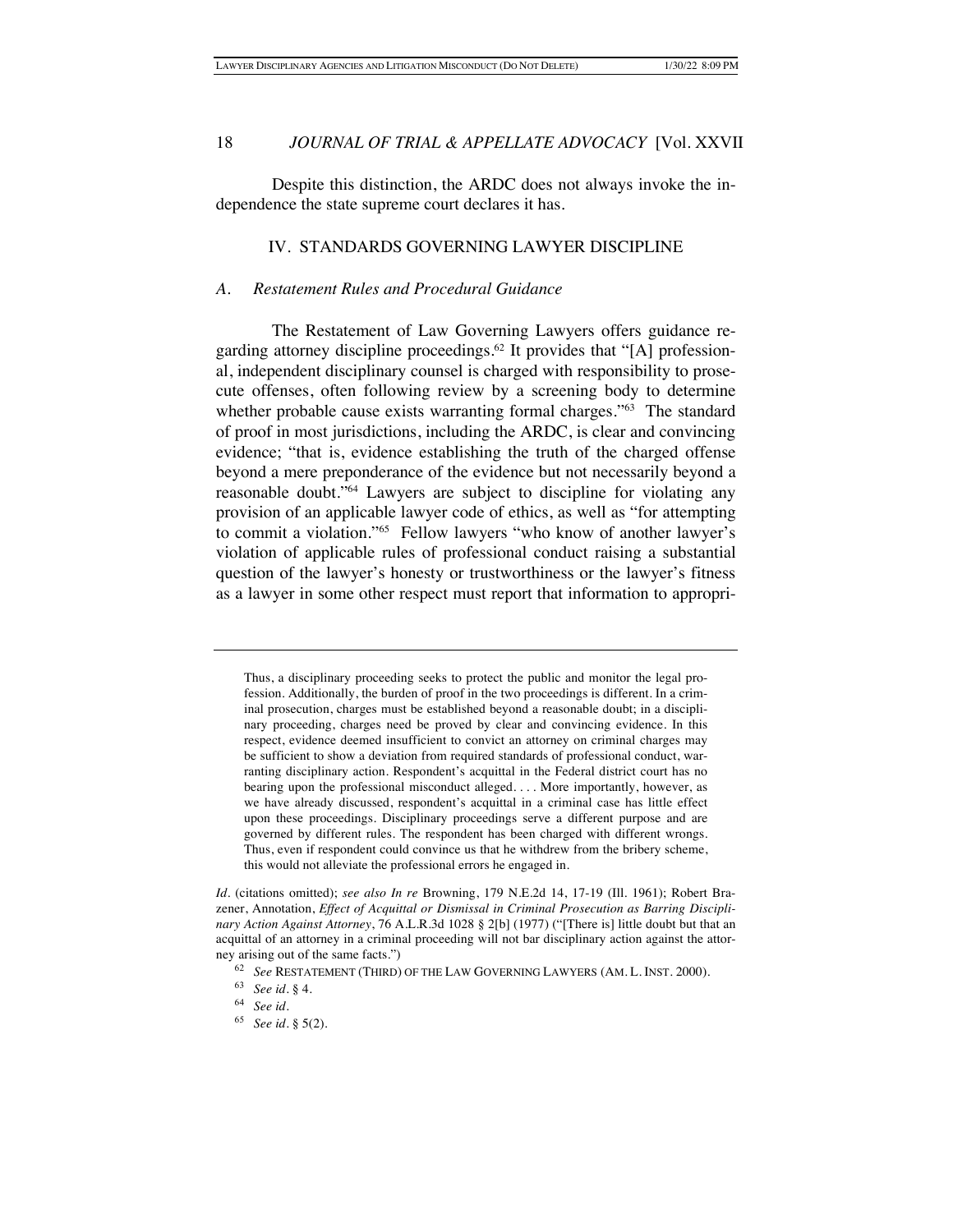ate disciplinary authorities."66 Regarding the accused lawyer's state of mind, "[m]ost disciplinary offenses involve acts that, in themselves, reflect a concern with moral blameworthiness and thus require that the lawyer's conduct be knowing . . . . What a lawyer knows may be inferred from the circumstances. Accordingly, a finding of knowledge does not require that the lawyer confess to or otherwise admit the state of mind required for the offense."67

Section 106, Comment [d] notes that "opposing advocates should bear toward each other "a respectful and cooperative attitude marked by civility, consistent with their primary responsibilities to their clients."68 Comment [d] also prohibits "charges of wrongdoing made recklessly or knowing them to be without foundation," "legally impermissible forms of partisanship," and "misrepresenting the record."69 Regarding sanctions petitions, the Restatement cites authority for the proposition that the filing of frivolous motions for sanctions against an opponent may itself incur sanctions, and result in discipline under ABA Model Rule 3.1, which has been adopted in Illinois.70

Lawyers under the Restatement "may not knowingly: (1) make a false statement of a material proposition of law to the tribunal; or (2) fail to disclose to the tribunal legal authority in the controlling jurisdiction known to the lawyer to be directly adverse to the position asserted by the client and not disclosed to opposing counsel."71 Comment [b] to this rule states that the rule also prohibits a lawyer from "making an apparently complete recital of relevant authorities but *omitting an adverse decision* that should be considered by the tribunal for a fair determination of the point."72 Similarly, Restatement § 118 states that a lawyer "may not falsify documentary or other evidence, and "may not destroy *or obstruct* another party's access to documentary or other evidence when doing so would violate a court order or other legal requirements . . . . . . . . . . The "evidence" includes materials

<sup>66</sup> *See id.* § 5(3).

<sup>67</sup> *See* RESTATEMENT (THIRD) OF THE LAW GOVERNING LAWYERS § 5 cmt. (d) (AM. L. INST. 2000). The Restatement cites, inter alia, ABA Model Rules of Professional Conduct, Terminology,  $\int \int |1|, 5|$ , and  $\lceil 9 \rceil$  (1983) (citing definitions of "belief," "knowingly," and "reasonably should know.") *Id*. Reporter's Note, cmt. (d).

<sup>68</sup> *See id.* § 106 cmt (d).

<sup>69</sup> *See id*. The section does permit a lawyer to make a "vigorous argument and to attack an opposing position on all legal available grounds." *Id*.

<sup>70</sup> *See id*. § 166 Reporter's Note cmt. (d) (citing Hauswald Bakery v. Pantry Pride Enters., Inc*.,* 553 A.2d 1308, 1314, n. 3 (Md. Ct. Spec. App. 1989)).

<sup>71</sup> *See id.* § 111.

<sup>72</sup> *See* RESTATEMENT (THIRD) OF THE LAW GOVERNING LAWYERS § 111 cmt. (b) (AM. L. INST. 2000) (emphasis added).

<sup>73</sup> *See id*. § 118 (1)-(2).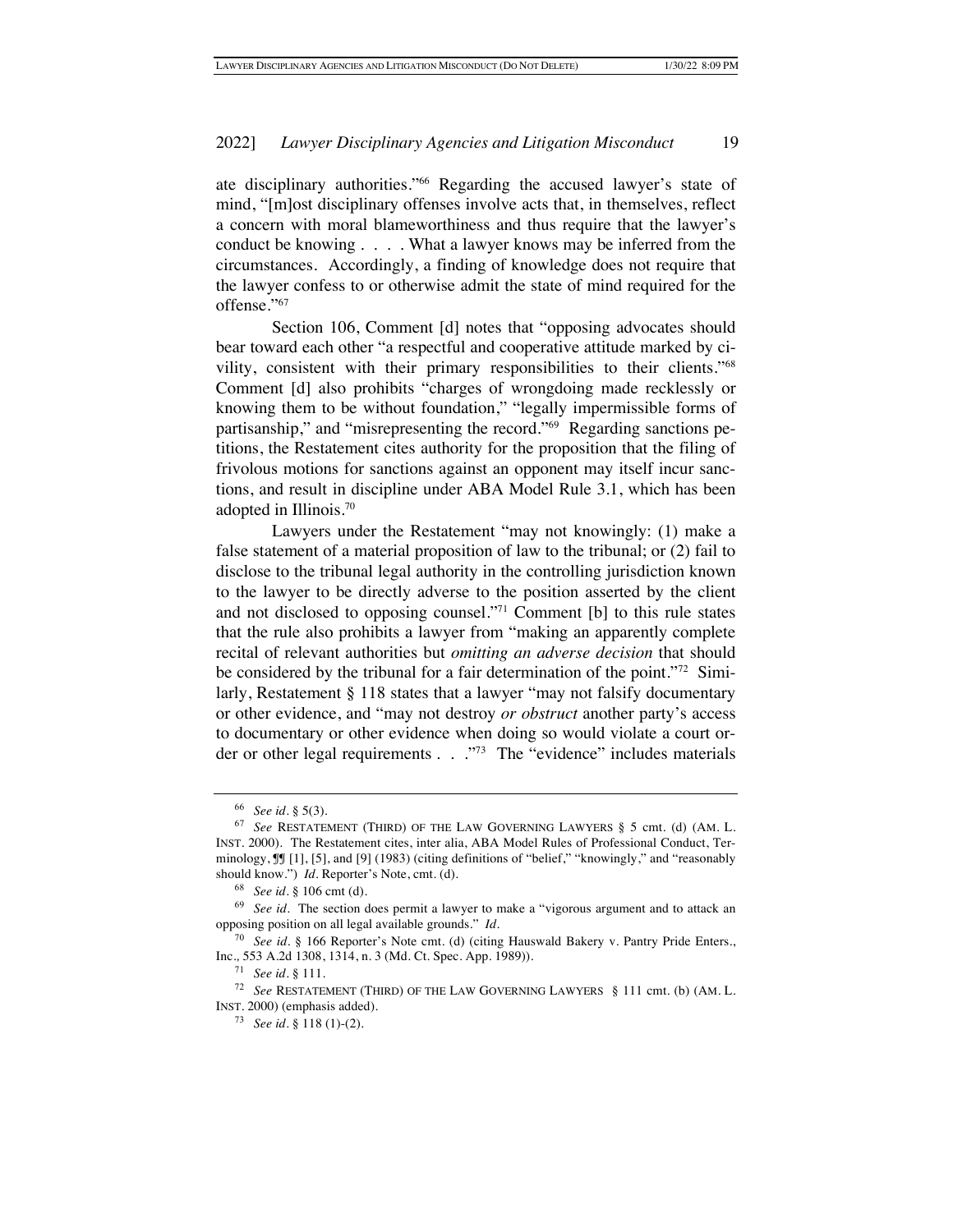"that a reasonable lawyer would understand may be relevant to an official proceeding."<sup>74</sup> The Restatement also prohibits a lawyer from "allud[ing] to any matter that the lawyer does not reasonably believe is relevant or that will not be supported by admissible evidence."<sup>75</sup> This includes the prohibition against "'backdoor' methods of proof of an inadmissible matter."76

As noted earlier, the most apt statement in the Restatement is the acknowledgement that most lawyer disciplinary agencies rely on the courts to deal with litigation abuses.<sup>77</sup>

## *B. ABA Guidance on Lawyer Disciplinary Enforcement*

The ABA publishes the Model Rules for Lawyer Disciplinary Enforcement ("MRDE"), which provide guidance to regulatory bodies for processing lawyer misconduct complaints.78 The ARDC has its own rules,79 which will be compared to the ABA procedural rules. MRDE Rule 4 defines the duties of disciplinary counsel. These include the power and duty "[*t]o investigate all information* coming to the attention of the agency which, if true, would be grounds for discipline . . . .<sup>80</sup> Counsel also has the power to "dismiss or recommend probation, informal admonition, a stay, the filing of formal charges" or to transfer a lawyer to inactive status.<sup>81</sup>

Despite the supreme court rule stating that the ARDC Administrator "shall" investigate allegations of lawyer misconduct, the ARDC's Rule 51 states that the Administrator "may" initiate an investigation on his own motion based upon information from any source. ARDC Rule 52 provides, in relevant part, that "the Administrator is not required to investigate any charge which does not meet the requirements of this rule, although in his discretion he may do so." The only "requirements" of that rule are that the

<sup>80</sup> *See* MODEL RULES FOR LAW. DISCIPLINARY ENFORCEMENT r. 4(B)(2) (AM. BAR. ASS'N 2007) (emphasis added).

<sup>74</sup> *See id.* § 118 cmt. (a).

<sup>75</sup> *See id*. § 107(2).

<sup>76</sup> *See id.* § 107 cmt. (c).

<sup>77</sup> *See* RESTATEMENT (THIRD) OF THE LAW GOVERNING LAWYERS § 110 cmt. (b) (AM. L. INST. 2000) (prohibiting "[f]rivolous [a]dvocacy"). The definition of a "frivolous position" is "one that a lawyer of ordinary competence would recognize as so lacking in merit that there is no substantial possibility that the tribunal would accept it." *Id.* Whereas a nonfrivolous argument is one that "includes a good-faith argument for an extension, modification, or reversal of existing law." *Id*. at cmt. (d).

<sup>78</sup> *See* MODEL RULES FOR LAW. DISCIPLINARY ENFORCEMENT (AM. BAR. ASS'N 2007).

<sup>79</sup> *See* Ill. R. of the Att'y Registration and Disciplinary Comm'n (2021) ("ARDC Rules"), https://iardc.org/Home/Rules. The previous iteration of the rules, dated December 7, 2011, were not posted on the ARDC website.

<sup>81</sup> *See id*. at (B)(3).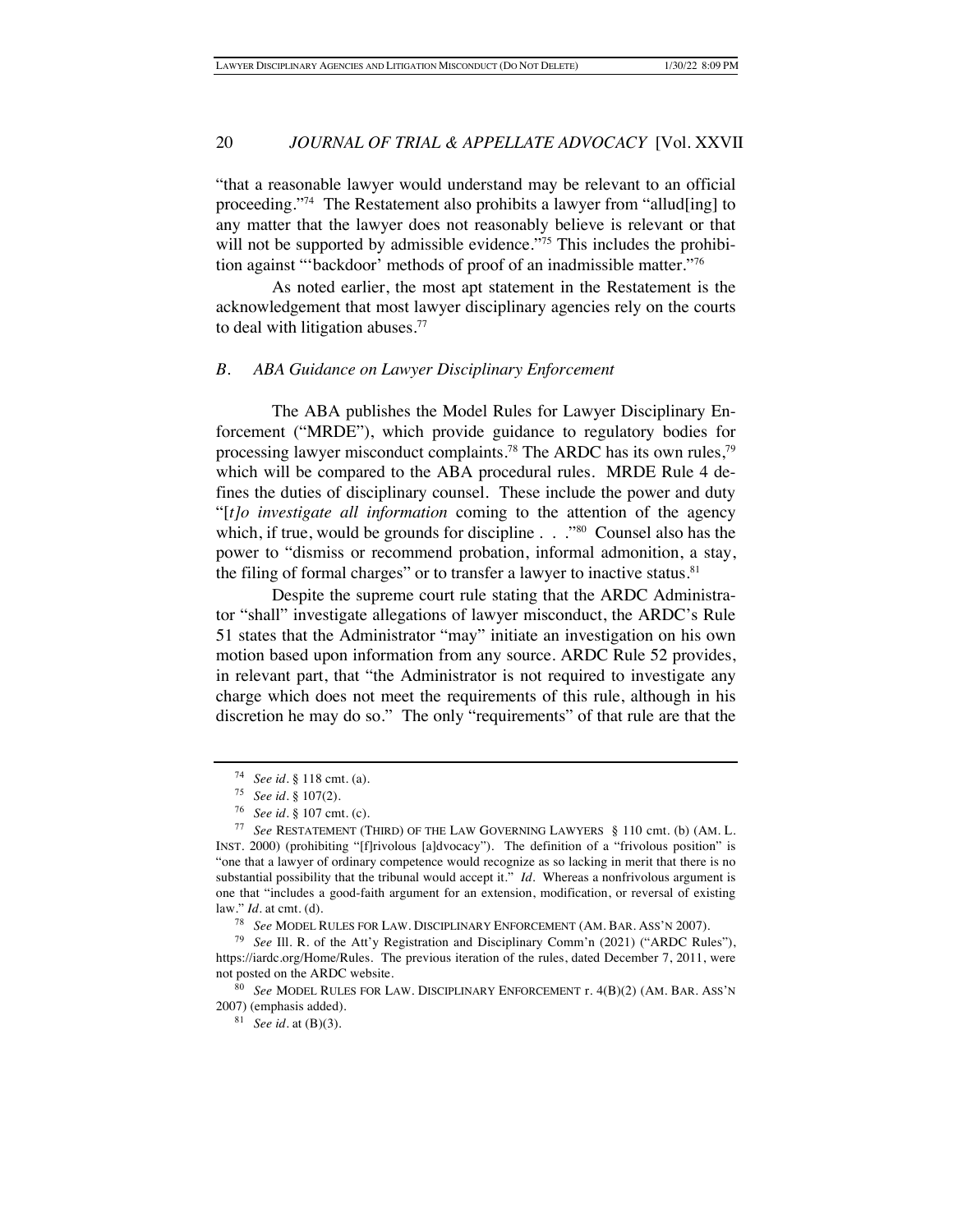charge be in writing, and "shall identify the respondent and the person making the charge, and shall be sufficiently clear to apprise the respondent of the misconduct or unauthorized practice charged." The ARDC initiation-of-investigation rule appears to be narrower than the ABA rule; the latter requires that "all information" regarding lawyer misconduct be investigated, while the former states that the Administrator "may" in his or her discretion investigate complaints received.

MRDE Rule 11 further provides that disciplinary counsel "shall evaluate all information coming to his or her attention by complaint or from other sources alleging misconduct . . ."82 If the lawyer is subject to the jurisdiction of the court, "and the information alleges facts which, if true, would constitute misconduct or incapacity, disciplinary counsel *shall conduct an investigation*."83 Upon conclusion of an investigation, disciplinary counsel may dismiss the case or recommend formal charges.<sup>84</sup>

ARDC Rule 54 provides that the Administrator "shall close an investigation . . . upon the Administrator's conclusion that there is insufficient evidence to establish that the respondent has engaged in misconduct" or an unauthorized practice violation. The rule further provides that the Administrator's closure decision "shall not bar the Administrator from resuming the investigation if circumstances warrant."

MRDE Rule 11 states that, upon conclusion of an investigation, the complainant "shall be notified of the disposition of a matter following investigation." ARDC Rule 54 also provides that, in the case of closure, "[t]he Administrator shall notify the complaining witness of the decision to close an investigation." Disciplinary counsel's duties under the ABA rules also include the requirement "[t]o notify promptly the complainant and the respondent of the status and the disposition of each matter," and to, *inter alia*, provide "to the complainant" the following: (a) a copy of any notice, motion, or order sent to respondent; (b) a copy of any written communication from the respondent relating to the matter, except privileged material; (c) a concise written statement of the facts and reasons a matter has been dismissed prior to a hearing, and a copy of the relevant guidelines for dismissal, "provided that the complainant shall be given a reasonable opportunity to rebut statements of the respondent before the case is dismissed." No such requirements exist under ARDC rules. There is also no right to rebut the closure rationale.

Interestingly, a complainant under MRDE Rule 11 "may file a written request for review of counsel's dismissal decision within [thirty]

<sup>82</sup> *See id*. at r. 11(A).

<sup>83</sup> *See id*. (emphasis added).

<sup>84</sup> *See id*. at (A)(1)(a)-(c).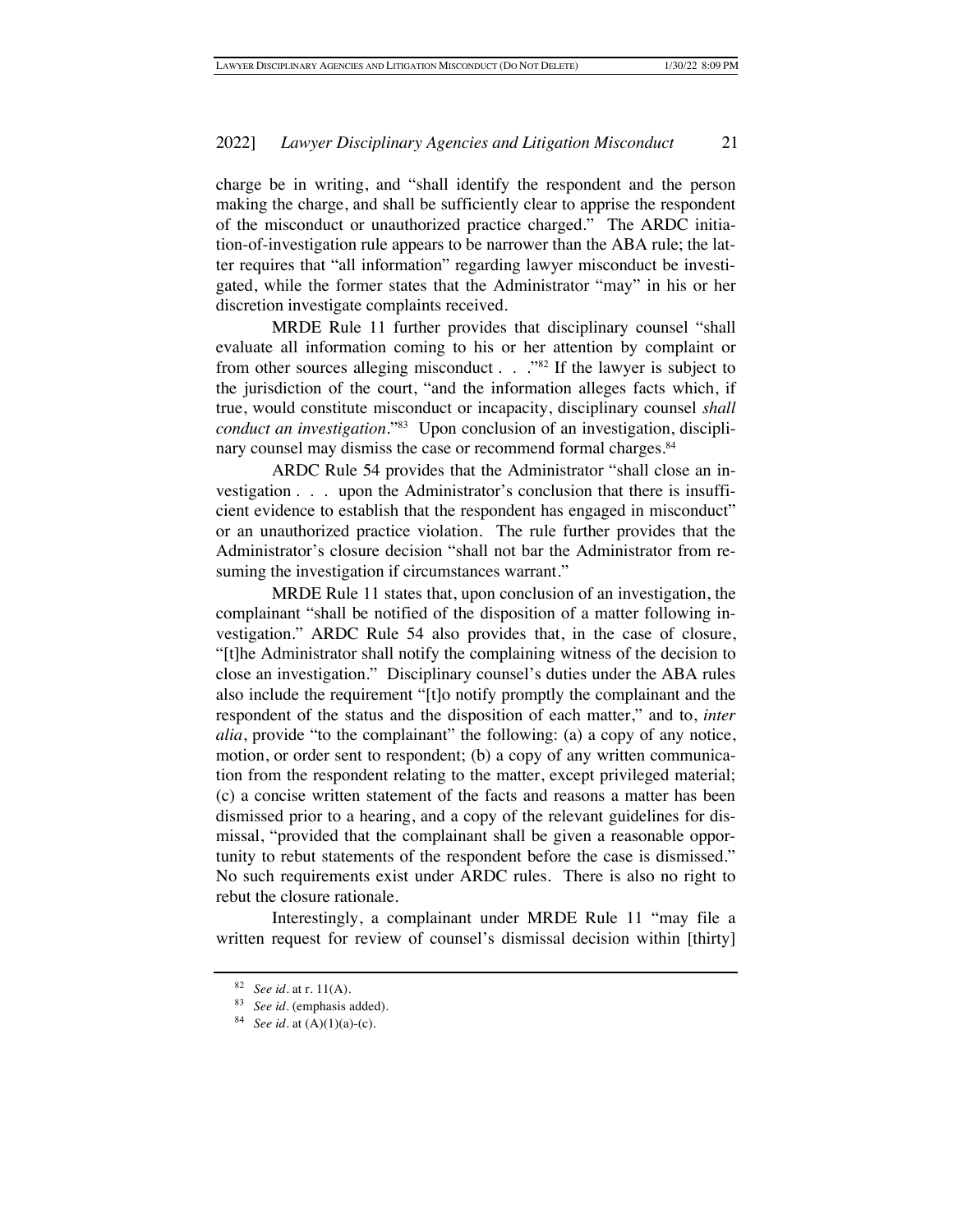days of receipt of notice of disposition[.]"85 The request for review of disciplinary counsel's dismissal decision "shall be reviewed by the chair upon the complainant's request for review."86 There is no parallel provision in the ARDC rules, which deprives complainants of all recourse once a closure decision is made.

The MRDE provides that rules are needed "to determine which matters should be dismissed for failing to allege facts that, if true, would constitute grounds for disciplinary action."87 The case described below is an example of the need to have very specific dismissal rules. Dismissal rules would place an affirmative burden on the ARDC to make findings even in cases where the alleged acts occurred in courts that chose not to sanction the behavior. Members of the public, according to the MRDE, "who come to the agency seeking its services are entitled to be advised of the disposition of their complaints."88 This guideline also exists in ARDC Rule 54.

Another interesting provision in the MRDE pertains to situations where a complaint is filed against, *inter alia*, "a member of a hearing committee."<sup>89</sup> In that event, the chair of the board "shall appoint a special hearing committee for the case."90 No such parallel procedure exists under the ARDC rules. ARDC counsel merely refers the matter involving one of the agency's own Hearing Board members to Special Counsel, who subsequently decides whether to recommend an investigation.

## V. THE *HIMMEL* COMPLAINT

Lawyers in Illinois have a duty to report fellow lawyers' misconduct to the ARDC. *In re Himmel*<sup>91</sup> is an Illinois Supreme Court disciplinary case on point.<sup>92</sup> Here, the respondent lawyer was retained to compel

<sup>85</sup> See MODEL RULES FOR LAW. DISCIPLINARY ENFORCEMENT r. 11(B)(3) (AM. BAR. ASS'N 2007).

<sup>86</sup> *See id*.

<sup>87</sup> *See id*. at r. 4(B)(7).

<sup>88</sup> *See id*. at r. 4 cmt.

<sup>89</sup> *See id*. at r. 18(K).

<sup>90</sup> *See* MODEL RULES FOR LAW. DISCIPLINARY ENFORCEMENT r. 18(K)(2) (AM. BAR. ASS'N 2007).

<sup>91</sup> 533 N.E.2d 790 (Ill. 1988).

<sup>92</sup> *See In re* Himmel, 533 N.E.2d 790, 793-94 (Ill. 1988).

This court has also emphasized the importance of a lawyer's duty to report misconduct . . . . ['A] lawyer has the duty to report the misconduct of other lawyers. Petitioner's belief in a code of silence indicates to us that he is not at present fully rehabilitated or fit to practice law.' Thus, if the present respondent's conduct did violate the rule on reporting misconduct, imposition of discipline for such a breach of duty is mandated.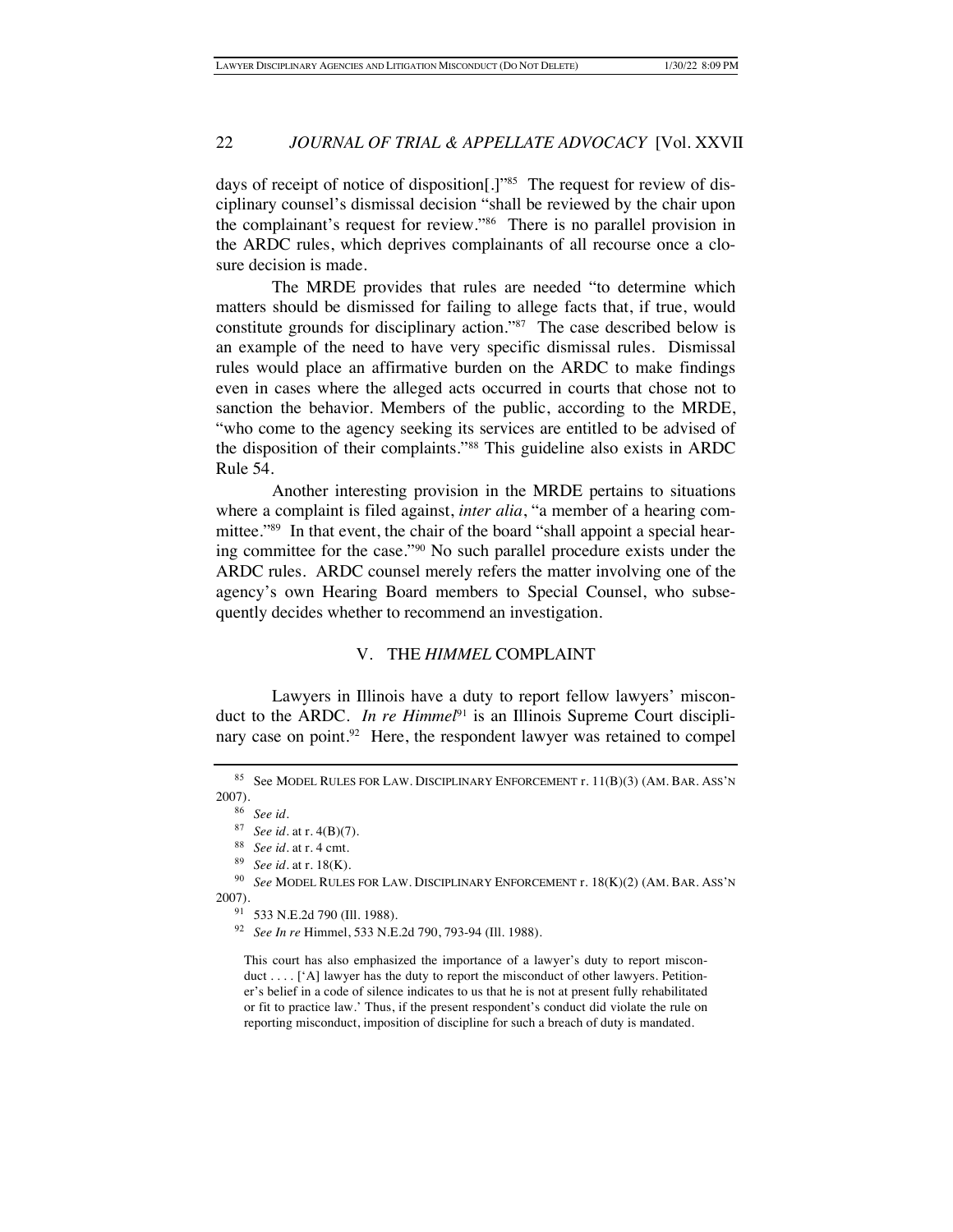another lawyer to pay their mutual client the latter's share of an accident settlement that he never paid.<sup>93</sup> This was because the second lawyer had converted the client's funds.<sup>94</sup> Rather than reporting the misconduct, the respondent lawyer entered into a contract with the offending lawyer, agreeing to a settlement in exchange for his agreement not to report the other lawyer's misconduct to the ARDC, nor file a civil or criminal complaint against him.95

The supreme court held that respondent's failure to report the misconduct of the lawyer who converted client funds was itself an ethical violation, rejecting his defense that his acts were not taken for financial gain, but rather for his client's benefit.<sup>96</sup> The applicable disciplinary rule at the time was Rule 1–103(a) of the lawyer ethics code, which stated: "A lawyer possessing unprivileged knowledge of a violation of Rule 1–102(a)(3) or (4) shall report such knowledge to a tribunal or other authority empowered to investigate or act upon such violation."<sup>97</sup> Rule  $1-102$  of the code stated:

- (a) A lawyer shall not
	- (1) violate a disciplinary rule;

(2) circumvent a disciplinary rule through actions of another;

(3) engage in illegal conduct involving moral turpitude;

- (4) engage in conduct involving dishonesty, fraud, de-
- ceit, or misrepresentation; or

- <sup>93</sup> *See In re Himmel*, 533 N.E.2d at 791.
- <sup>94</sup> *See id*.
- <sup>95</sup> *See id*.
- <sup>96</sup> *See id* at 794.

Though respondent repeatedly asserts that his failure to report was motivated not by financial gain but by the request of his client, we do not deem such an argument relevant in this case. This court has stated that discipline may be appropriate even if no dishonest motive for the misconduct exists. In addition, we have held that client approval of an attorney's action does not immunize an attorney from disciplinary action. We have already dealt with, and dismissed, respondent's assertion that his conduct is acceptable because he was acting pursuant to his client's directions.

*Id*. (citations omitted). This case was "the first reported decision imposing discipline solely for an attorney's failure to report collegial misconduct." DEBORAH L. RHODE & DAVID LUBAN, LEGAL ETHICS 853 (1995); *see also* DEBORAH RHODE & GEOFFREY C. HAZARD, JR., PROFESSIONAL RESPONSIBILITY AND REGULATION 237 (2002) (noting that "Illinois is the only jurisdiction that has made (if sporadic) attempts to enforce reporting requirements," and that *Himmel* "is the first published decision imposing discipline solely for a lawyer's failure to report collegial misconduct.")

*Id*. (citations omitted).

<sup>97</sup> *See* 107 Ill.2d r. 1–103(a).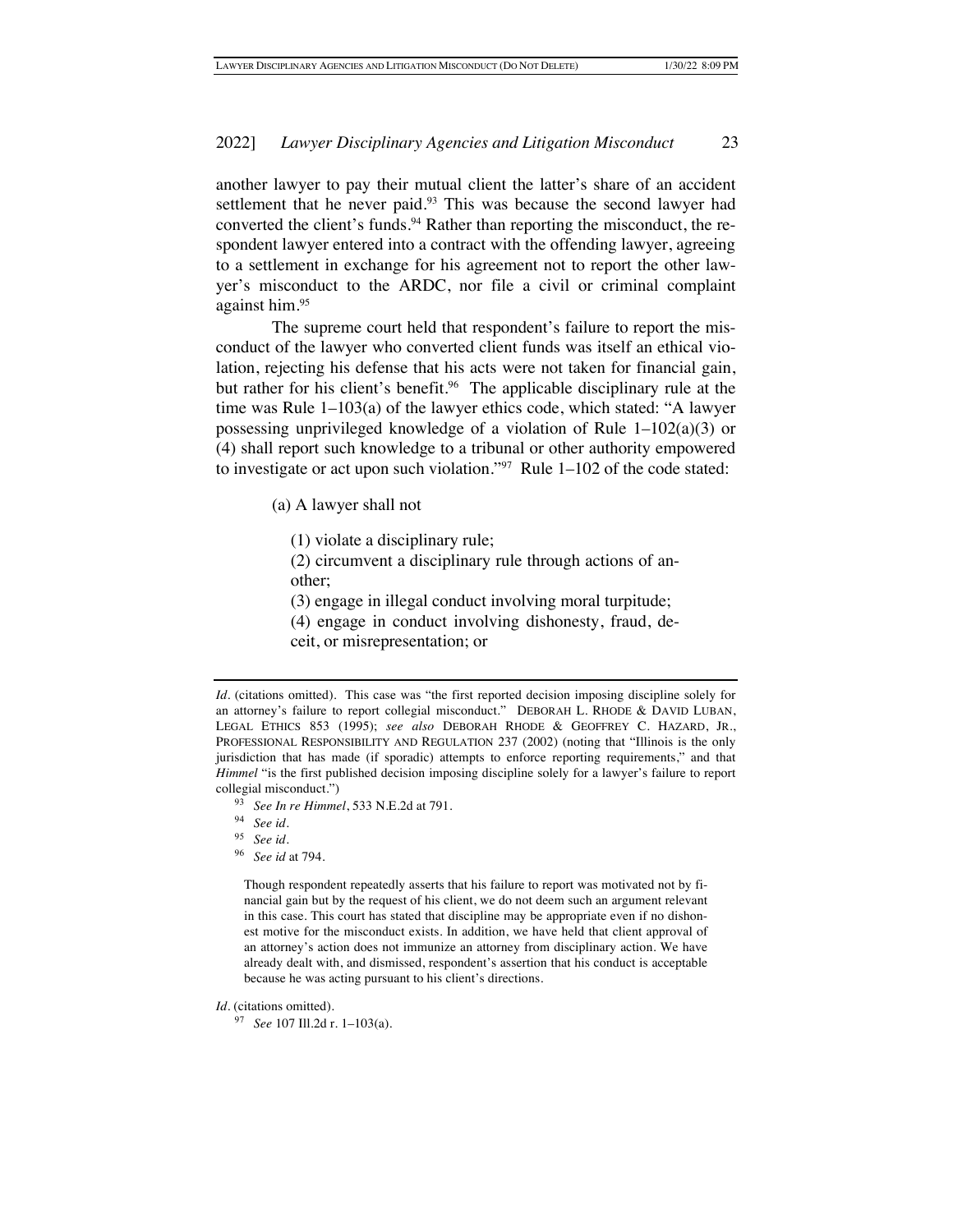(5) engage in conduct that is prejudicial to the administration of justice.<sup>98</sup>

Today, Mr. Himmel's acts would constitute a violation of the Illinois Rules of Professional Conduct ("IRPC"), namely, Rule 8.3, Reporting Professional Misconduct: "A lawyer who knows that another lawyer has committed a violation of Rule 8.4(b) or Rule 8.4(c) shall inform the appropriate professional authority." The latter paragraphs of IRPC 8.4 prohibit acts that reflect adversely on the lawyer's honesty, trustworthiness, or fitness as a lawyer, and conduct involving dishonesty, fraud, deceit, or misrepresentation.99 MRPC 8.3 (Reporting Professional Misconduct) contains different language: "A lawyer who knows that another lawyer has committed a violation of the Rules of Professional Conduct that raises a substantial question as to that lawyer's honesty, trustworthiness or fitness as a lawyer in other respects, shall inform the appropriate professional authority."

After reading the entire record of the case noted below, I suspected that the two attorneys involved had engaged in professional misconduct. As such, I had an ethical obligation to report it. I did so in a twenty-ninepage complaint.

<sup>98</sup> *See* 107 Ill.2d r. 1–102.

<sup>99</sup> *See* Ill. R. Prof'l Conduct R. 8.4(b)-(c) (effective Jan. 1, 2010). An article on the ARDC's web site by their senior counsel for ethics education explains the duty to report another lawyer's misconduct, and makes multiple relevant points. Mary Andreoni, Senior Ethics Education Counsel, *Answering the Top 10 Questions About a Lawyer's Duty to Report Misconduct*, https://www.illinoiscourts.gov/News/993/Answering-the-Top-10-Questions-About-a-Lawyers-Duty-to-Report-Misconduct/news-detail/. First, "[r]eporting can be awkward and uncomfortable, but most lawyers recognize that the duty to report fulfills our collective responsibility to maintain the public's confidence in the integrity of the justice system and legal profession." *Id.* Second, "[t]he three elements triggering a required duty to report another lawyer under ILRPC 8.3(a) are: (1) that a lawyer 'knows' of another lawyer's conduct; (2) involving a violation of ILRPC 8.4(b) (criminal acts that reflect adversely on the trustworthiness, honesty or fitness as a lawyer) or ILRPC 8.4(c) (fraudulent or deceitful conduct); and (3) where that knowledge is not otherwise protected by the attorney-client privilege or by law." *Id.* Lastly, "[t]he duty to report is 'absolute' and a lawyer cannot be prevented or excused from discharging this duty by a court, a client (unless the lawyer's knowledge is based on attorney-client privilege), by a report already made by the client or someone else or even if the information about the misconduct has become 'common knowledge.'" *Id.* (first citing *Skolnick v. Altheimer & Gray*, 730 N.Ed.2d 4, 15 (Ill. 2000); and then citing *In re* Daley, M.R. 17023, 98SH2 (IL Nov. 27, 2000)). In *In re* Daley, the "Hearing and Review Boards rejected lawyer's argument that he was relieved of the duty to report because the other lawyer's conduct had been disclosed in a court proceeding, was widely disseminated in the press, and was disclosed to various law enforcement agencies." *Id.* (citing *In re* Daley, M.R. 17023, 98SH2 (IL Nov. 27, 2000)).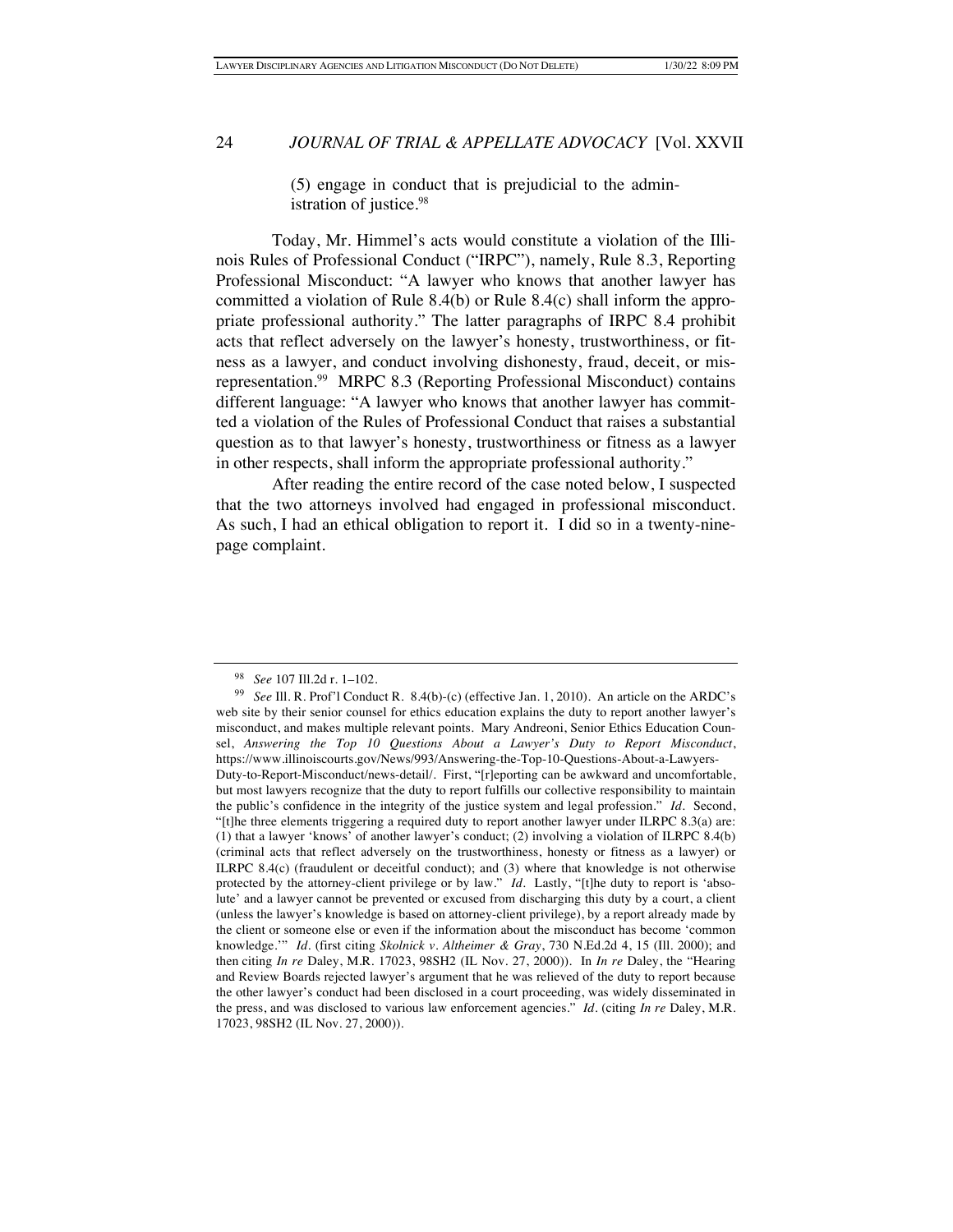#### *A. Allegations*

PG filed a complaint for monetary relief in an Illinois small claims court.100 He filed his pro se complaint in six counts. I read the record in this case and filed the aforementioned *Himmel* complaint against the two lawyers for the defense. In brief, my complaint made the following allegations: (1) the lawyers made a false statement of law when they denied the existence of a relevant statutory section that their pro se adversary relied upon and was detrimental to their case (a conflict which the court failed to resolve through research, accepting the lawyers' misrepresentation as to the law); (2) the lawyers made false statements of fact regarding PG's character, calling him a vexatious pro se litigant whose claims were merely a matter of "personal opinion," and whose case was "baseless" and "frivolous"; (3) the lawyers obstructed the pro se litigant's access to evidence; and (4) the lawyers filed an unwarranted sanctionable sanctions petition against PG.

## *B. Rationales for Dismissal of Complaint Without Investigation*

Along with the *Himmel* complaint, I sent a voluminous package to the ARDC containing the entire record in the aforementioned case, including pleadings, motions, orders, transcripts of motion hearings, the trial, and the sanctions hearings, the appellate decision affirming the trial court and its modified opinion on rehearing, plus briefs filed in the appellate and supreme courts.<sup>101</sup> The ARDC senior counsel acknowledged receipt of my complaint, and advised that, because one of the accused lawyers was a member of the ARDC's Hearing Board (the second of three bodies that review ARDC complaints), the ARDC was referring the matter to special counsel for review and recommendation.

 $100$  For confidentiality purposes, I am not providing the full name of the plaintiff, the accused lawyers, the trial judge, the circuit court in which this arose, or the appellate court that affirmed the trial court's decision. All transcripts, pleadings, briefs, court orders, and appellate opinions are on file with the author, and have been provided to and verified by this Journal. The Supreme Court of Illinois moved the case to a "confidential" docket at the request of the ARDC; *see also*, Jona Goldschmidt, *Equal Injustice for All: High Quality Self-Representation Does Not Ensure a Matter is "Fairly Heard*,*"* 44.2 SEATTLE L. REV. SUPRA 75, 86-88 (2021) (citing this case study and two others in support of the proposition that high-functioning "expert" pro se litigants are still subject to experiencing miscarriages of justice).

<sup>&</sup>lt;sup>101</sup> For his appeal, PG submitted the entire trial court record, which was Bates stamped. The *Himmel* complaint made references to this record by page number for each allegation of the complaint.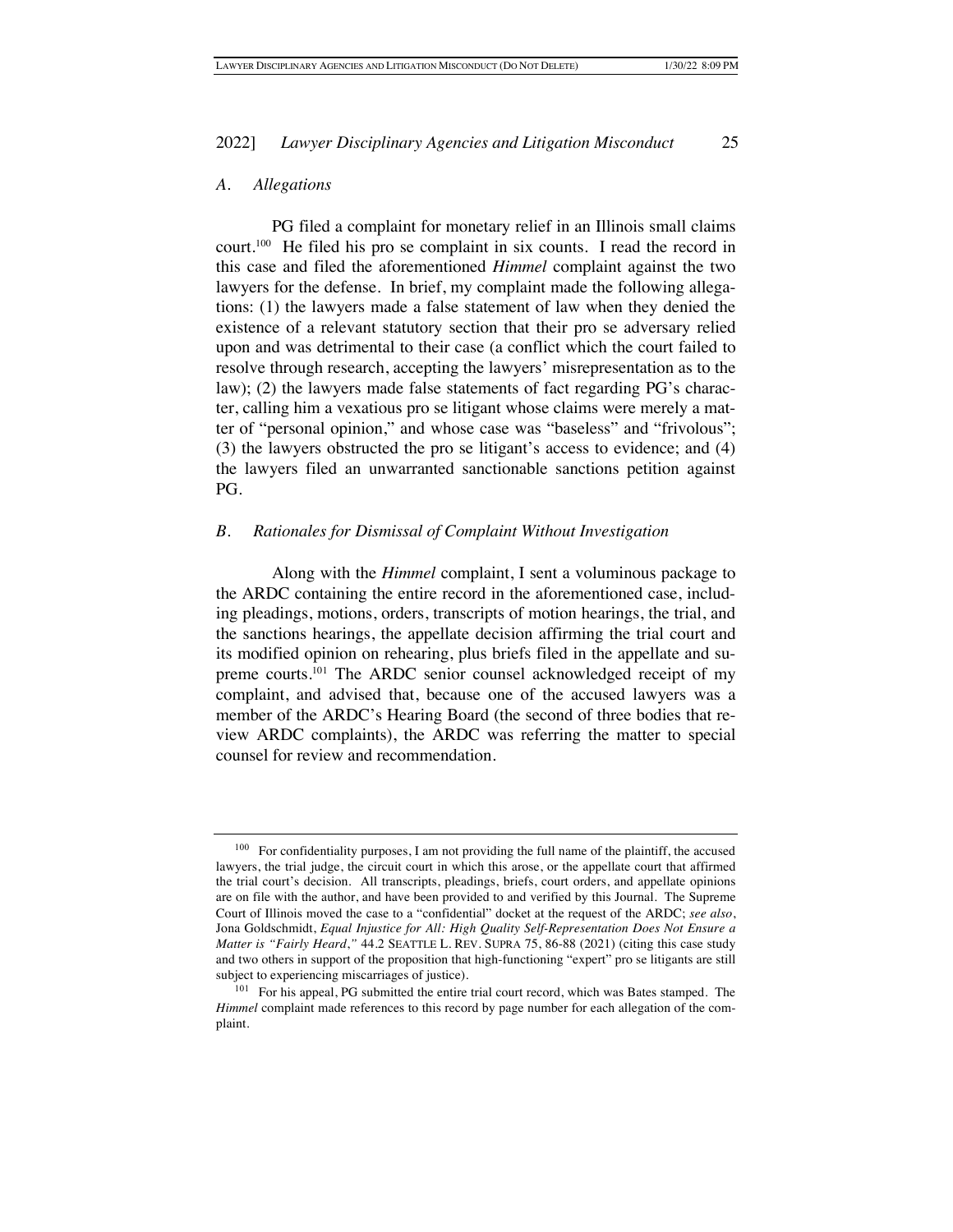#### 1. Deference to Courts

Senior ARDC counsel's initial response to the *Himmel* complaint raised two interesting issues. She wrote that: "The ARDC does not review and cannot nullify court decisions or orders."102 She, however, misconstrued the complaint as being one seeking to overturn a judgment or order. My complaint asked the ARDC to "review" the record for ethical misconduct, but not to "nullify," the court proceedings as such.

Counsel's position that the ARDC cannot "review" court proceedings in a disciplinary case appears to state a general policy of deference to courts in litigation misconduct cases. One wonders what circumstances *would* justify the ARDC "reviewing" court records, not for nullification-ofcourt-order purposes, but for investigation of candor-toward-the-tribunal complaints. The ARDC's position on this point appears to be that their hands are tied; they must respect court rulings. This may sound reasonable in theory, but how would lawyers engaging in breaches of the duty of candor to the tribunal ever be disciplined, particularly in cases in which their side prevails? Or, where a judge has acted unethically, enabling the offending lawyer's misconduct to be overlooked? In such cases the offending lawyers may never be held accountable.

Professor Rhode observes that disciplinary agencies often refer cases involving litigation misconduct back to the courts.103 Here, the ARDC did not refer the matter back to the courts, and took no steps to bring the matter to the trial, appellate, or supreme court's attention. As such, the agency forfeited its power to investigate a lawyer-filed complaint, which could have led to an opportunity to enforce the Illinois Rules of Professional Conduct and hold lawyers accountable for litigation misconduct. 104

<sup>&</sup>lt;sup>102</sup> Letter from Althea K. Welsh, Senior Counsel, ARDC, to author (March 30, 2017) (on file with author).

<sup>103</sup> *See supra* note 9 and accompanying text.

<sup>104</sup> At the end of my *Himmel* complaint I suggested that, if the complaint were sustained, the attorneys' fees awarded to the lawyers by the trial and appellate courts should be disgorged, since they were the product of a fraud upon the court through misrepresentations of law and fact, and by the lawyers' withholding of, or obstruction to, critical evidence. In response, senior disciplinary counsel wrote: "Additionally, there is no legal authority for making disgorgement of fees and costs paid as court-ordered sanctions part of a lawyer disciplinary sanction."

ARDC counsel apparently interpreted S. Ct. R. 772(b)(5), authorizing "restitution" as one of the possible conditions of disciplinary probation, as having no application to disgorgement of sanctions by a court as a result of their unethical conduct. But, she never explained why a trial or appellate court would object to a Supreme Court-ordered sanctions restitution, recommended by its own lawyer discipline agency, and which was the product of unethical conduct. The specific issue is, however, addressed in disciplinary enforcement guidance.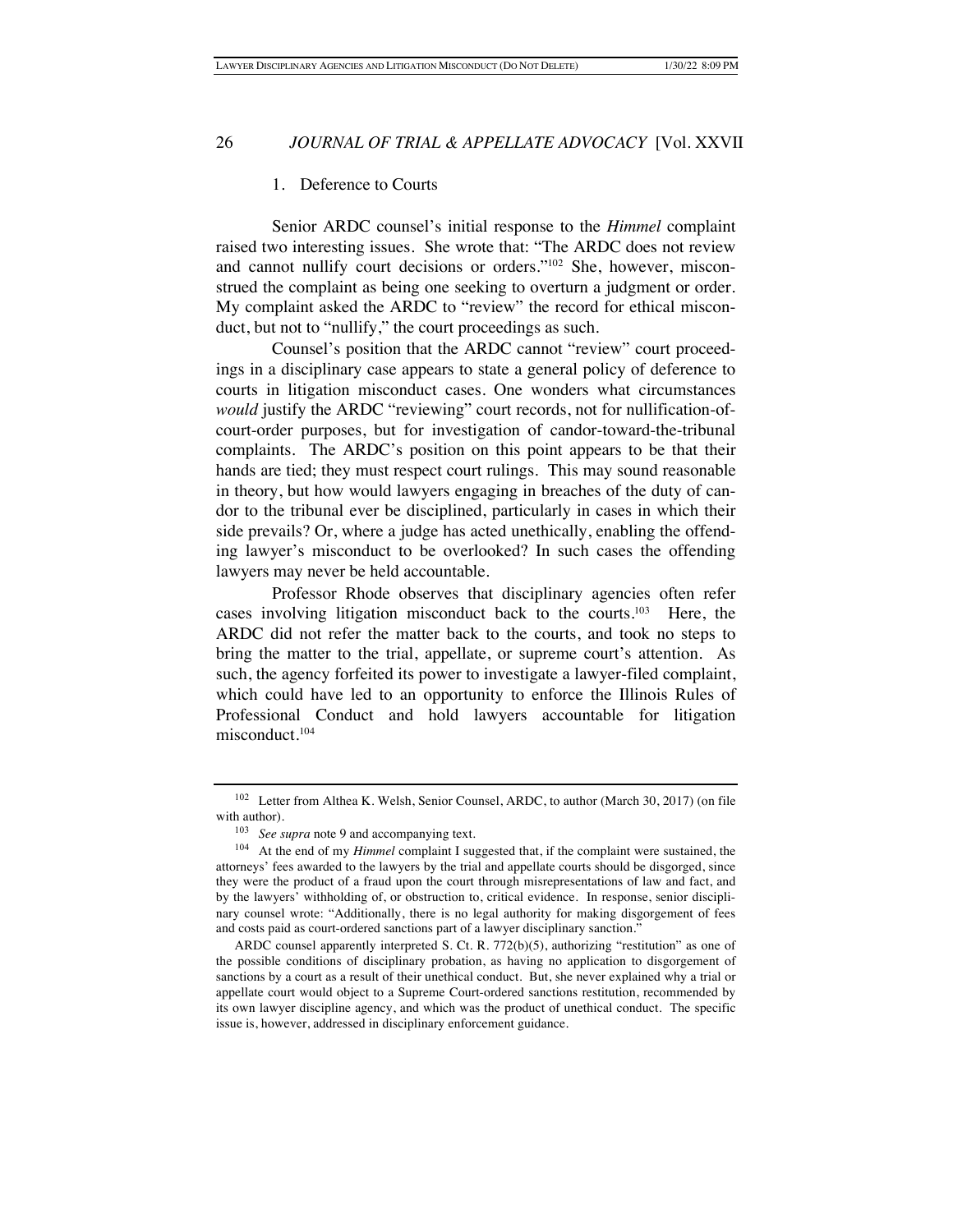In her decision letter declining to investigate the complaint, ARDC counsel wrote:

> [I]t is not unusual for parties and representatives to maintain that opposing lawyers in court proceedings have made false claims and statements. This circumstance does not in itself justify a disciplinary investigation into the professional conduct of the opposing lawyers. Issues regarding the truth and validity of factual and legal claims made in court proceedings are appropriately addressed and resolved in the courts rather than through the lawyer disciplinary process."105

This statement implies that there are no circumstances under which a false statement of law or fact made to a tribunal during litigation may be examined by the ARDC. This is a startling proposition, and, if true, completely abrogates *de facto* the professional responsibility of candor toward a tribunal. This will allow lawyers who engage in such misconduct to avoid

According to the Restatement, the traditional sanctions imposed upon lawyers found guilty of professional misconduct include impediments to the lawyer's right to practice and other sanctions such as, most relevant here, "ordering restitution." RESTATEMENT (THIRD) OF THE LAW GOVERNING LAWYERS Title C, Introductory Note (AM. L. INST. 2000). The ABA Model Rules state otherwise. Rule 10 specifically provides that, among the other well-known sanctions of disbarment, suspension, probation, reprimand, or admonition, the supreme court or disciplinary agency may order "restitution to persons financially injured, disgorgement of all or part of the lawyer's or law firm's fee . . ." MODEL RULES OF PRO. RESP. CONDUCT r. 10 (AM. BAR ASS'N 2020). Unlike a financial sanction by way of a fine (opponents of which argue it constitutes punishment and not public protection and where a double jeopardy argument could be made), RHODE & HAZARD, *supra* note 7, at 244-45, restitution to a victim of professional misconduct has multiple purposes: compensation, deterrence, and rehabilitation, all of which further public protection. Interestingly, Rhode and Hazard suggest that with the imposition of fines (which they note lawyer discipline agencies generally do not allow), "more of those victims might report misconduct and feel fairly treated by the disciplinary process." RHODE & HAZARD, *supra* note 7, at 245.

Admittedly, these provisions contemplate a sustained complaint involving improper retention or theft of client funds, rather than being a recipient of unwarranted court-ordered sanctions. Yet, both consist of attorneys' fees improperly and unethically received. Whether fees are unethically retained versus a product of unethical conduct is a distinction without a difference. Comparatively, court-awarded sanctions earned unethically should be considered a much more serious breach of professional responsibility; fees stolen from a client should not be given preference over fees stolen from an adverse party through chicanery in litigation (i.e., through official corruption and betrayal of the public trust).

This again raises the issue of whether court-ordered sanctions that are based on a lawyer's misrepresentation of law or facts can ever be remedied. It brings us to senior counsel's next observation regarding the ARDC's inability to review court proceedings.

<sup>105</sup> Letter from Althea K. Welsh, Senior Counsel, ARDC, to author (August 31, 2017) (on file with author).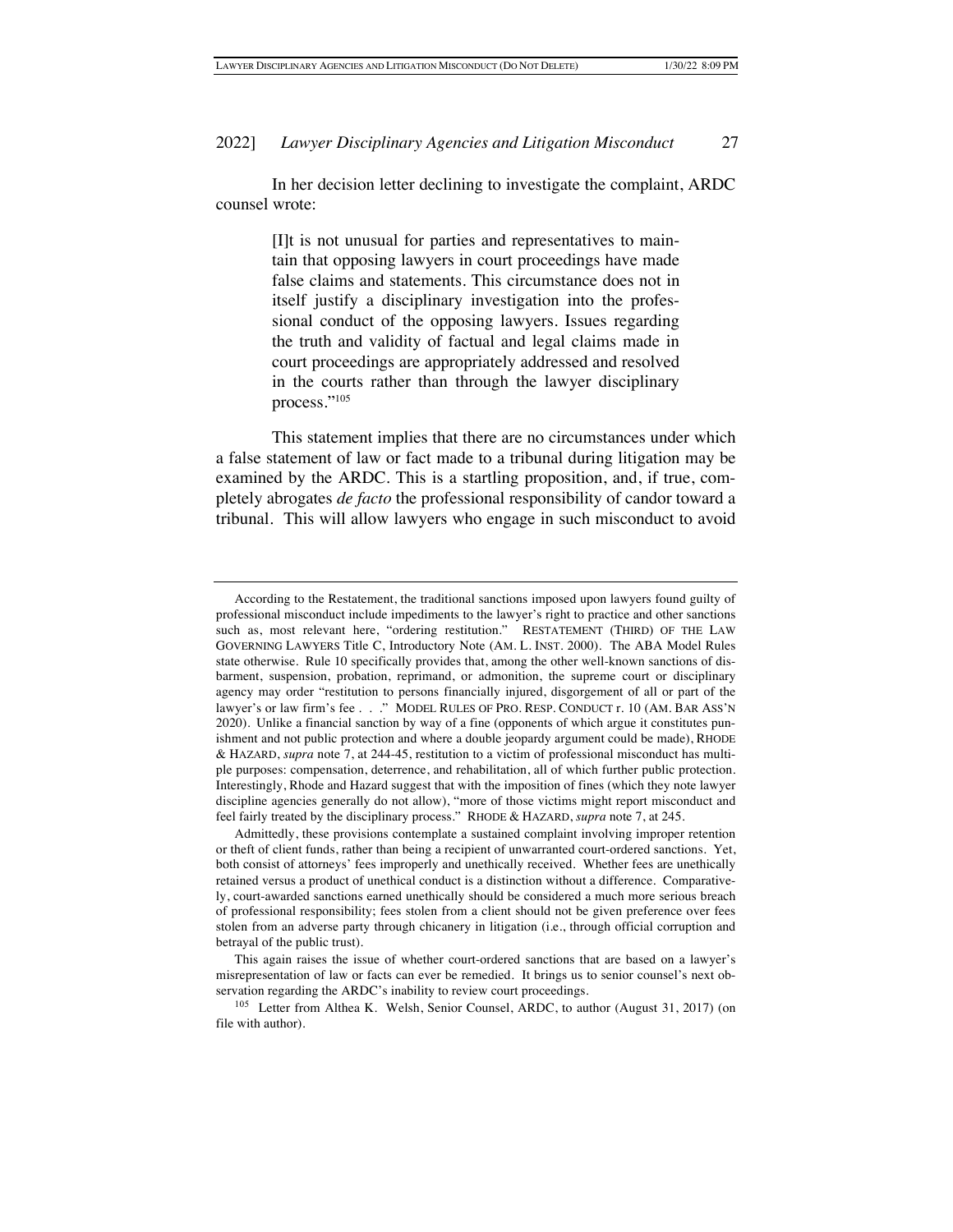sanctions in that category of cases where the court is unaware of the misconduct during the pendency of the case.

## 2. Mere "Argumentation, Characterization, or Conclusion"

In her decision letter, ARDC counsel stated: "We observe that *many* of the statements you allege constituted misrepresentations by [the lawyers] were in the nature of *argument, characterizations or conclusions*."106 Here, it appears she is arguing that one should expect such conduct in litigation given its rough-and-tumble nature. Additionally, ARDC counsel failed to identify which statements were in the nature of argument, characterizations, or conclusions. One would assume that any lawyer who submits a complaint against a non-adversary lawyer based on alleged false statements of law and fact is entitled to know the basis for the ARDC's prosecutorial decision regarding each allegation.

Second, although ARDC's counsel claimed that some of the alleged misrepresentations were part of the lawyers' arguments, characterizations, and conclusions, they rested upon alleged falsehoods about the law and the facts of the case. Here, again, the implication of the ARDC's position is that when attorneys make arguments, characterizations, or conclusions, it will not scrutinize the facts or law on which they base those statements. This position taken by the ARDC runs counter to the stated principles of both the MRPC and the IRPC, which forbid the making of false statements of law or fact to a tribunal.

3. Likelihood of Meeting Clear and Convincing Burden

ARDC counsel also wrote:

We would not be able to prove that such statements constituted factual misrepresentations. We have concluded that any effort to bring formal disciplinary charges against [the lawyers] based on your allegations would not be successful and would not result in the imposition of disciplinary sanctions. Accordingly, the ARDC will take no further action with respect to your request. $107$ 

<sup>&</sup>lt;sup>106</sup> *See id.* (emphasis added).

<sup>107</sup> *See id*.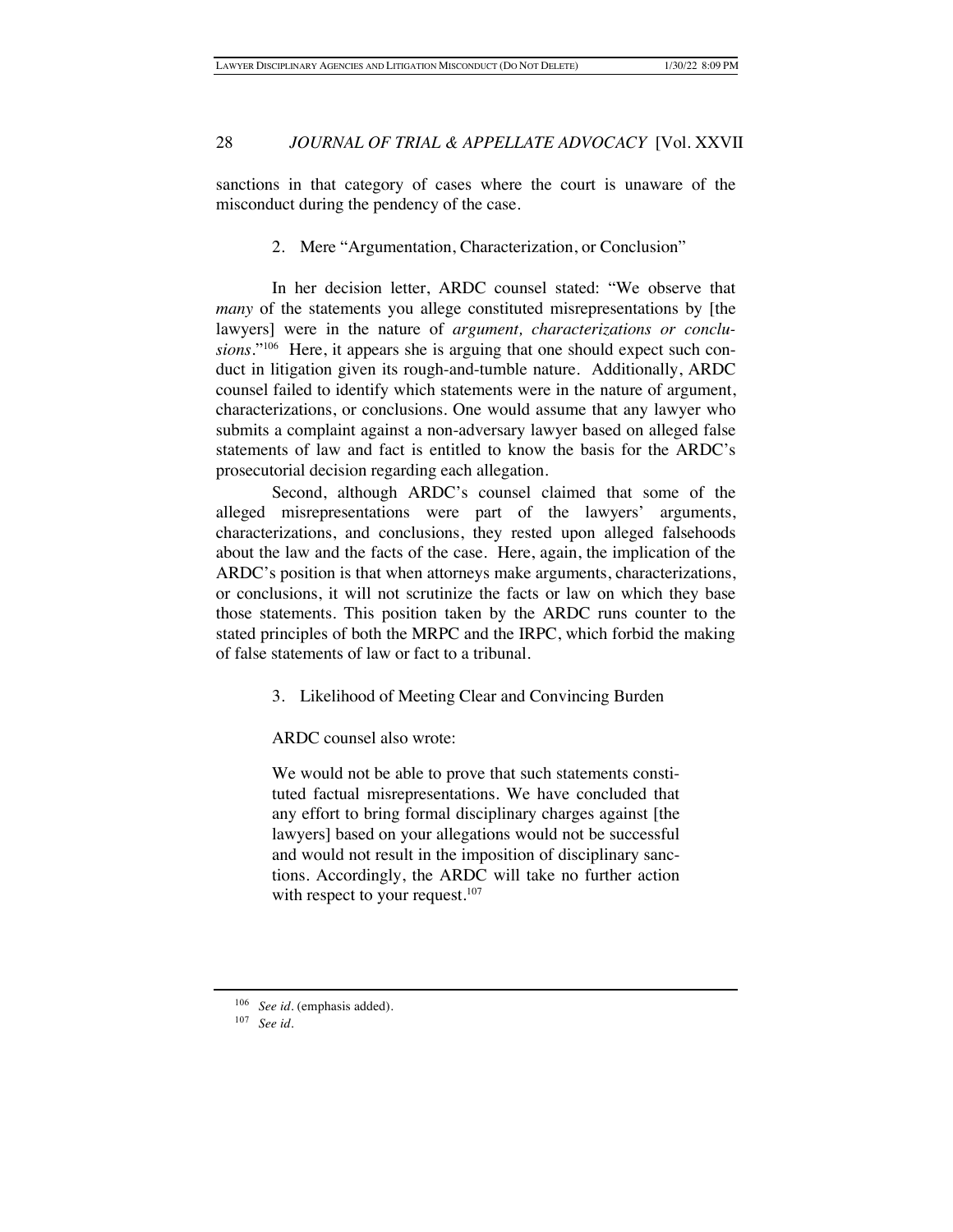Nothing in the first sentence quoted speaks to the false statement of law; it only refers to false statements of fact, despite the complaint raising both issues.108

In a later letter, ARDC counsel wrote:

Our decisions regarding whether to pursue disciplinary charges against lawyers based on alleged rule violations are made on a case-by-case basis and are generally the product of a confluence of factors, including our interpretation of applicable rules of professional conduct, our analysis of available information and evidence, our assessment of potential harm to the public and to the administration of justice, or *policies relating to non-interference with the judicial process and respect for court decisions*, and our judgment on the appropriate use of our limited resources.<sup>109</sup>

The ARDC's refusal to investigate the complaint did not indicate any differences in rule interpretation; my complaint did not cite to any specific rules on the assumption that it is the province of the ARDC to make its own judgments regarding which, if any, ethics rules were violated. It appears that the "analysis of available information and evidence" was not even conducted. Nor does it appear that an "assessment of potential harm to the public or the administration of justice" was conducted. Most telling is ARDC counsel's adherence to its inexplicable hands-off policy regarding review of court records to determine whether professional responsibility rule violations occurred, as reflected in the italicized language in the quotation above.

Subsequently, I requested that the Illinois Supreme Court order the ARDC to investigate my complaint. I did this first through two attempted amicus curiae filings during the pendency of PG's petition for leave to appeal to the state supreme court, wherein I attempted to bring to the alleged miscarriage of justice to the court's attention. Both amicus filings were rejected because the supreme court only allows amicus brief filings when a petition for leave to appeal has been granted (and PG's was not). In addition, I asked the same court to enter a supervisory order directing the ARDC to investigate the complaint, but this too was denied without opin-

<sup>&</sup>lt;sup>108</sup> As to whether the ARDC could prove its case, the pleadings and transcripts to which reference was made in the *Himmel* complaint (by document or transcript page numbers) for each and every allegation of misconduct, clearly evidenced the misstatements of law and fact. Here, too, one wonders what else the ARDC needs to prove its case under these circumstances.

<sup>109</sup> *See* Letter from Althea K. Welsh, Senior Counsel, ARDC, to author (September 8, 2017) (on file with author).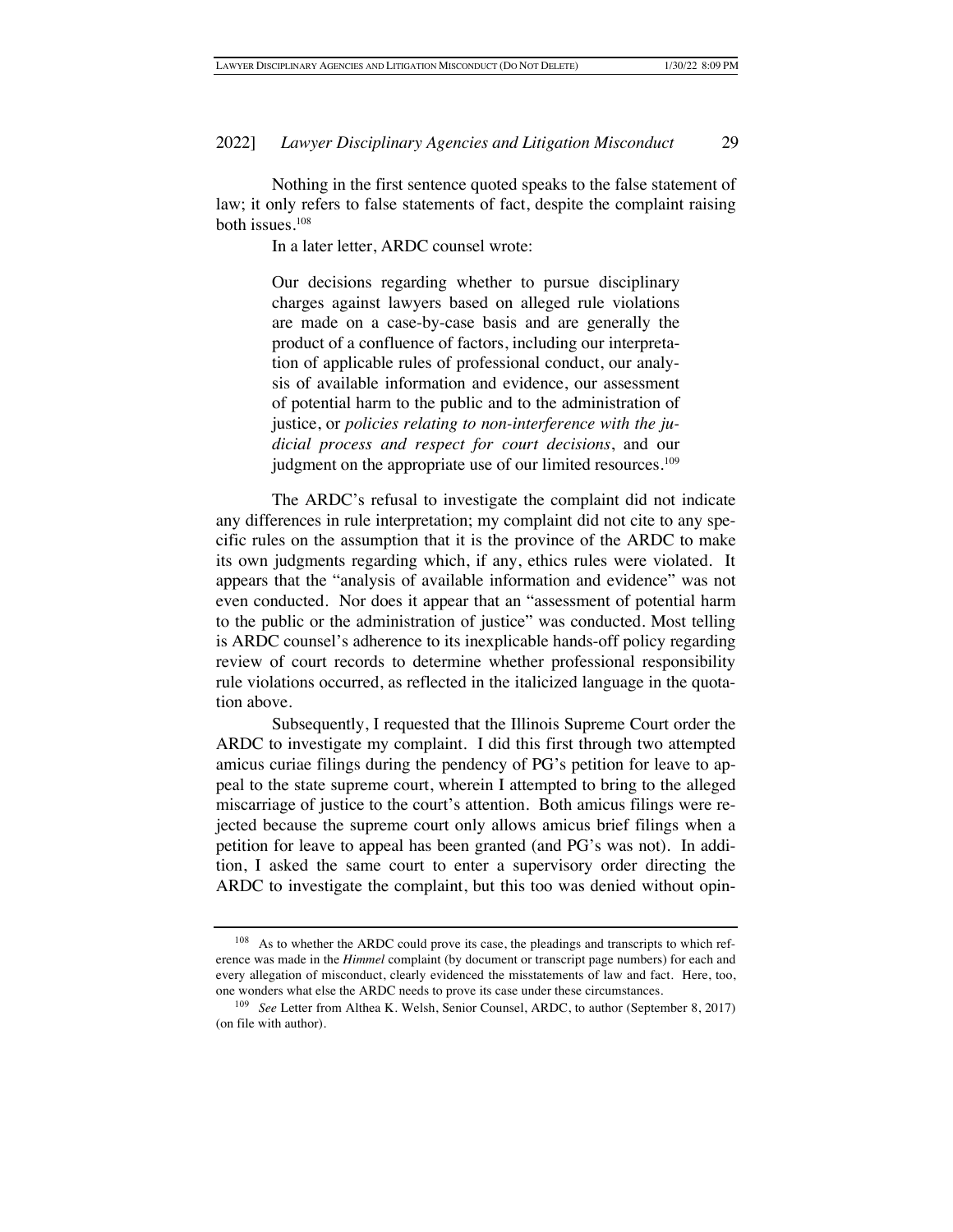ion after the matter was moved to the "Confidential Docket" of the court on the ARDC's motion.

## VI. NATIONAL SURVEY OF LAWYER DISCIPLINE AGENCIES

## *A. Method*

The case study described above led me to inquire of all states', the District of Columbia, and the U.S. Department of Justice's ("DOJ") policies for handling complaints received regarding litigation misconduct. The survey letter asked disciplinary counsel for their response to the following hypothetical:

> It is the hypothetical case of a lawyer who intentionally makes a false statement of fact or law in litigation and is not sanctioned by the court. The failure to sanction could be because the matter was undetected by the adverse party, or the court considered the matter but determined that the lawyer had not violated the relevant statute or court rule (or was found not to be in contempt). But the adverse party—believing the lawyer acted unethically—thereafter files a disciplinary complaint against the lawyer.

> Does your agency have a general policy to (a) decline to investigate such allegations because the court did not rule on it, or because of the court's ruling exonerated the lawyer? or (b) does your agency nevertheless investigate the allegation in the context of professional ethics norms?

After excluding the responses from several agencies indicating that they do not respond to hypotheticals, I received valid responses from twenty-nine disciplinary counsel.

## *B. Results*

The hypothetical posed three scenarios: (1) the court failed to address the alleged misconduct; (2) the court addressed the alleged misconduct and imposed sanctions; and (3) the court denied sanctions against ("exonerated") the lawyer after considering the sanctions request. In analyzing the responses, the following issues arose.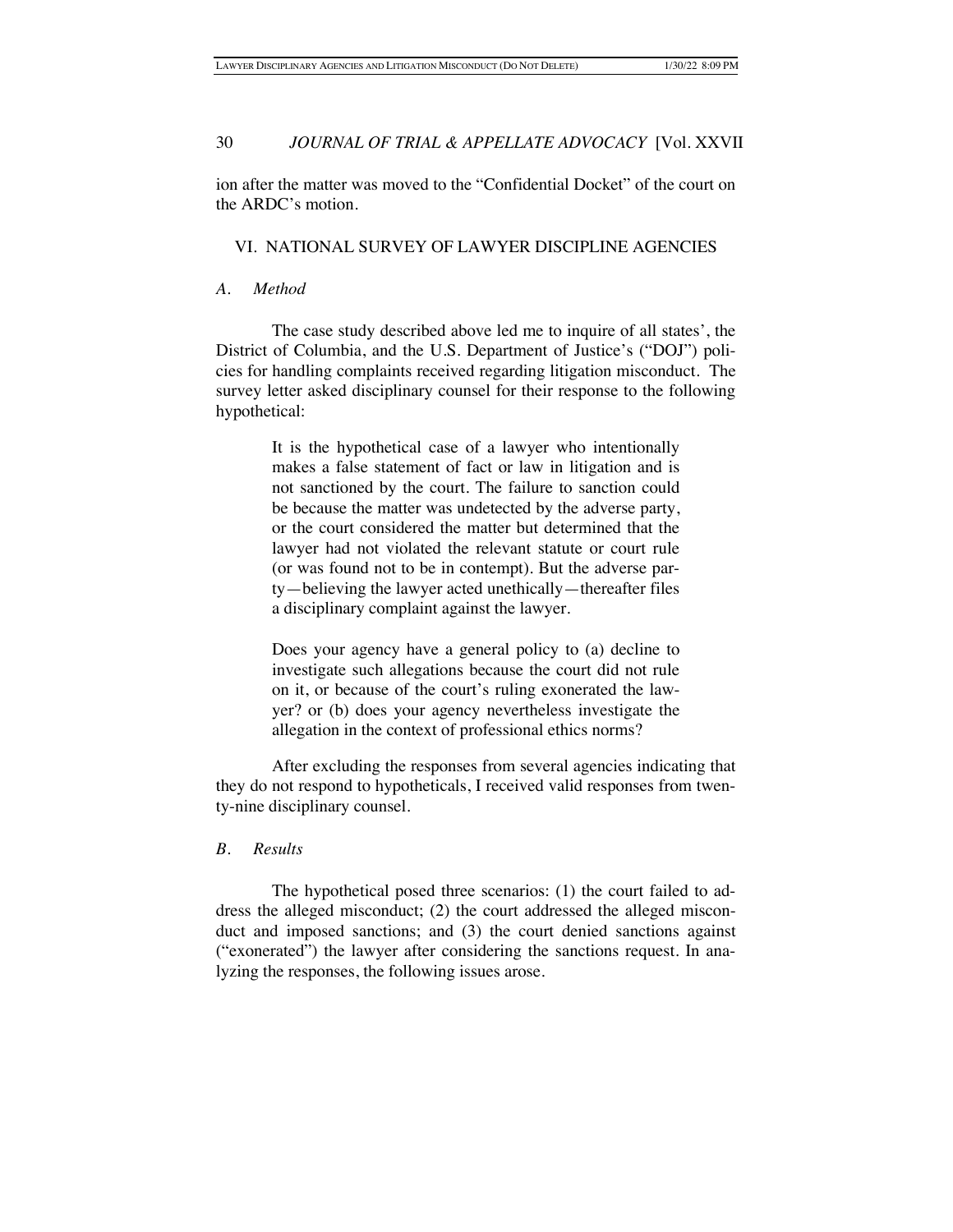#### 1. Policies Regarding Investigations

The responses of disciplinary counsel were grouped into the categories of "Yes – would investigate," "No - wouldn't investigate," and "Other." Nineteen counsels' responses fell into the "Yes – would investigate" category; none fell into the "No – wouldn't investigate" category; and ten fell into the "Other" category. Counsel sorted into the "Other" category all stated their concern about the likelihood of a successful prosecution where a court exonerates the accused lawyer, given the agencies' "clear and convincing" burden of proof. Arguably, these ten cases could be included in the "Yes – would investigate" category because these respondents stated they would nevertheless independently review or investigate the complaint.

Viewed in this light, the responses appear unanimous. Counsel all indicated that they did not have a prosecution policy for the scenarios presented. As one respondent succinctly put it, Florida "does not have a general policy wherein we decline to investigate allegations because there is no court order or because the court did not sanction an attorney."<sup>110</sup> The agencies universally consider each complaint on a case-by-case basis. As counsel noted: "the Disciplinary Commission would look at these allegations on a case-by-case basis to determine whether reasonable cause exists to pursue formal disciplinary action"111

Therefore, without exception, but with some qualifications noted below, these twenty-nine disciplinary counsel would not be deterred from pursuing an investigation under any of the scenarios presented.

2. Defining "Investigation"

Another interesting issue arising from the survey is counsels' distinction between a "review" and an "investigation" of litigation misconduct cases. Counsel, of course, must possess evidence establishing a reasonable likelihood or probable cause of an ethics violation before sending the case to the first hearing stage of the process. As one counsel put it, "Ultimately, what matters is whether the State Bar can sustain the facts that establish the violation."112

<sup>110</sup> *See* E-mail from Allison C. Sackett, Div. Legal Div. Dir., The Fla. Bar, to author (March 26, 2021, 04:05 CST) (on file with author).

<sup>111</sup> *See* Letter from Charles M. Kidd, Deputy Exec. Dir., Disciplinary Comm'n, Ind. Sup. Ct. Off. Of Jud. Admin., to author (May 13, 2021) (on file with author).

<sup>112</sup> *See* E-mail from James S. Lewis, Assistant Gen. Couns., State Bar of Ga., to author (July 13, 2021, 11:58 CST) (on file with author); *see also* Letter from Alan D. Pratzel, Chief Disciplinary Couns., Off. Of Disciplinary Couns., Sup. Ct. of Mo., to author (July 8, 2021) (on file with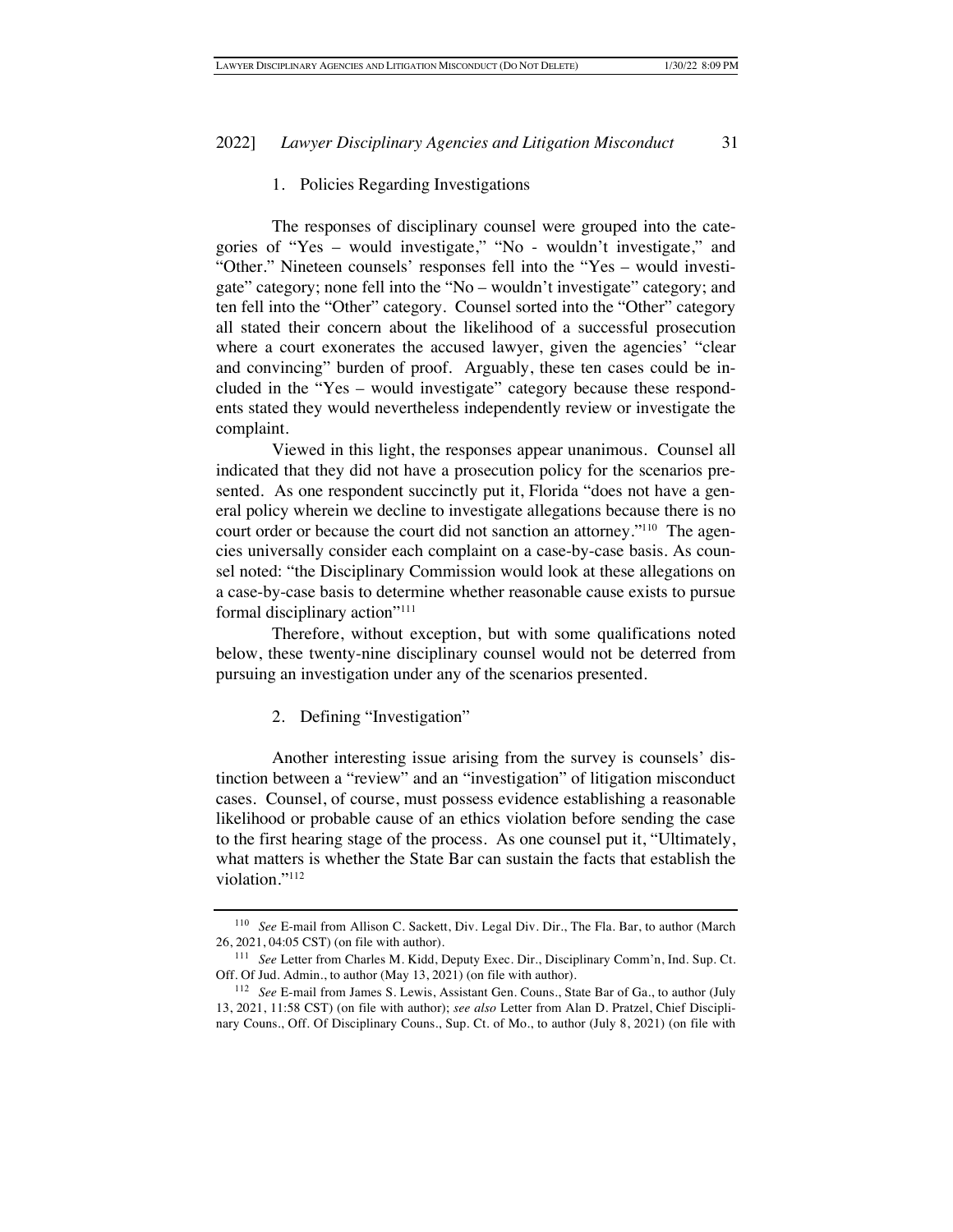Before a formal complaint is lodged and the first formal evidentiary "reasonable cause" hearing takes place, however, counsel must necessarily review the incoming complaint and supporting materials and decide whether to elevate the matter to an "investigation" stage, however defined. Counsels' survey responses distinguish between an informal and formal "investigation," so it is difficult to determine the extent to which these matters are in fact investigated beyond a reading of the complaint by a staff attorney. Will counsel limit their review to the four corners of the complaint, or will they request the accused lawyer's response? Will they check court records to substantiate the allegations, or call the complainant or witnesses for their statements? There appears to be no consistency across jurisdictions with respect to the elements and parameters of a "review" versus an "investigation," whether formal or informal.

## 3. Statutory or Rule Requirements

Several respondents indicated that their agency operated under procedural rules that address the specific situation of a pending civil or criminal matter. These agencies' rules either mandate that the agency not be deterred from initiating a prosecution, $113$  or expressly permit a prosecution in that situation.<sup>114</sup> In contrast, one agency's rules explicitly defer complaints of litigation misconduct in federal court to those courts (with no similar reference requirement to state courts).<sup>115</sup>

author). Counsel in Missouri stated his office "makes determinations as to whether or not to open investigative files based on complaints and/or reports made to the office. Each complaint or report received is reviewed based on the factual allegations contained therein." Pratzel, *supra* note 112.

<sup>&</sup>lt;sup>113</sup> *See* Haw R. Sup. Ct. 2.10 ("Processing of complaints shall not be deferred or abated because of substantial similarity to the material allegations of pending criminal or civil litigation, unless authorized by the Board in its discretion, for good cause shown.")

<sup>114</sup> *See* Ala. St. R. Disc. P. 14 ("Disciplinary proceedings shall not be deferred or abated because of substantial similarity to the material allegations of pending criminal or civil litigation involving the respondent, unless authorized by the Disciplinary Board, in its discretion, for good cause shown.")

<sup>115</sup> *See* Neb. S. Ct. R. § 3-309(A)(2). Section 3-309 of the Supreme Court Rules of Nebraska states, in relevant part:

Upon receipt of a grievance against a member arising out of conduct in a pending or closed federal case, including civil, criminal, bankruptcy, grand jury, or federal proceeding in which the lawyer may be a witness, Counsel for Discipline shall disclose and refer such grievance to the federal judge assigned to the case for consideration of discipline under the federal attorney discipline rules. Any investigation of such grievance by Counsel for Discipline shall be held in abeyance until the federal court resolves the matter, provided, however, that if the federal court fails to resolve the grievance in a timely manner, Counsel for Discipline may take further action without regard to the referral to the federal court. Discipline by the federal court under its disciplinary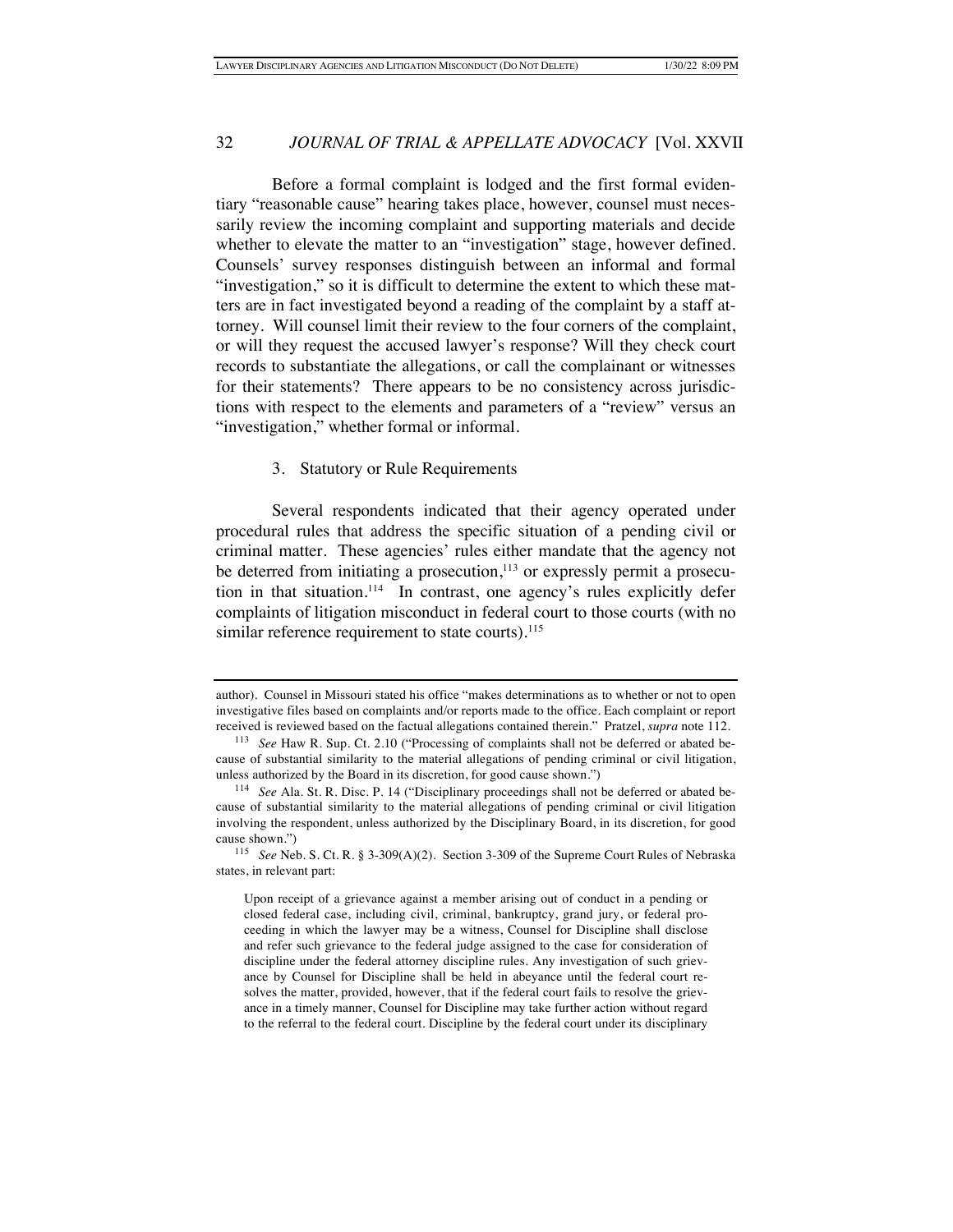What if a state supreme court finds that a prosecutor's statements were not prejudicial and do not require reversal? Will that same court later find the prosecutor sanctionable for litigation misconduct if the lawyer discipline agency finds his or her statements were false? One respondent cited this specific problem, noting that, while his agency would not be deterred from investigating the matter despite a court's exoneration, these circumstances may negate the possibility that the same court would find the nonreversible conduct to be unprofessional.<sup>116</sup>

## 4. Exoneration Cases

Disciplinary counsel generally expressed concerns regarding (1) the likelihood of meeting their clear and convincing burden in such cases; and (2) noted that these cases are the most problematic. One respondent wrote that his office "typically" does not seek additional sanctions if court sanctions were imposed; but he added that "our rules do allow us to prosecute cases regardless of what a judge may do in any given situation concerning unethical conduct. There are instances where we have continued to prosecute cases even when a judge acts."117

One counsel responded forthrightly to this hypothetical: "The fact that a lawyer was found not to be in contempt of court would certainly not be determinative because the State Bar is limited to addressing whether a lawyer violated the Rules of Professional Conduct, which could certainly have occurred notwithstanding a court determination that the lawyer was not in contempt of court."118 Even more direct was counsel who stated "[i]f someone submits a complaint that an attorney intentionally made a misrepresentation to a court, that alleged rule violation would trigger the opening

rules does not preclude discipline under these rules pursuant to the Nebraska Rules of Professional Conduct.

<sup>116</sup> *See* E-mail from Mark A. Weber, Counsel for Discipline & the Unauthorized Practice of Law, Neb. Sup. Ct., Admin. Off. of the Ct. and Prob., to author (March 16, 2021, 9:14 CST) (on file with author).

<sup>117</sup> *See* Letter from Roman A Shaul, Gen. Couns., Off. of Gen. Couns., Ala. Bar Assoc., to author (April 15, 2021) (on file with author); *see also* Ala. St. R. Disc. P. 14 (stating rule to which counsel was referring).

<sup>118</sup> *See* E-mail from Katherine Jean, Couns., N.C. State Bar, to author (March 18, 2021, 2:06 CST) (on file with author); *see also* Email from Anne Taylor, Chief Disciplinary Couns., The Disciplinary Bd. of the N.M. Sup. Ct., to author (May 4, 2021, 10:46 CST) (on file with author) ("This office independently investigates alleged violations of the Rules of Professional Conduct, regardless of whether the attorney has been sanctioned by a court."); E-mail from Kara J. Erickson, Disciplinary Couns., Disciplinary Bd. of the Sup. Ct. of N.D. Sup. Ct., to author (March 24- 2021, 1:38 CST) (on file with author) ("In response to your inquiry, we would prosecute regardless. In fact, I have a few of those matters pending currently.")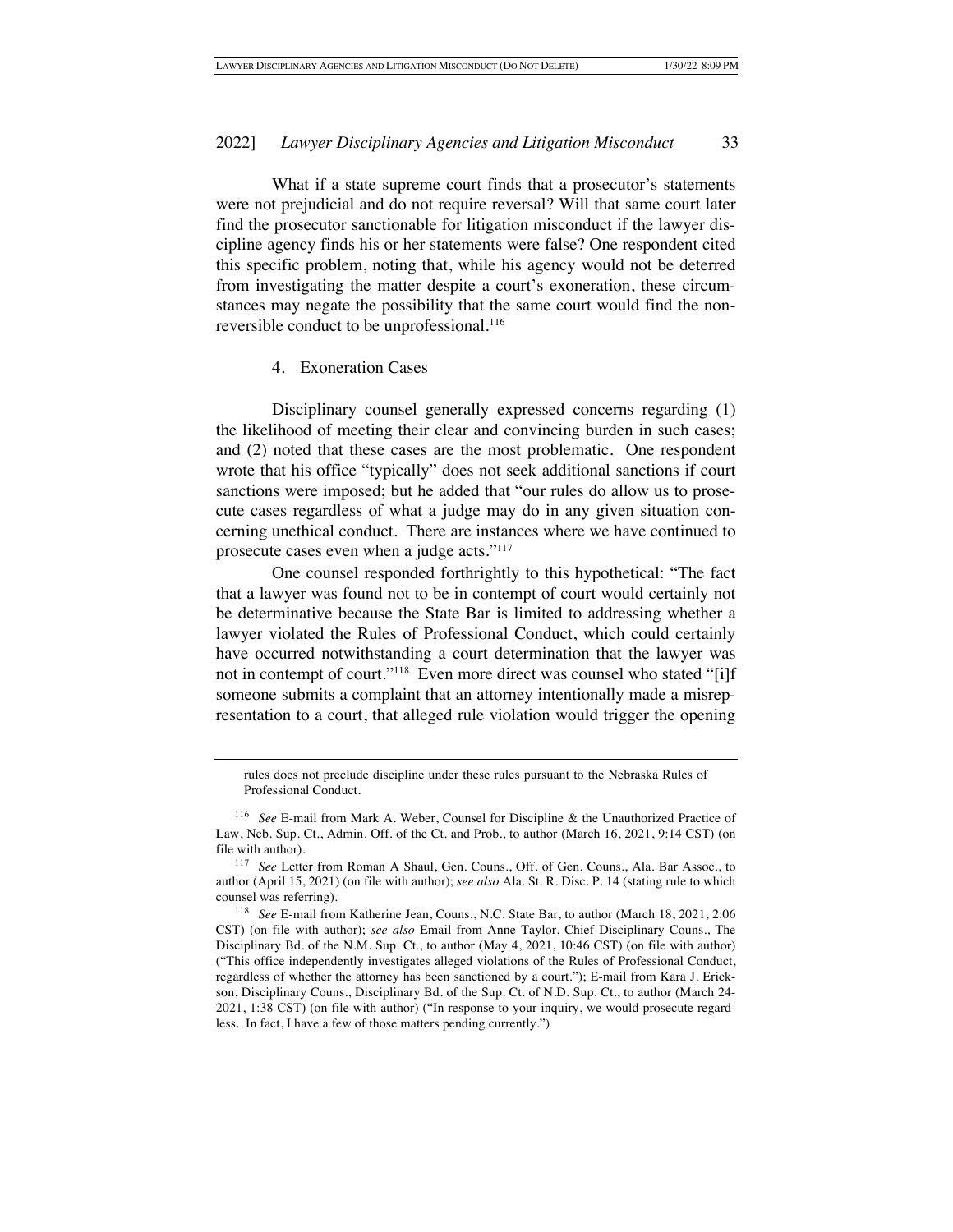of a disciplinary complaint requiring the attorney to provide a response."119 Another responding counsel stated that "this office routinely investigates cases of alleged intentional false statements made by a lawyer to a tribunal, regardless of whether the tribunal addressed such conduct."120

Regarding these cases, some counsel responses reflected dissonance about an investigation decision in exoneration cases: "We would generally open such an investigation, though if the Court considered the statement and made a substantive ruling, we might defer to the Court's determination and not investigate, or if we do investigate, not find misconduct."<sup>121</sup> Similarly, another noted: "Decisions by a trial court in an underlying matter, although potentially of assistance, may or may not impact this Office's investigation and docketing of a matter."122

Other counsel noted the difficulty in such cases: "Where a judge has evaluated the alleged falsity of a statement and the evidence available to the court is the same as that available to [the agency], it is likely to be difficult or impossible to get a special master to substitute a different finding."123 Another agreed, stating that she would not decline to investigate simply due to the fact of exoneration, but would like to have "other corroborating evidence."124 One disciplinary counsel stated that his agency would

Email from Nichols, *supra* note 119; *see also* Letter from Keith L. Sellen, Dir., Off. of Lawyer Regul., Sup. Ct. of Wis., to author (March 19, 2021) (on file with author) ("Upon a court sanction or lack thereof, we would nevertheless investigate . . . . We receive allegations and investigate them in the context of professional ethics norms.")

<sup>120</sup> *See* E-mail from Mark W. Gifford, Off. of Bar Couns., Wyo. State Bar, to author (July 15, 2021, 9:54 CST) (on file with author).

<sup>121</sup> *See* E-mail from Tara M. van Brederode, Dir. of Att'y Discipline & Admin., Att'y Disciplinary Bd., Iowa Sup. Ct. Off. of Pro. Regul., Iowa Jud. Branch, to author (July 12, 2021, 10:43, CST) (on file with author).

<sup>122</sup> See Letter from Brian R. Moushegian, Gen. Couns., Att'y Discipline Off., N.H. Sup. Ct. to author (July 12, 2021) (on file with author).

<sup>123</sup> *See* E-mail from James S. Lewis, *supra* note 112.

<sup>124</sup> *See* E-mail from Seana Willing, Chief Disciplinary Couns., State Bar of Tex., to author (March 22, 2021, 3:06 CST) (on file with author).

<sup>119</sup> *See* Letter from Kelly Reilly Travers, Chief Disciplinary Counsel, Disciplinary Board, R.I. Sup. Ct., to author (July 12, 2021) (on file with author); *see also* Email from John S. Nichols, Disciplinary Couns., Sup. Ct. of S.C., to author (July 8, 2021, 6:38 CST) (on file with author):

If the information, if true, would be misconduct, then we open a case and investigate the information. . . . Our burden of proof is clear and convincing evidence, and proving misconduct under that standard is not foreclosed by the trial court's ruling since the court likely exercised discretion under our version of Civil Procedure Rule 11 not to find contempt or enter sanctions. . . . [T]he trial court's ruling cannot "exonerate" the lawyer even if the trial court decides not to act. We would vigorously pursue a case against the lawyer before our Commission on Lawyer Conduct and then the Supreme Court. Assuming no disciplinary history, the lawyer would face a suspension of at least 9 months up to disbarment, depending upon aggravating or mitigating circumstances.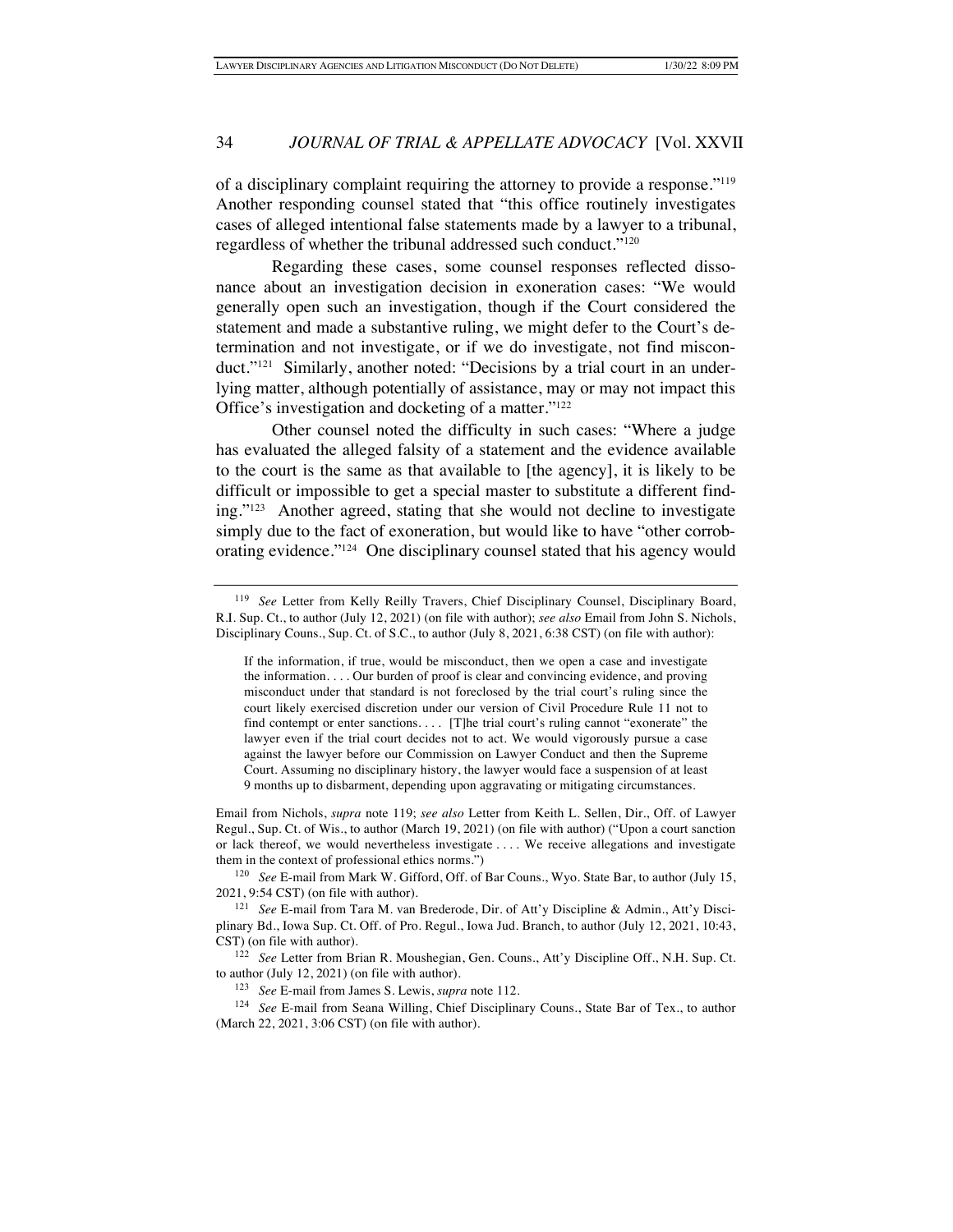consider the court's reasoning in making its decision to pursue a prosecution: "We would investigate the allegation notwithstanding the court's determination that the lawyer had not violated the relevant statute of court rule. Of course, we would analyze the court's reasoning in making our own determination whether there was a violation of the RPCs."125

> D.C. disciplinary counsel gave the following thoughtful response:

> If the court before which the representations were made found that the lawyer should not be sanctioned, that would be a formidable, but perhaps not dispositive barrier. Again, the facts would govern. It could be, for example, that under the court rules only intentional, as opposed to reckless, misstatements are sanctionable, whereas under our different rules, reckless statements were sanctionable. Also, many judges will make findings that statements of law or fact are unsupported, but are reluctant to impose sanctions, just because judges don't like to do that. If the judge makes an affirmative finding that the statements are not false, we would be hard pressed to proceed, however. We have to prove our cases by clear and convincing evidence, and if the judge to whom the statements were directed does not find that she had been misled, it would be almost impossible to prove there is sufficient evidence of a violation.<sup>126</sup>

> The DOJ would also review a complaint despite exoneration:

> Our office would nonetheless review the allegation, even if the court made an affirmative ruling that no such statement was made. As you point out, defense attorneys may later raise such an issue even though it was not brought to the court's attention. We would review those allegations as well. Whether we would conduct a full investigation regarding the allegations would be based on a review of all available information and a preliminary determination

<sup>125</sup> *See* E-mail from Charles Centinaro, Dir., Off. Of Att'y Ethics, Sup. Ct. of N.J., to author (July 20, 202, 9:02 CST) (on file with author).

<sup>126</sup> *See* Email from Phil Fox, Disciplinary Couns., D.C. Bd. of Pro. Resp., to author (March 25, 2021, 10:24 CST) (on file with author).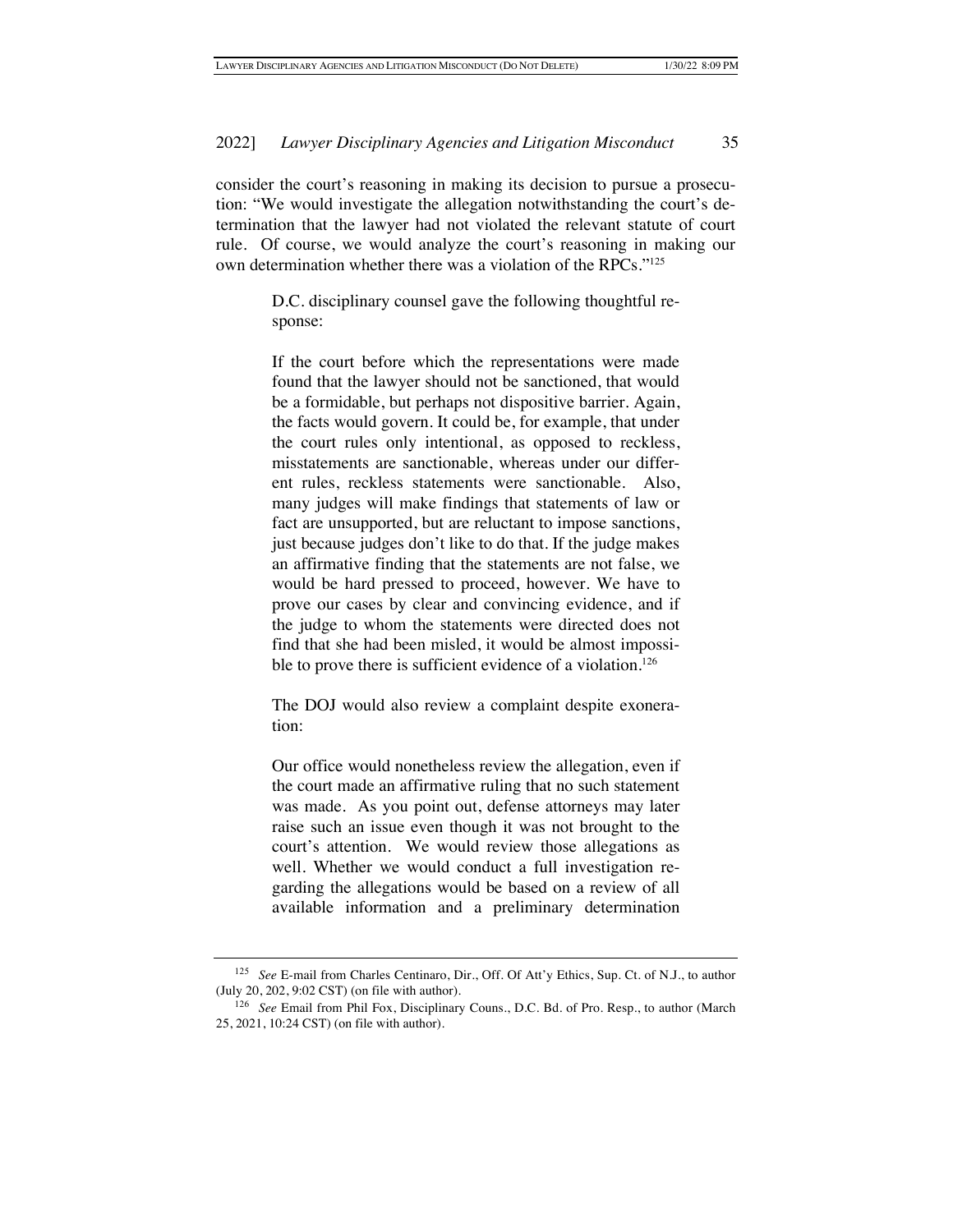based on that review that additional investigation could result in a finding of professional misconduct. $127$ 

Other counsel responded variously that exoneration would be "a factor" in their decision to investigate, but would "not be determinative";<sup>128</sup> that they would take a court decision "into consideration when deciding whether to proceed with a formal charge or dismiss the matter"; $129$  that exoneration would be "relevant in the overall assessment of a report of misconduct";130 or that it would "impact" their decision to investigate but not prevent it, noting that "other or additional allegations" would make it more likely that an investigation would be conducted.<sup>131</sup>

5. Relative Severity of False Statements of Law and Fact

An interesting point was raised by discipline counsel for South Carolina. He wrote:

> [A] false statement of law violates a different rule and is generally not as egregious as a false statement of fact (i.e., a lie). The adversary or the judge are certainly capable of verifying the holding of a cited case, the provisions in a statute, the terms of a regulation or other authority so as to not rely on a false statement of the law. But a false statement of fact is not easily uncovered and may lead the decision-maker to rule based upon the lie, which strikes at the

*Id*.

<sup>127</sup> *See* E-mail, from Jeffrey R. Ragsdale, Chief Couns., Dep't of Just. Off. Of Pro. Resp., to author (April 2 2021, 7:30 CST) (on file with author).

<sup>128</sup> *See* Letter from Douglas J. Ende, Chief Disciplinary Couns., Off. of Disciplinary Couns., Wash. State Bar Assoc. to author (April 1, 2021) (on file with author). Counsel wrote:

The Office of Disciplinary Counsel (ODC) has no general policy to decline to investigate such allegations. ODC would review a grievance alleging such misconduct and make a decision about whether to further investigate based on the totality of the circumstances presented. If the court had reviewed the allegations and made a decision to 'exonerate' the lawyer, that could be a factor in determining whether further investigation or action would be warranted.

<sup>129</sup> *See* Email from Joseph M. Caligiuri, Disciplinary Couns., Off. of Disciplinary Couns., Sup. Ct. of Ohio, to author (July 23, 2021, 9:06 CST) (on file with author).

<sup>130</sup> *See* Letter from Kate F. Baird, Deputy Disciplinary Admin., Off. of the Kan.Disciplinary Admin., to author (March 22, 2021) (on file with author).

<sup>131</sup> *See* Email from Pamela D. Bucy, Chief Disciplinary Couns., Off. of Disciplinary Couns., Mont. Sup. Ct., to author (March 15, 2021, 2:05 CST) (on file with author).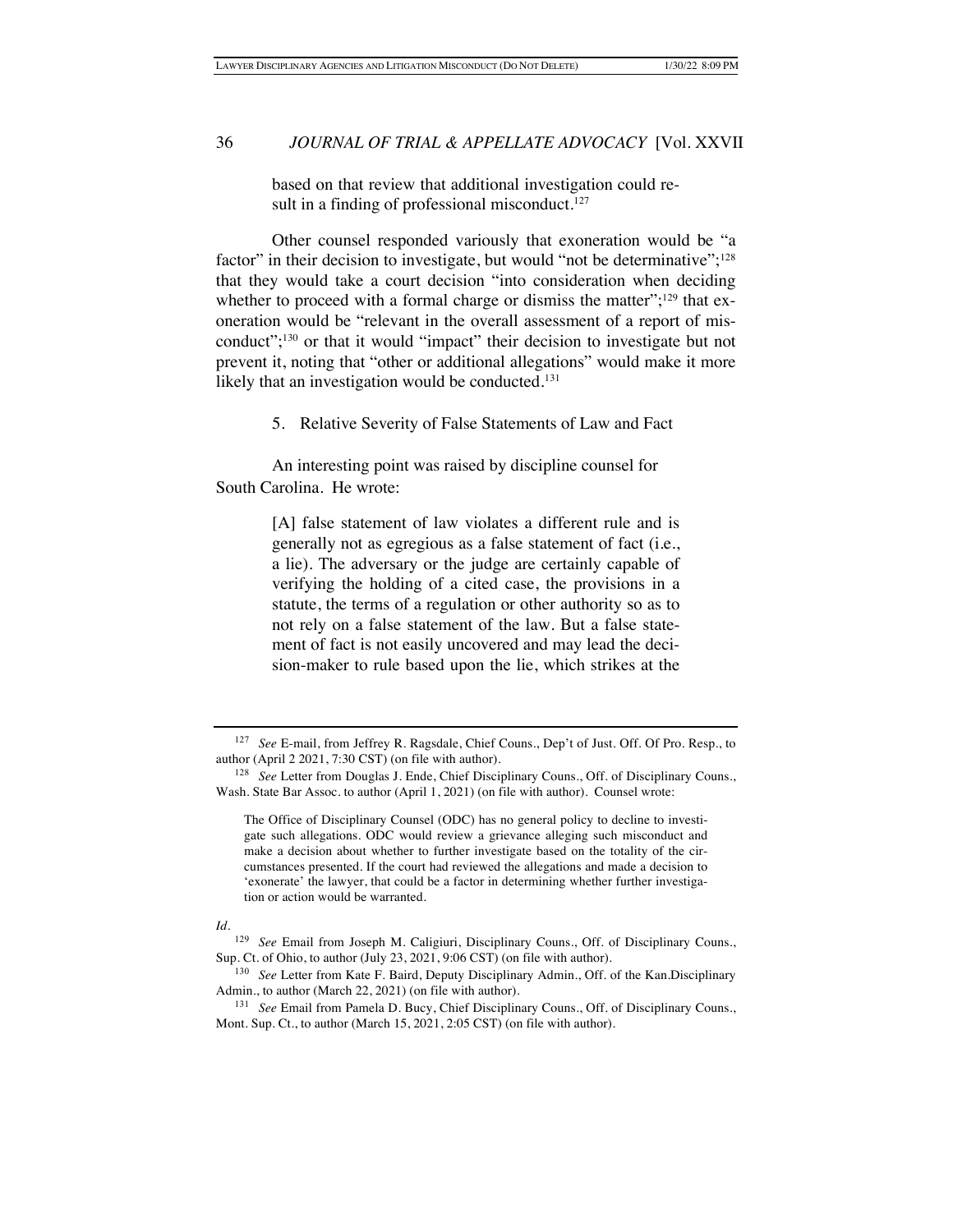heart of the system of justice (that's why perjury is so detrimental and so serious an offense).<sup>132</sup>

This would be true in an ideal world. Unfortunately, some judges are not so conscientious and do not conduct their own research to ascertain the correct statement of the law. Where opposing counsel is not present to contradict the alleged false statement of law, there are judges who will simply rely on a sole lawyer's representations regarding the law when the opponent is a pro se litigant. It is true that judges need not conduct legal research for a pro se litigant; but neither should they ignore the pro se's disadvantages when arguing against a lawyer about what the law is. While affirmative legal research assistance may not be required, a judge should conduct independent research where a pro se litigant's statement of law is in direct conflict with that of opposing counsel.

#### VII. DISCUSSION

#### *A. The Institutional Choice Question*

Professor Joy's aforementioned position is that an appropriate institutional choice (or, implicit agreement) has been made by and between federal courts and state lawyer discipline agencies that the latter will defer to the courts for disposition of litigation misconduct complains; this was based on data showing little or no disciplinary enforcement of such complaints. While this conclusion appears sound, it should be noted that there are numerous possible causes for a lack of enforcement, such as: the reluctance of lawyers to report each other's misconduct; clients' lack of knowledge that misconduct occurred; the misconduct was not known to the court, or it was assumed not to have occurred because the offending lawyer prevailed in his or her client's case; and other possibilities. A separate issue is whether leaving litigation to the courts is a good idea.

Joy argues for deference to courts because judges have "both the historical role of the judiciary and . . . play a key role in regulating lawyers' behavior in bringing and defending cases."<sup>133</sup> He cites the lack of recidivism in Rule 11 offenders as support of his contention that "judicially imposed sanctions are working."134

Professor Joy's position fails to recognize that lawyer discipline agencies do not enforce court rules, though the ethical norms they enforce

<sup>132</sup> *See* Email from Nichols, *supra* note 119.

<sup>133</sup> *See* Joy, *supra* note 11, at 811.

<sup>134</sup> *See* Joy, *supra* note 11, at 812.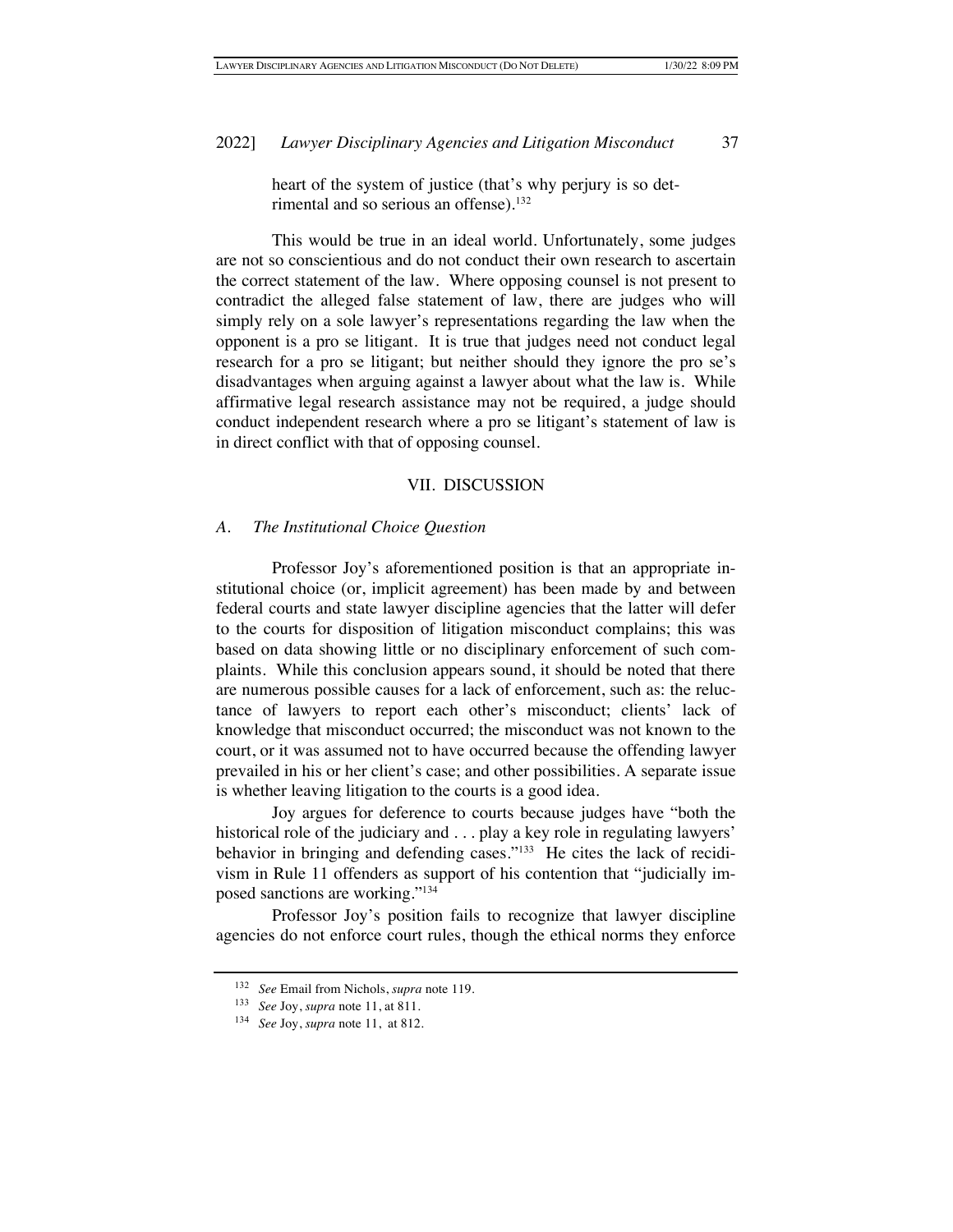prohibit similar acts. The agencies determine fitness to practice law, whereas courts are instead focused on instances of misconduct defined by a single court rule in a single case. Courts themselves may be unwilling to address misconduct for a variety of reasons, including possible bias in favor of the offending lawyer, not wanting to hurt a lawyer's career, not wanting to get tangled up in possible future disciplinary hearings, etc. There are many possible reasons not to impose sanctions on a lawyer, and a lack of reporting to the discipline agency—or an agency's unwillingness to prosecute such a case—allows lawyers who engage in unprofessional litigation misconduct to remain unaccountable.

Professor Joy is also incorrect in his view that the ABA Model Rules of Disciplinary Enforcement do not consider Rule 11-type complaints as falling into the "serious misconduct" category, warranting severe sanctions. Litigation misconduct, he argues, (a) does not involve misappropriation of funds; (b) does not result in or is not likely to result in prejudice to a client or other person; and (c) does not involve dishonest, deceit, fraud or misrepresentation.<sup>135</sup> "Thus, except in extreme cases of Rule 11 violations, or for lawyers who repeatedly violate Rule 11, the disciplinary enforcement rules permit potential ethics violations based on Rule 11 violations to be treated as lesser misconduct that would, if pursued by disciplinary authorities, not normally result in sanctions restricting the putative lawyer's right to practice law."136

The deficiency in his argument is obvious. Litigation misconduct often involves dishonesty and misrepresentation; that is the essence of false statements of law or fact, concealment of material evidence, and other serious ethics rule violations. Such misconduct can result in prejudice to a client, not to mention the public trust, when the outcome of litigation is a product of the misconduct. Clarification of the matter by the ABA standards committee would be useful.

Professor Joy's last reason in support of his position that deference to courts is preferable is that the legal profession has failed to coordinate with state disciplinary agencies following imposition of Rule 11 sanctions. This, he argues, is "a wise choice, one that enables judges to control lawyers' litigation conduct directly, to fashion appropriate remedies, and to also impose remedies close in time to the offense."<sup>137</sup>

I submit that the facts of the case study described above establish the real possibility that serious litigation misconduct can be overlooked by

<sup>135</sup> *See* Joy, supra note 11, at 813.

<sup>136</sup> *See* Joy, *supra* note 11, at 812-13 (citing MODEL RULES FOR LAW. DISCIPLINARY ENFORCEMENT r. (9)(B) (AM. BAR. ASS'N 2007)).

<sup>137</sup> *See* Joy, *supra* note 11, at 814.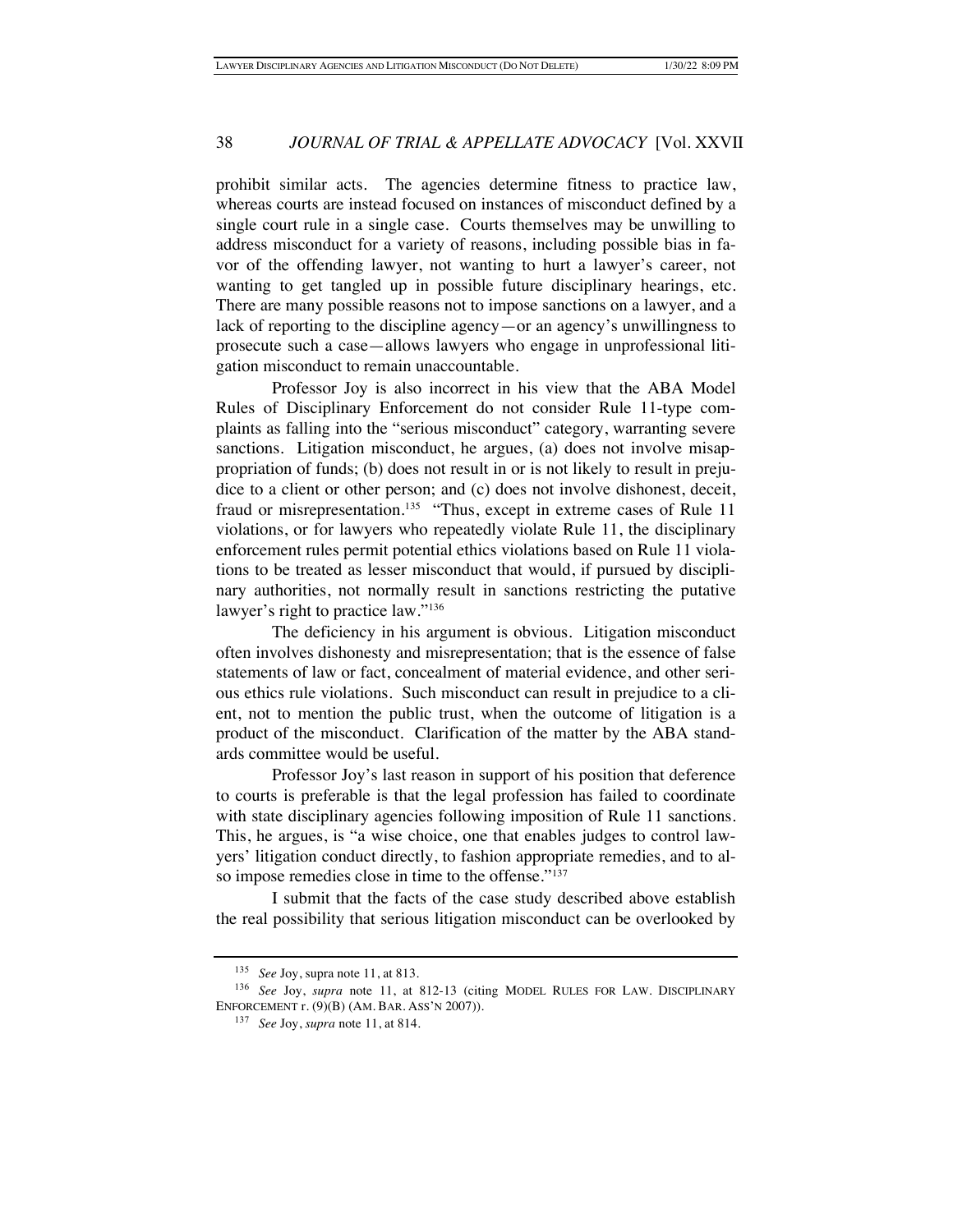courts and disciplinary agencies. The results of the survey of disciplinary counsel reflect unanimity among them that their agencies will not be deterred from conducting a review of such allegations despite a court ruling on the matter, or lack thereof. Moreover, the weakness of the arguments favoring deference to courts for lawyer discipline—illustrated by the ARDC's rationales for refusing to investigate in this case study establishes that leaving litigation misconduct to judges will not adequately address such misconduct.

## *B. Recommendations*

The making of false statements to a tribunal or engaging in other litigation misconduct has been prohibited in the practice of law for centuries.138 The ABA's model lawyer discipline enforcement rules state that "[p]roviding a regulatory system to deter unethical behavior should remain the highest priority of the judicial branch."139

Do the justifications cited by the ARDC for its refusal to investigate the case (i.e., that deference must be given to court orders and that complaints of misrepresentation of law and fact made in litigation are merely "arguments, characterizations, or conclusions") have any merit? I suggest not. The agency failed in its duty to ensure that the public is protected from unethical lawyers, in court or out of court. Its "institutional choice" to defer to courts is not easily understood by those who file litigation misconduct complaints, especially those complaints in which a lawyer is inappropriately exonerated by the court. Nor does the ARDC uphold its duty to the legal profession in disciplining unethical lawyers who misrepresent the law and the facts and take advantage of pro se litigants.<sup>140</sup> While,

<sup>138</sup> *See* HON. GEORGE SHARSWOOD, AN ESSAY ON PROFESSIONAL ETHICS 72 (1884) (quoting Gilbert Burnet, LIFE OF SIR MATHEW HALE 72 (5th ed. 1681). "It need hardly be added that a practitioner ought to be particularly cautious, in all his dealings with the court, to use no deceit, imposition, or evasion—to make no statements of facts which he does not know or believe to be true—to distinguish carefully what lies in his own knowledge from what he has merely derived from his instructions—to present no paper-books intentionally garbled . . . [such as] 'quoting precedents of books falsely.'" *See id.* 

<sup>139</sup> *See* MODEL RULES OF PRO. RESP. CONDUCT r. 2 cmt. (AM. BAR ASS'N 2020). ("Public confidence in the discipline and disability process will be increased as the profession acknowledges the existence of lawyer misconduct, and shows the public what the agency is doing about it.")

<sup>140</sup> *See* MODEL CODE OF PRO. CONDUCT §7.2-2 (FED'N. OF LAW SOC'Y OF CAN. 2004). Under Canadian legal ethics rules, the kind of chicanery engaged in by the lawyers in this case, including the sanctions sought against their pro se adversary, is referred to as "sharp practice." *Id.* "A lawyer must avoid sharp practice and must not take advantage of or act without fair warning upon slips, irregularities or mistakes on the part of other lawyers not going to the merits or involving the sacrifice of a client's rights." *Id.* Additional provisions in the Canadian Code in-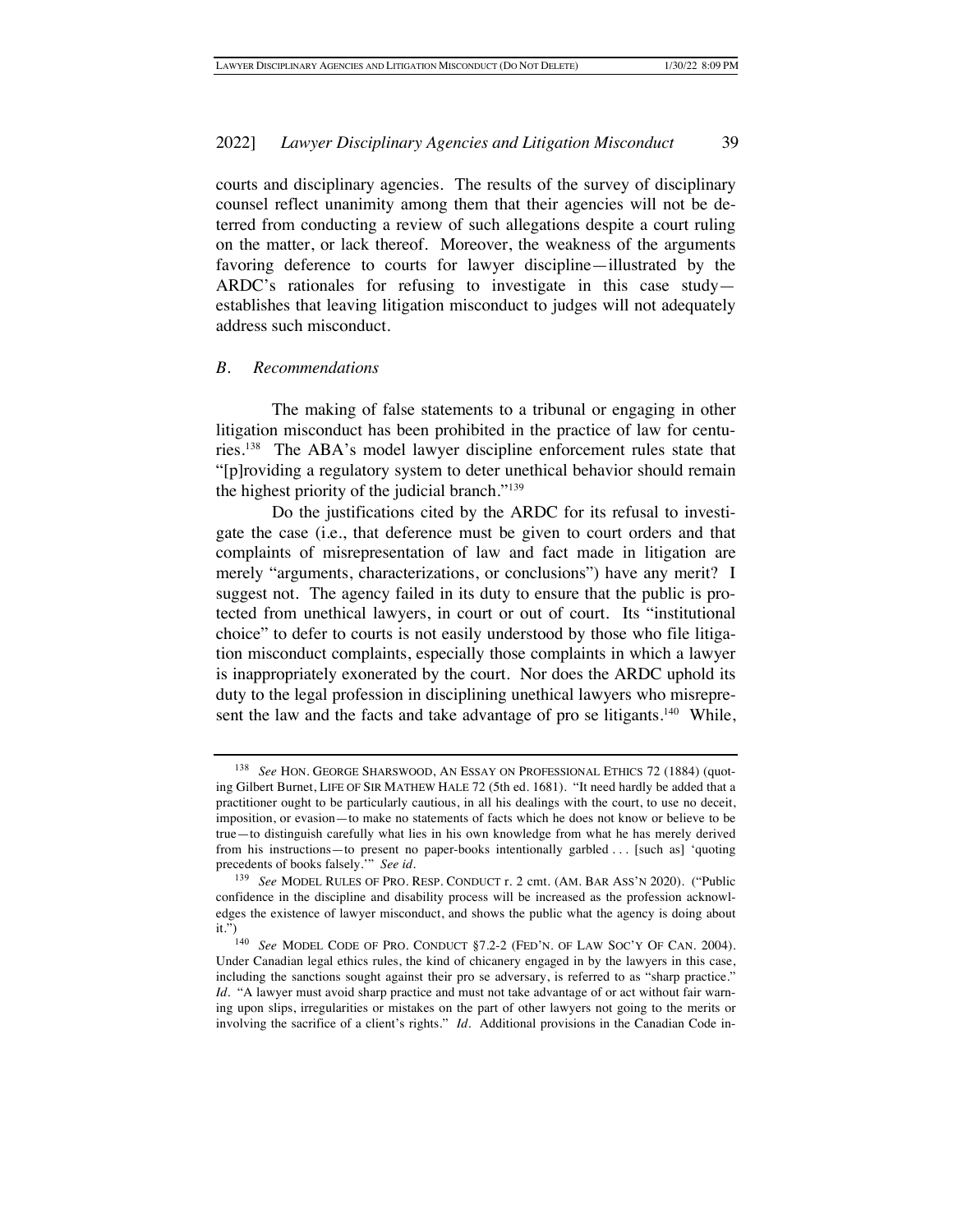as lawyers, we are proud to say that ours is a self-regulated profession, the case described herein raises serious questions as to the viability of that position.<sup>141</sup>

The data reported here shows minimal enforcement of litigation misconduct in Illinois, which, admittedly, could be attributable to the issuance of private reprimands that are undetectable in ARDC records and reports. This is consistent with the literature and data from other jurisdictions.142 In contrast, discipline counsel responding to the survey uniformly noted that they would consider litigation misconduct complaints independently of court sanctions imposed, or lack thereof. The contradiction between the weak enforcement data and responding disciplinary counsels' willingness to pursue complaints of litigation misconduct needs further study.

There appears to be a gaping hole in lawyer ethics enforcement with respect to litigation misconduct. It requires the promulgation of rules to prevent the *de facto* immunity of litigators who are given a pass by trial courts, wittingly or unwittingly, whose misconduct is never referred to a disciplinary agency, or whose misconduct is not investigated by a disciplinary agency. I propose the following measures to address this problem:

• Establish a disciplinary rule mandating that all litigation conduct complaints filed by lawyers be investigated (not just "reviewed"); and include a definition of "investigation."

clude knowingly attempting to deceive the tribunal, knowingly misstating information, deliberately refraining from "informing the tribunal" and placing the lawyer's credibility at issue. *Id.* r. 5.1- 2(e) (stating rule that prohibits "knowingly attempt[ing] to deceive or participate in the deception of a tribunal or influence the course of justice by offering false evidence, misstating facts or law, presenting or relying upon a false or deceptive affidavit, suppressing what ought to be disclosed, or otherwise assisting in any fraud, crime or illegal conduct"); *id.* r. 5.1-2(f) (prohibiting "knowingly misstating the contents of a document"); *id.* r. 5.1-2(i) (stating rule that prohibits "deliberately refrain[ing] from informing the tribunal of any pertinent adverse authority that the lawyer considers to be directly in point and that has not been mentioned by an opponent"); *id.* r. 5.2-1 cmt. (noting "[t]he lawyer must not in effect become an unsworn witness or put the lawyer's own credibility in issue").

<sup>141</sup> *See* CHARLES W. WOLFRAM, MODERN LEGAL ETHICS 21 (1986). "[A]s in other areas in which occupations and professions are licensed and credentialed, it seems clear that the claim of the legal profession for special and total exemption from external, nonlawyer control faces a skeptical public and uncertain future." *Id.* The case described is a good example of the reason for public skepticism of the claim that self-regulation is preferred over public regulation.

<sup>142</sup> *See* Joy, *supra* note 11, at 807-08 (citing ABA survey results confirming that the overwhelming number of disciplinary complaints generally are dismissed, and citing Missouri opened-complaint data showing "not a single complaint involved filing frivolous lawsuits.")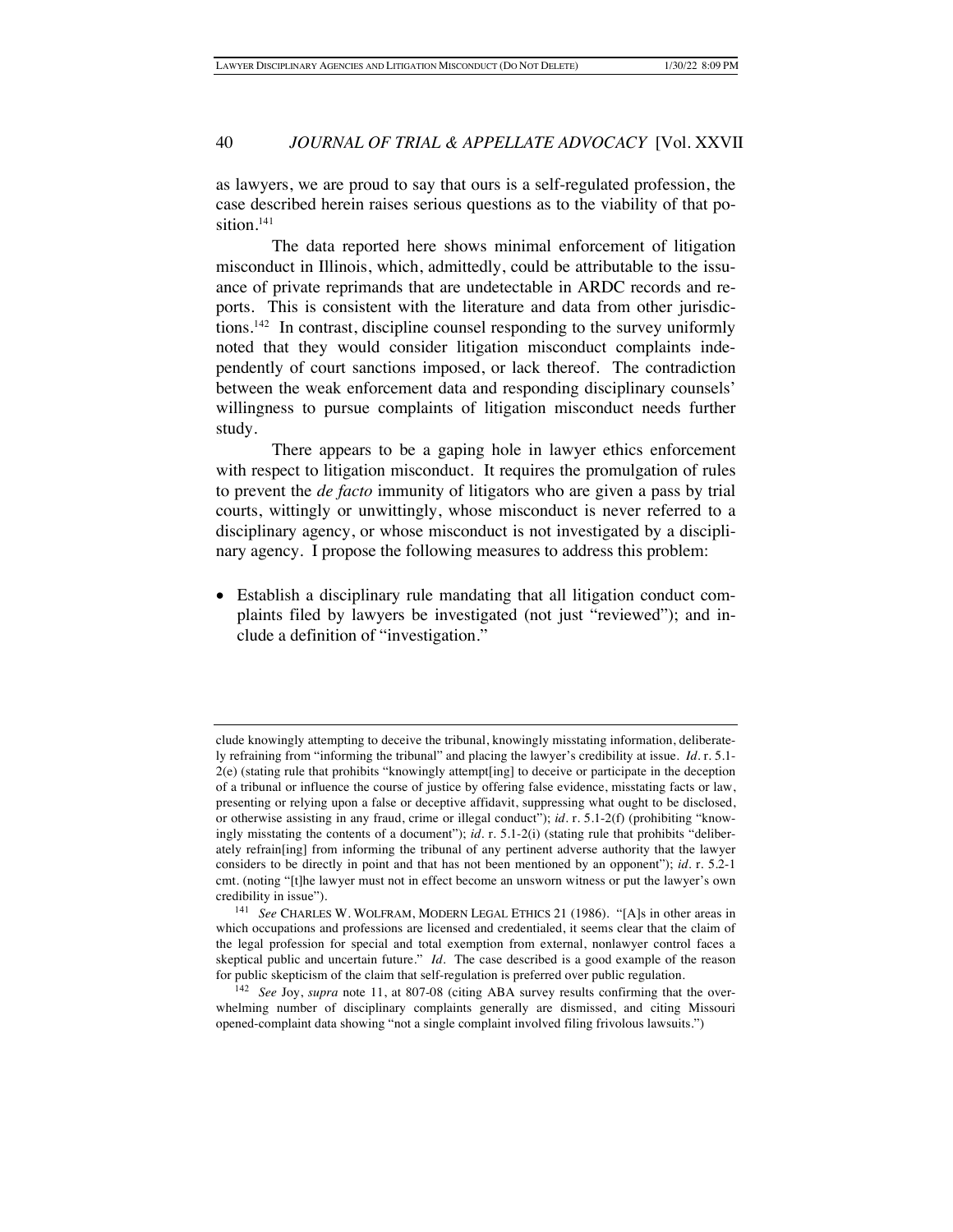- An initial investigation should include the requesting of a response from the accused and examining the records submitted by the complainant and any relevant court records in the case.
- Discipline agencies should follow Restatement and ABA guidelines for disciplinary enforcement, including, *inter alia*: (1) the opportunity of a complainant to receive and reply to an accused lawyer's response to a complaint; and (2) notice of closure of a complaint and an opportunity for the complainant to request a review of the closure decision.
- *All* reprimands or other disciplinary sanctions regarding *litigation* misconduct (as distinguished from client-centered complaints) should be publicly accessible so potential clients, lawyer adversaries, and judges will know whether a lawyer has been sanctioned for such conduct in the past.
- Eliminate the "institutional choice" policy made by some disciplinary agencies to defer litigation conduct complaints to courts, or defer them to courts in specific cases, by adopting a rule expressly permitting the agencies to pursue such complaints despite a closed or pending civil or criminal case.
- Do not consider a court's refusal to impose sanctions on a lawyer dispositive of the discipline question; rather consider the order and its reasoning as one factor to be considered in making a separate disciplinary finding based on the record, other corroborating evidence, the requirements imposed by the rules of professional responsibility, and the legal obligations of the lawyer discipline agency.
- Clarify and elevate the characterization of litigation misconduct complaints to "serious misconduct" under the ABA's Model Rules for Disciplinary Enforcement and Model Standards for Lawyer Sanctions.

## *C. Counter Argument*

Some will disagree with my position and argue that prosecutions by lawyer disciplinary agencies should not be conducted based on the same conduct considered by a court before it imposed or refused to impose sanctions. They would argue that disciplinary prosecutions resulting from court referrals or party complaints under these circumstances would be a form of double jeopardy.

The double jeopardy clause appears in the Fifth Amendment, which states individual rights in criminal prosecutions.<sup>143</sup> The Clause

<sup>143</sup> *See* U.S. CONST. amend. V. ("[N]or shall any person be subject for the same offence to be twice put in jeopardy of life or limb . . . .")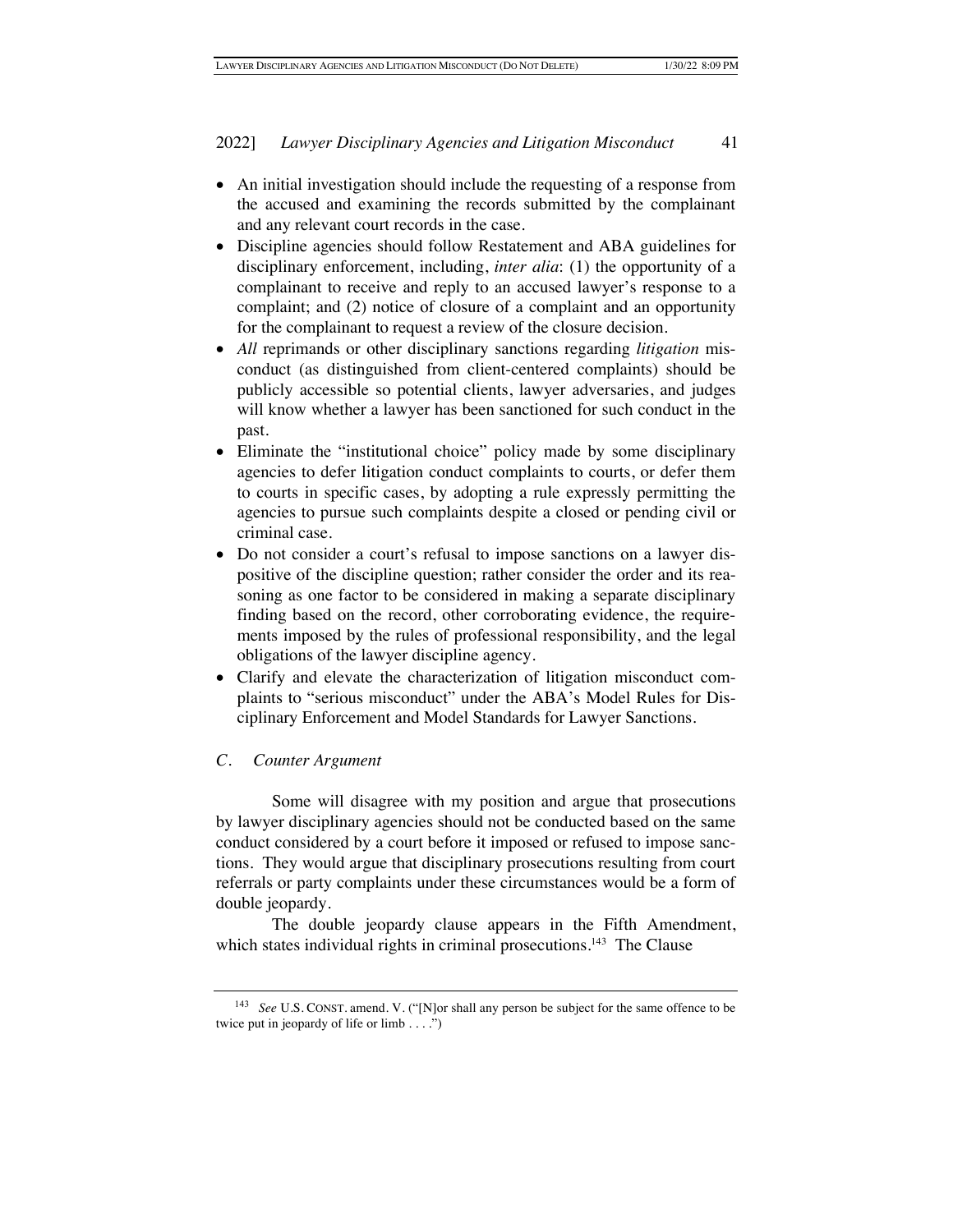protects only against the imposition of multiple *criminal* punishments for the same offense, . . . , and then only when such occurs in successive proceedings, . . .<sup>144</sup>

The Supreme Court has long held that "a crime under one sovereign's laws is not 'the same offence' as a crime under the laws of another sovereign. Under this 'dual-sovereignty' doctrine, a State may prosecute a defendant under state law even if the Federal Government has prosecuted him for the same conduct under a federal statute."<sup>145</sup> The Double Jeopardy Clause only applies to criminal prosecutions and is not violated by successive prosecutions by different sovereigns. Thus, it cannot apply to the case of a state court sanctions decision that is followed by the same state's disciplinary enforcement proceedings.

But, objectors would argue, the general concept should apply. Why should a lawyer be sanctioned twice for the same misconduct? Or sanctioned at all for unprofessional conduct when the court just didn't—or refused—to impose sanctions? I suggest several reasons justifying subsequent disciplinary agency review and potential additional sanctions.

First, sanctions may have been considered, but inappropriately denied, such as by a judge biased in favor of the accused lawyer. The propriety of later disciplinary action in that case is unquestionable. Alternatively, the court may have imposed sanctions, but limited them to the actual attorneys' fees incurred by the opposing party as a product of the misconduct. Such an award might not be proportional to the severity of the misconduct.

It's also possible that, if court sanctions were imposed, they were only assessed for particular acts within the scope of a pleading misconduct rule (e.g., Fed. R. Civ. P. 11). Related acts of misconduct may not be included in the court's award. Similarly, the court awarding sanctions may not be aware of prior similar acts when imposing sanctions, assuming the conduct is a "one–off" situation. A discipline agency would have that information and could impose a more appropriate sanction.

If sanctions are imposed, courts are limited to attorneys' fees awards and orders barring a lawyer from making future filings; but a discipline agency, whose purpose is to protect the public from unethical lawyers, can recommend a wide range of sanctions from public and private reprimands, restitution, attorneys' fees, orders to attend drug treatment, anger management training, or continuing legal education classes, license

<sup>144</sup> *See* Hudson v. United States, 522 U.S. 93, 99 (1997) (citations omitted) (first quoting Helvering v. Mitchell, 303 U.S. 391, 399 (1938); and then Breed v. Jones, 421 U.S. 519, 528 (1975)).

<sup>145</sup> *See* Gamble v. United States, 139 S. Ct. 1960, 1964 (2019) (rejecting a challenge to the dual-sovereignty rule).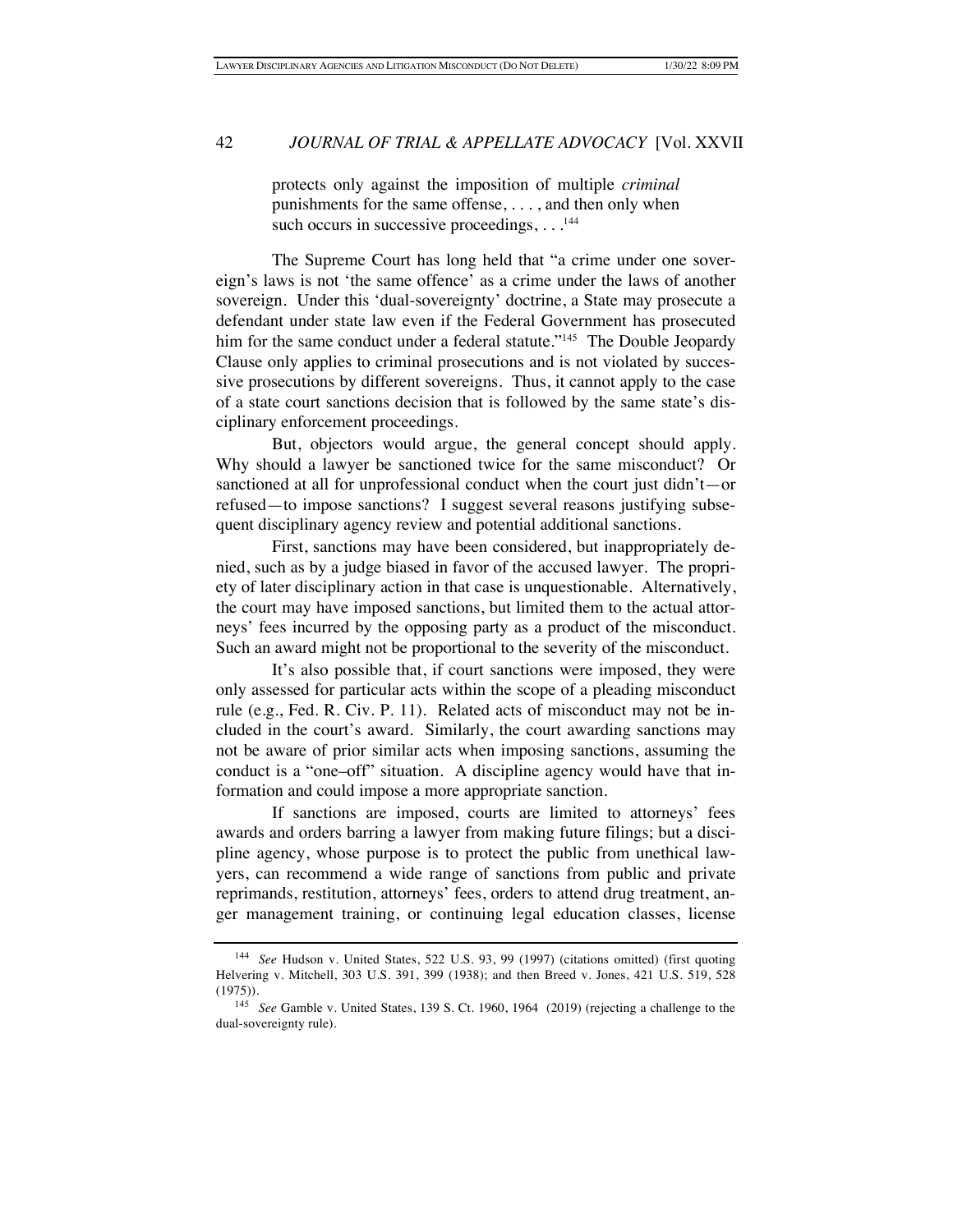suspension, and disbarment. These are sufficient reasons to ensure the independence of lawyer disciplinary agencies from the courts in matters involving alleged litigation misconduct that also constitutes potential professional misconduct.

## *D. Future Research*

There are many issues that require empirical study in the realm of lawyer discipline. Confidentiality rules in every state prevent access to case data reflecting complaints against lawyers that were dismissed by disciplinary counsel (or resulted in a private censure or reprimand). These data from state discipline agencies would be useful in ascertaining the source, frequency, and nature of alleged litigation misconduct. To know the reasons for declining to investigate such claims would also be useful with respect to the issue of public protection. What level of severity of a breach of the duty of candor towards the tribunal is sufficient to invoke the disciplinary process? Legislation or court rules are needed to provide scholars access to aggregate data of this type, which will help us answer the last question while maintaining the need for lawyer confidentiality before initiation of a formal complaint.

More importantly, such data would be useful in determining whether disciplinary counsel's strong sense of independence from courts translates to actual prosecutions for litigation misconduct. Limited disciplinary data from Illinois and other states show very little activity in this regard, despite this state supreme court's pronouncements in a handful of cases that litigation misconduct is not tolerated. Studies should be undertaken of more state disciplinary agencies' prosecution practices for litigation misconduct cases to the extent data are made available.

## VIII. CONCLUSION

We return to the original issue of whether the lawyer disciplinary process can be viewed as an example of legal profession protectionism, as is often alleged in the case of unauthorized practice of law prohibitions. Thankfully, the encouraging results of the data collected from the national survey of disciplinary counsel reflect their firm belief in disciplinary agencies' independence from courts. They unanimously believe their agency has a duty to hold lawyers accountable for violating ethics norms notwithstanding the imposition (or non–imposition) of court sanctions. This appears to stand in stark contrast to the view of commentators that lawyer discipline agencies have a hands-off policy with respect to litigation mis-